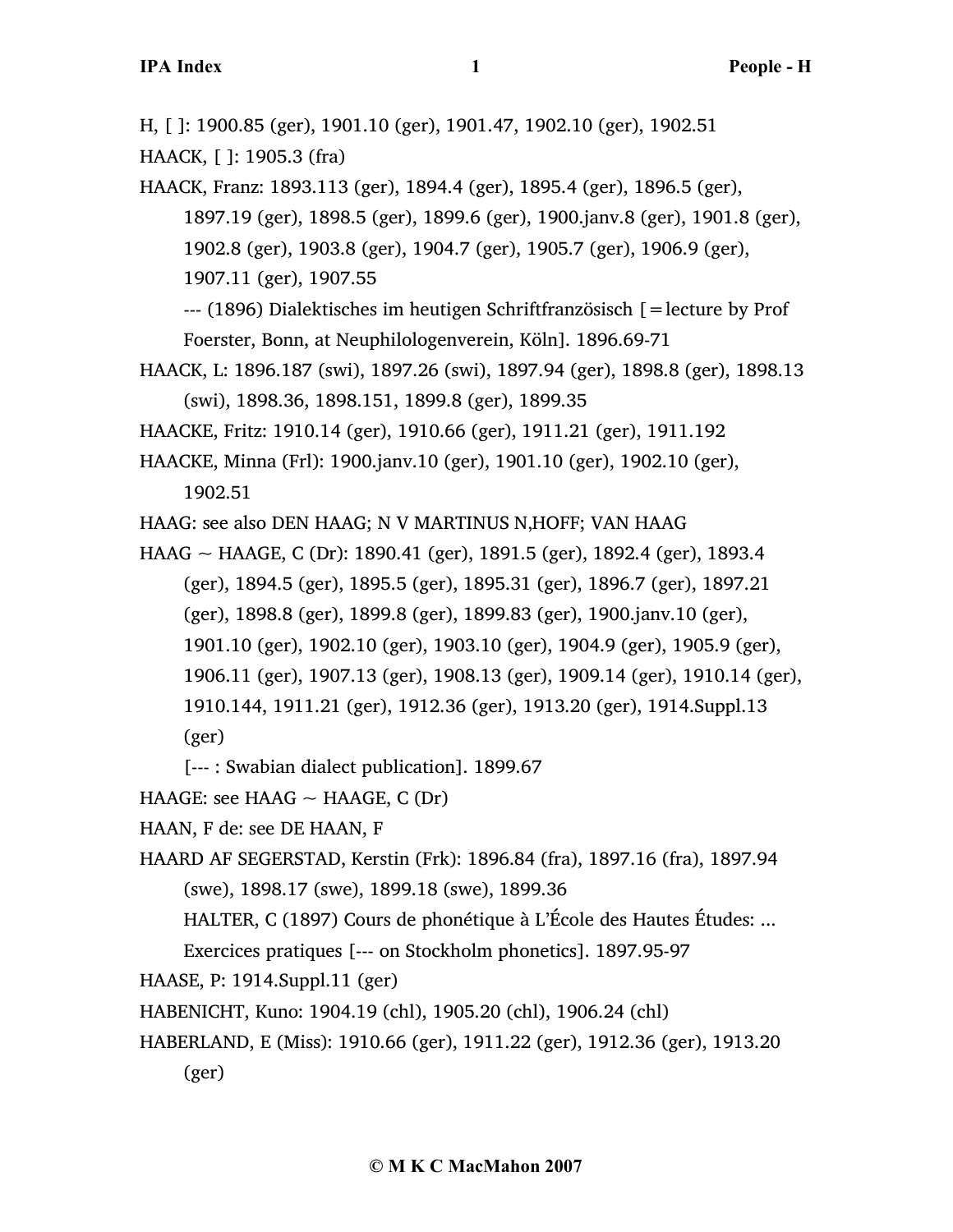HABERLING, [ ] (Mlle): 1899.66 (fra), 1899.82 (fra), 1900.janv.4 (fra), 1900.févr-mars.19 HABGOOD, Dorothy (Miss): IPA exam result (French). 1913.107 HACHETTE, [ ]: 1906.3 (fra), 1907.3 (fra), 1907.90 HACHIOJI: see TAKUSHOKU DAIGAKU HACKER, E F PASSY, P (1925) [Rev] CHURCHMAN, P H & --- (1923) First Phonetic French Course with Language Lessons, Songs and Vocabulary. London etc: D C Heath & Co. 1925.19 HACOPIAN, Narineh --- (2003) A three-way VOT contrast in final position: data from Armenian. [Standard Eastern Armenian in Tehran. Infs= 3 females aged 65, 56, 26]. 2003.51-80 HADDING-KOCH, Kerstin ULDALL, E T (1966) [Rev] --- & PETERSSON, L (1965) Instrumentell fonetik: en Handledning. Lund: Gleerup. 1966.13-14 HADERUP,  $J \sim V$  (Dr): 1895.1 (den), 1896.12 (den), 1897.28 (den) [--- : lectures on phonetics at Copenhagen University]. 1896.109 HADKER, Narhari B: 1988 (ind) [IPA-Rec] HADLEY, [ ] (Miss): 1898.114 (eng), 1899.5 (eng), 1899.35 HADLEY,  $\lceil \cdot \rceil$  (Mr) [--- : Indian sign language < Phonographic Magazine, March 1888]. 1888.May.208/40 HÄCKER, Martina (Dr): 2000.116 (ger), 2005.126 (ger) HAEFELA, E M (Mrs): 1933.18 (usa), 1934.35 (usa), 1936.40 (usa), 1938.35 (usa), 1939.78 (usa)  $-$ -- (1933) [Spec] American English [inf=b New Jersey, ed New Jersey & New York City]. < O'SHEA, W J (1931-1932) 35th Annual Report on Oral English and Phonetics, New York. See also D Jones 1934.19. 1933.56 HÄFELE, Georg: 1898.49 (swi), 1898.90, 1899.14 (swi), 1899.35 HÄGERMARK, Märta (Mlle): 1912.47 (swe), 1913.31 (swe), 1914.59 (swe) HAEGERMARK, Märta (Frl): IPA exam result (German). 1912.132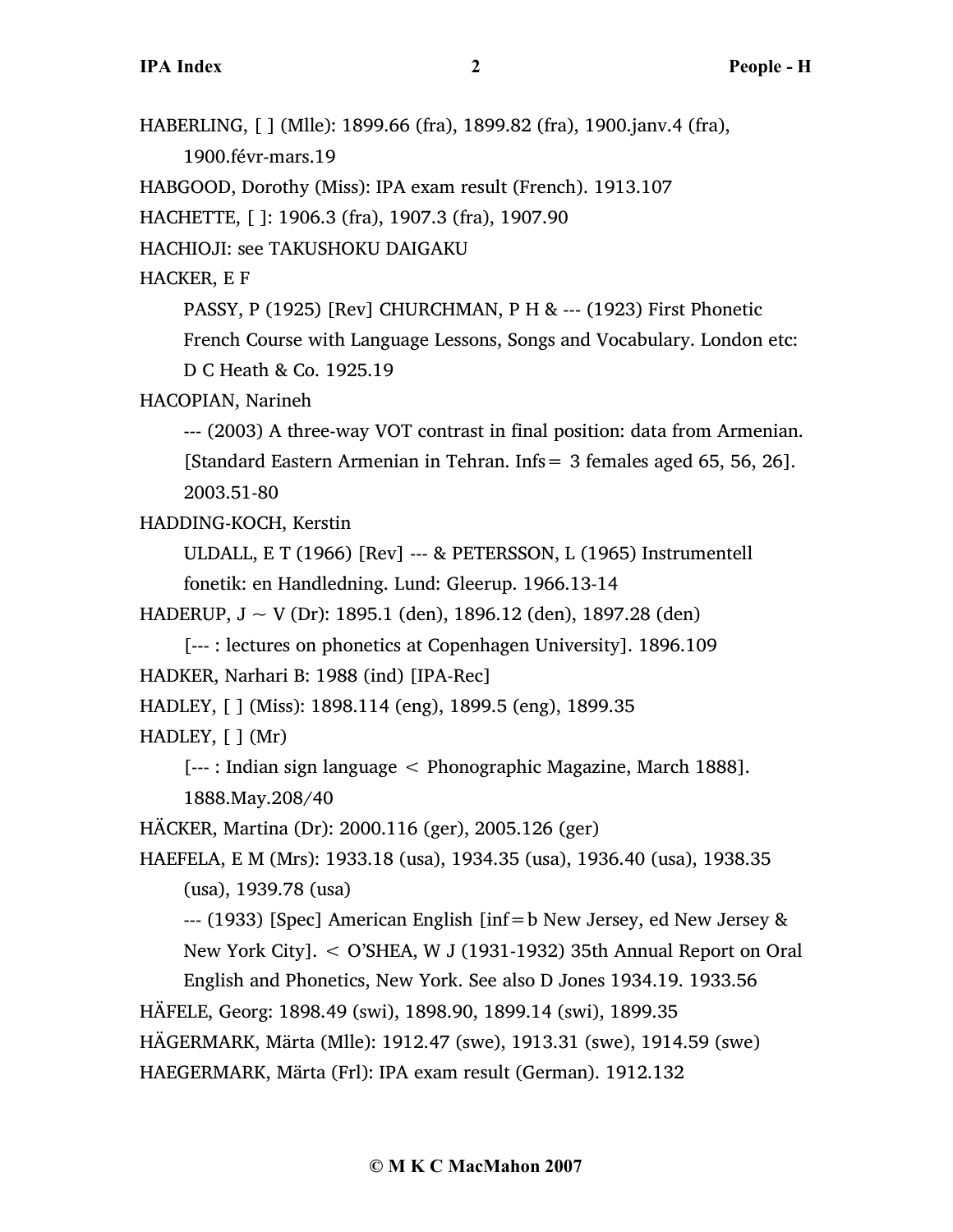HÄGG, Anna (Nti): 1895.126 (fra), 1895.153 (fin), 1896.16 (fin), 1897.32 (fin), 1898.19 (fin), 1899.19 (fin), 1900.janv.20 (fin), 1901.21 (fin), 1902.19 (fin), 1903.19 (fin), 1904.17 (fin), 1905.17 (fin), 1906.20 (fin), 1907.23 (fin), 1908.23 (fin), 1909.25 (fin), 1910.24 (fin), 1911.32 (fin), 1912.47

(fin), 1913.32 (fin), 1914.Suppl.22 (fin)

HÄLLSTRÖM, Signe af: 1897.74 (fin), 1898.19 (fin)

HÄNSEL, Hedwig (Dr): 1930.46 (ger), 1932.16 (ger), 1934.31 (ger), 1936.37

(ger), 1938.33 (ger)

HÄNSEL, Wilhelm: 1893.4 (ger), 1894.5 (ger), 1894.26, 1895.6 (ger)

```
HÄNSSLER, William: 1906.70 (usa), 1907.25 (usa), 1908.25 (usa), 1909.27 (usa)
```
HÄPKE, Gustav: 1894.5 (ger), 1894.26

HAESSLER, Luise (Miss): 1911.130 (usa), 1912.50 (usa), 1913.35 (usa),

1914.Suppl.25 (usa), 1914.83 (usa)

HÄTZ: 1899.9 (ger), 1899.35

HAFEZ: see SHERIF HAFEZ

HAFFENDEN, Lettice (Miss): IPA exam result (English). 1937.57

HAGEDORN, [ ] (Frk): 1913.29 (den), 1914.Suppl.20 (den)

HAGELIN, Hugo: 1888.May.201/33 (swe), 1889.1 (swe), 1890.2 (swe), 1891.2 (swe), 1891.29 (swe), 1892.8 (swe), 1893.9 (swe), 1893.42, 1894.10 (swe), 1894.27, 1895.11 (swe), 1896.13 (swe), 1896.168 (swe), 1897.30 (swe), 1898.17 (swe), 1899.18 (swe), 1900.janv.19 (swe), 1901.20 (swe), 1902.18 (swe), 1903.18 (swe), 1904.16 (swe), 1905.16 (swe), 1906.19 (swe), 1907.22 (swe), 1908.23 (swe), 1909.24 (swe), 1910.23 (swe), 1911.31 (swe), 1912.46 (swe), 1913.31 (swe), 1914.Suppl.21 (swe), 1925.Suppl.6 (swe), 1930.16 (swe), 1932.18 (swe), 1934.33 (swe), 1935.20 [Rev] --- (1889) Stomatoskopiska Undersoekningar af Franska sprakljud. Stockholm: P A Norstedt. 1890.54 [Results of election to Council (1892): voting figures.] 1892.12-13 [... Council members]. 1893.12

HAGEN, A (Frl): 1912.28 (irl), 1913.12 (irl), 1914.Suppl.7 (irl), 1914.40

HAGER, [ ] (Frl): 1897.21 (ger), 1898.8 (ger), 1898.35

HAGERUP, M: 1890.80 (den), 1891.5 (den), 1892.8 (den)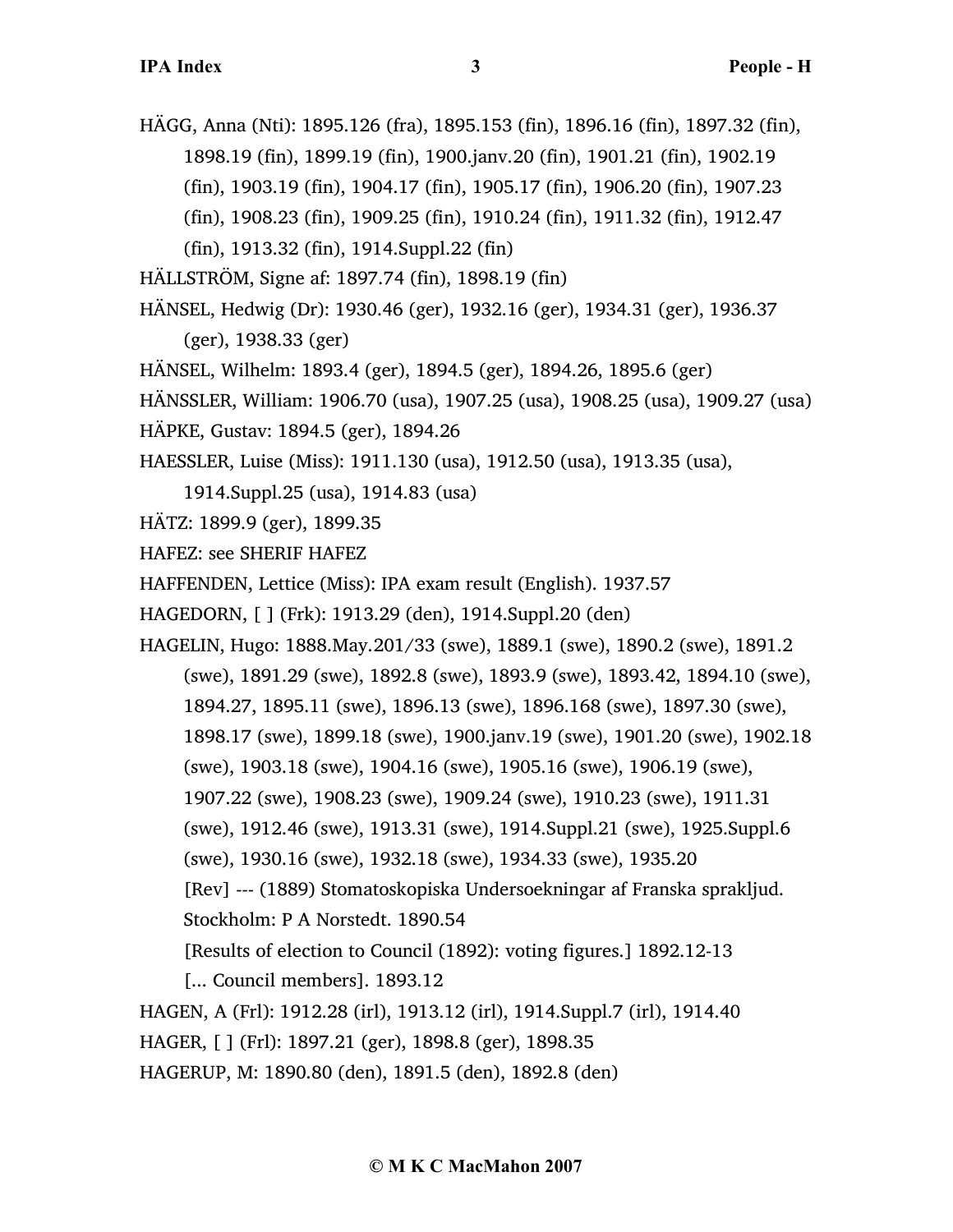HAGFORS, Edvin (Dr): 1894.169 (fra), 1895.3 (fra), 1895.78 (ger), 1895.98 (ger), 1895.138 (fin), 1896.16 (fin), 1897.32 (fin), 1898.19 (fin), 1899.19 (fin), 1900.janv.20 (fin), 1900.févr-mars.20 --- (1895) [Rev] KAURIN, C (1894) Den Tyske Betoning. Kristiania:

Gundersen. 1895.85-86

- HAGGIS, B M: 1973.56 (fra), 1975.Suppl.5 (fra)
- HAGIWARA, J: 1925.Suppl.7 (jap)
- HAGIWARA, Robert: 1994.50 (usa), 1998.126 (usa), 2000.116 (can), 2005.125 (can)
- HAGIWARA, Seijero: 1912.91 (jap), 1913.41 (jap), 1913.151 (jap),

1914.Suppl.31 (jap)

- HAGLUND, Alfred: 1895.165 (swe), 1896.14 (swe), 1896.35
- HAGSON, K A: 1889.65 (swe), 1890.4 (swe), 1891.5 (swe), 1892.9 (swe), 1892.42
- HAGSTRÖM, N: 1912.132 (swe), 1913.31 (swe), 1914.Suppl.21 (swe)
- HAHL, H (Nti): 1894.12 (fin)
- HAHLKOPF, Charlotte (Frl): 1909.114 (ger), 1910.14 (ger), 1911.22 (ger),
	- 1912.36 (ger), 1912.94
- HAHN: see also ADRIANI-HAHN
- HAHN, [ ] (Dr): 1896.148 (ger), 1897.21 (ger), 1897.51
- HAHN, Adolf: 1889.97 (auh), 1890.4 (auh), 1891.5 (auh), 1892.6 (auh), 1893.6 (auh), 1893.42
- HAHN, F: 1902.34 (ger), 1903.10 (ger), 1903.48
- HAHN, G (Dr): 1891.5 (ger), 1892.4 (ger), 1893.4 (ger), 1893.42
- HAHN, H C (Dr): 1892.117 (usa), 1893.12 (usa), 1893.26
- HAHN, Jos: 1898.129 (ger), 1899.8 (ger), 1899.35, 1899.66, 1900.janv.10 (ger), 1900.févr-mars.19, 1901.10 (ger), 1901.47
- HAHN, L: 1893.145 (ger), 1894.5 (ger), 1895.6 (ger), 1896.7 (ger), 1896.35
- HAHNE, I (Frl): 1911.67 (ger), 1912.36 (ger), 1913.20 (ger), 1914.Suppl.13
	- (ger)
- HAHNER, [ ]: 1902.24 (ger)
- HAID, Karl: 1908.113 (ger), 1909.14 (ger)

HAINAN ISLAND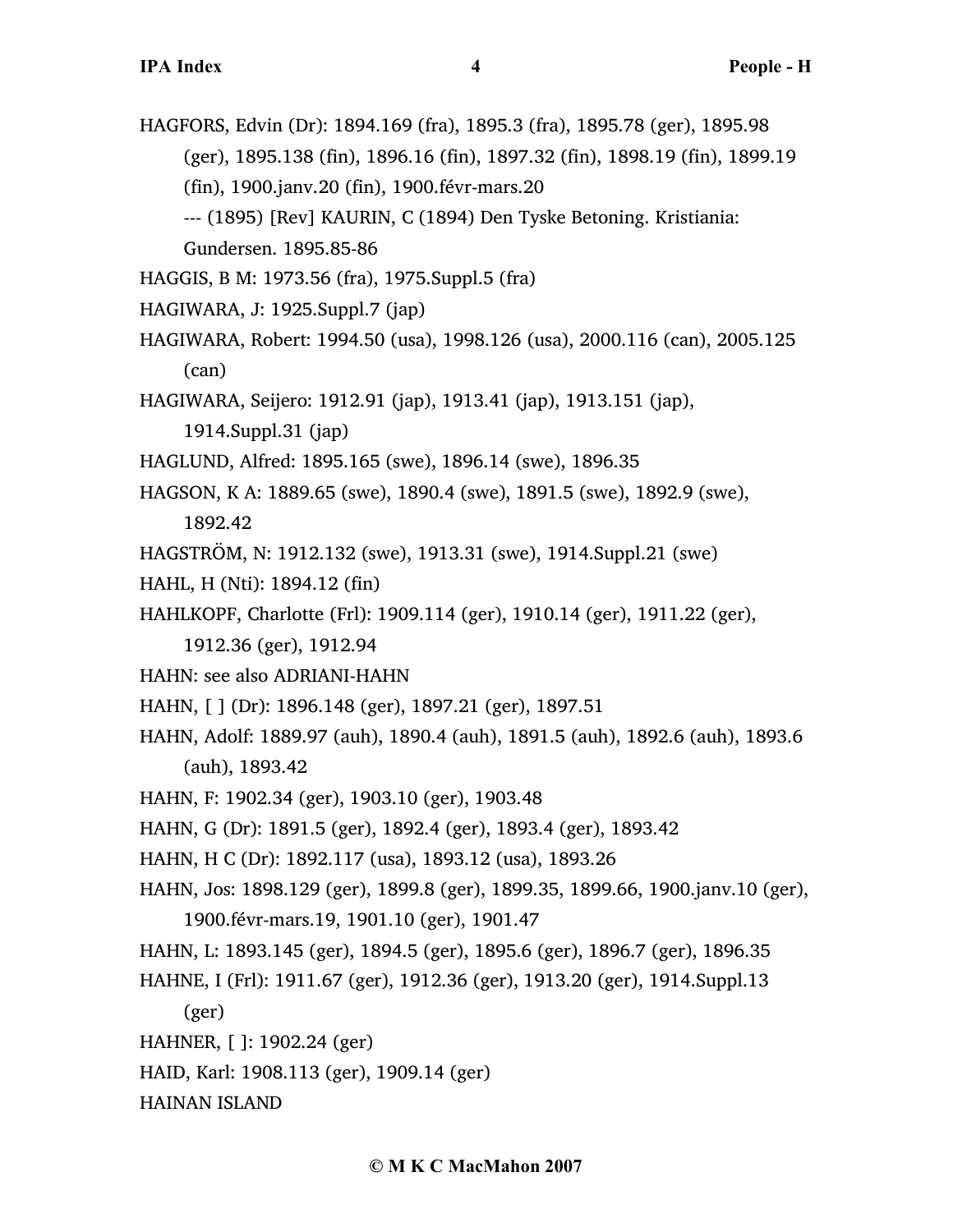HAN, S Y (1957) [Spec] Hainanese [North-East of Hainan Island]. NWS. 1957.13-14

HAINANESE

HAN, S Y (1957) [Spec] Hainanese [North-East of Hainan Island]. NWS. 1957.13-14

HAINAUT

PASSY, P (1899) [Spec] Patois wallon de la Louvière. StJ [inf= [ ] Le Chien]. 1899.127

HAINER, O: 1894.49 (swe), 1895.12 (swe), 1896.14 (swe), 1896.35

HAINES, K H (Miss): 1937.78 (usa), 1938.37 (usa), 1940.54

HAINES, L (Dr): 1887.Nov.378 (ger), 1888.janv.26/2 (ger), 1889.4 (ger), 1890.4 (ger), 1890.29 (ger), 1891.5 (ger), 1891.30, 1892.4 (ger), 1893.4 (ger), 1894.5 (ger), 1895.6 (ger), 1895.33, 1896.7 (ger), 1896.35, 1896.84 (ger), 1897.21 (ger), 1898.8 (ger), 1899.8 (ger), 1900.janv.10 (ger), 1901.10 (ger), 1902.10 (ger), 1903.10 (ger), 1904.9 (ger), 1904.34, 1905.7 (ger), 1906.11 (ger), 1907.13 (ger), 1908.13 (ger), 1909.14 (ger), 1910.14 (ger), 1911.22 (ger), 1912.36 (ger), 1913.20 (ger), 1914.Suppl.13 (ger)

HAINGLAISE, [ ]: 1892.41 (rus), 1893.11 (rus), 1894.13 (rus), 1894.27

HAITIAN

JOHNSON, B L & FÉRÈRE, G A (1972) Haitian Creole: surface phonology [Port-au-Prince proletariat; incl NWS]. 1972.35-39

FÉRÈRE, G A (1975) Affricates in Haitian Creole: a new solution 1975.81- 83

FÉRÈRE, G A (1977) Neglected front rounded phonemes in Haitian Creole 1977.23-27

FÉRÈRE, G A (1983) Nasalized vowels and semiconsonants in Haitian Creole 1983.76-81

HAJEK, John: 1994.50 (aus), 1998.126 (aus), 2000.116 (aus) Editorial board/team: 1999.Dec.prelim matter, 2000.prelim matter, 2001.June.prelim matter, 2002.June.prelim matter, 2002.Dec.prelim matter, 2003.June.prelim matter, 2003.Dec.prelim matter, 2004.June.prelim matter, 2004.Dec.prelim matter, 2005.June.prelim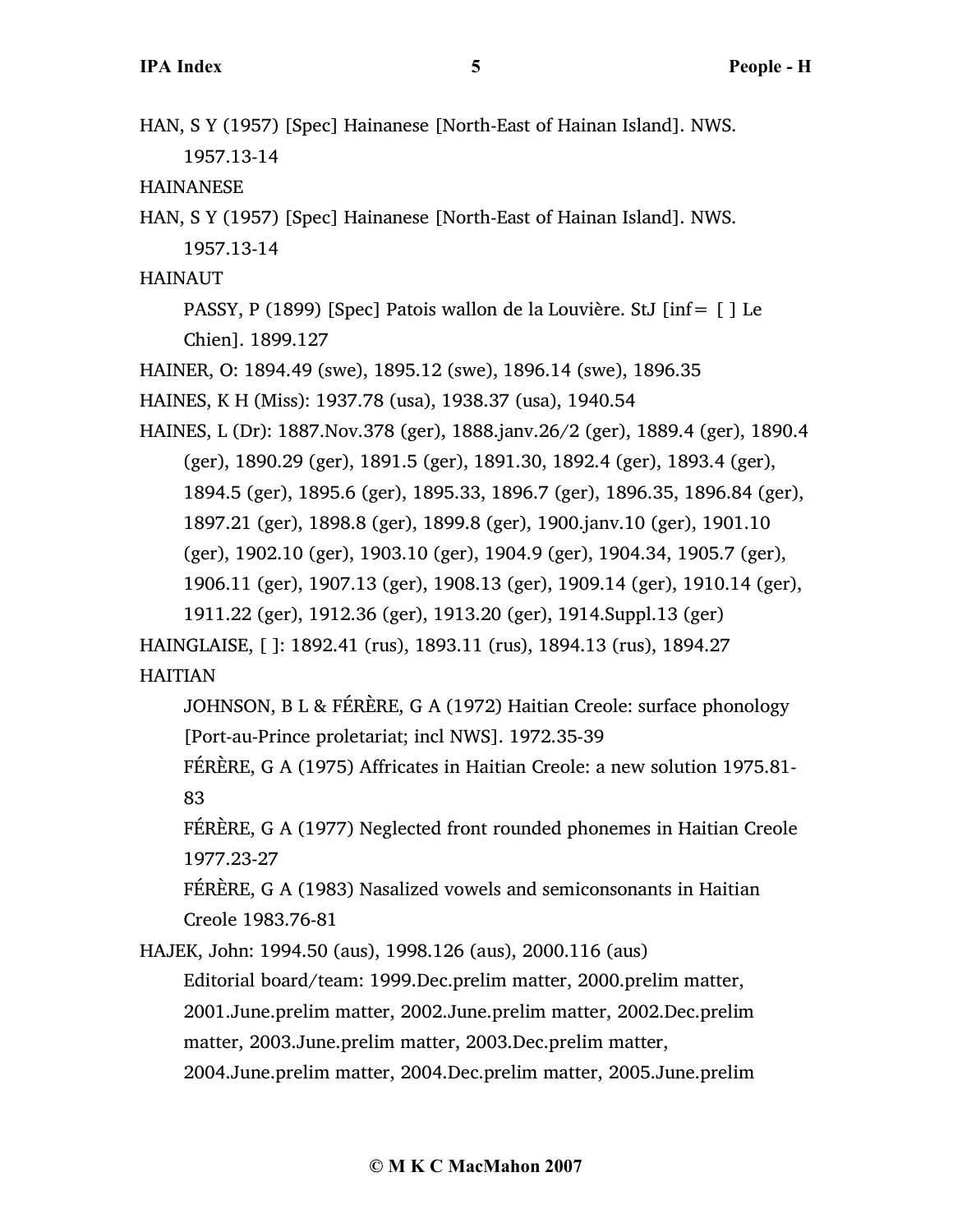matter, 2005.Dec.prelim matter, 2006.June.prelim matter, 2006.Dec.prelim matter

BOWDEN, John & --- (1996) [Illustrations of the IPA] Taba [speech of Ngofakiaha village on Makian island, Indonesia; 'A riddle about being sick']. 1996.55-57

BOWDEN, John & --- (1996) Spec] Taba [speech of Ngofakiah village on Makian island, Indonesia; 'A riddle about being sick']. 1996.55-57

OLSON, Kenneth S & --- (1999) The phonetic status of the labial flap [Mono inf= 30 year-old male]. 1999.101-114

EADES, Domenyk & --- (2006) Gayo. NWS [inf= Syamsul Bahri, aged 25, Bukit dialect of Gayo]. 2006.107-115

HAJNEC, [ ] (Miss)

LEE, W R (1950) [Spec] Lusatian (Upper Lusatia; Budyšin; inf= --- ). NWS. 1950.13. Corr: 1951.21

- HAKIM, Selim: 1953.45 (irq), 1955.Suppl.vii (irq)
- HALÀSZ, J ~ Ignàcz (Dr): 1889.17 (auh), 1890.4 (auh), 1891.5 (auh), 1892.6 (auh), 1893.6 (auh), 1894.7 (auh), 1894.27
- HALE, [ ]: 1898.33 (fra), 1899.3 (fra), 1899.35
- HALE, E (Miss): 1933.19 (usa), 1934.35 (usa)
- HALEESE: see EL-HALEESE

HALÉVY, L

PASSY, P (1898) [Spec] Éthiopien (Abysinnie). StJ [inf= --- ]. 1898.162

PASSY, P (1898) [Spec] Judéo-espagnol (parlers des juifs d'Andrinople).

StJ [inf= --- 1898.162

MOTTE, C (1912-1913) [Spec(Stud)] Français. < --- L'Abbé de Constantin.

1912.149, 1913.82-83

[Spec(Stud)] Français. Transcription large. < --- Notes et souvenirs. 1945.31

HALFORD, F B: 1900.121 (eng), 1901.6 (eng), 1902.6 (eng), 1903.6 (eng),

1904.6 (eng), 1904.59, 1912.77 (eng), 1913.12 (eng), 1914.Suppl.7 (eng) HALIFAX: see DALHOUSIE UNIVERSITY

HALIGOOD, Dorothy V (Mlle): IPA exam result (French). 1914.79

HALKSCHMIDT, [ ] (Frl): 1898.34 (ger), 1899.9 (ger), 1899.35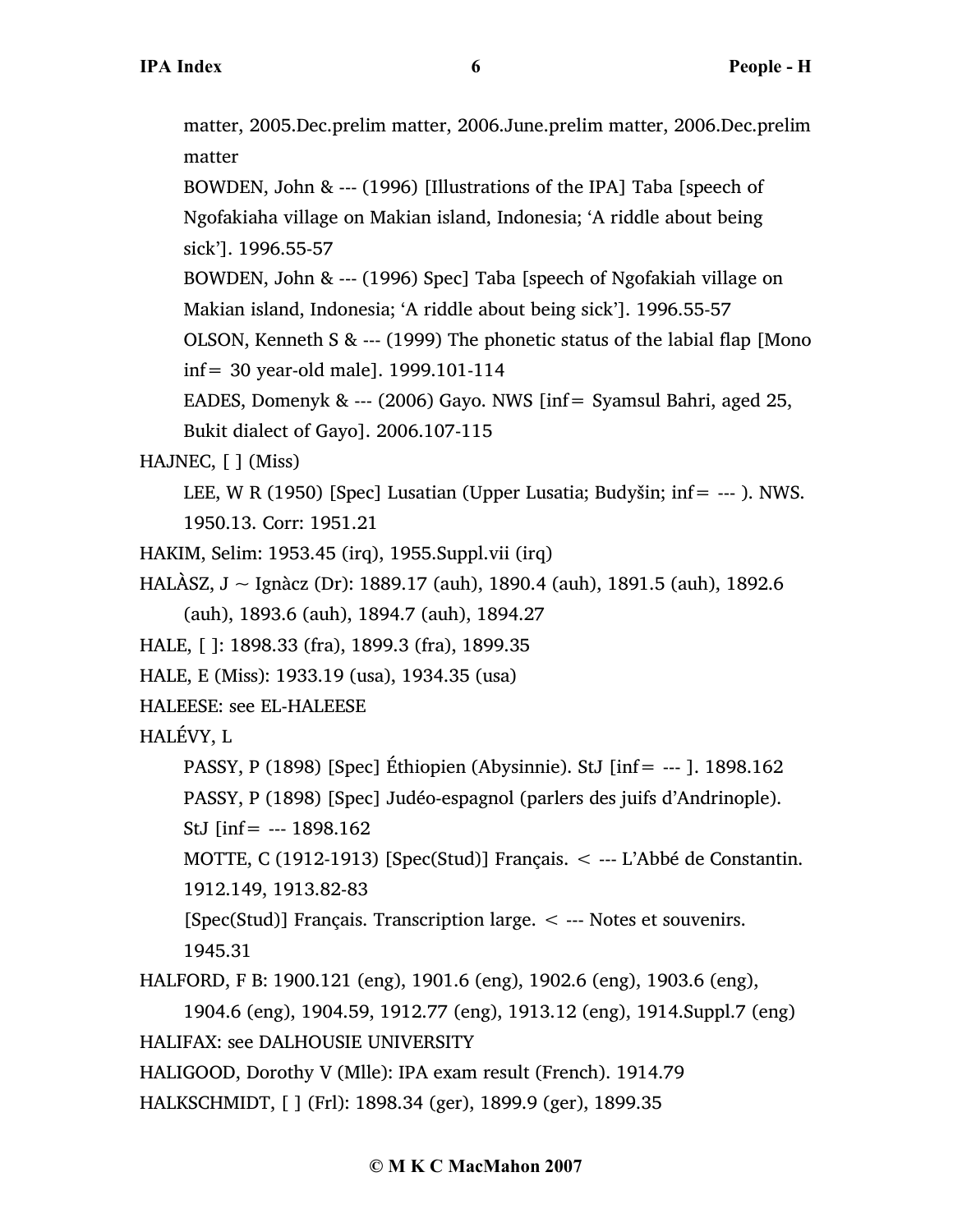HALL: see also STANLEY HALL

HALL, C S: 1911.162 (eng), 1912.28 (eng)

HALL, M (Miss): 1910.143 (eng), 1911.14 (eng), 1912.28 (eng), 1913.12 (eng)

HALL, Robert Anderson Jr (Prof)

BLANC, M (1965) [Rev] --- (1963) Idealism in Romance Linguistics. Ithaca, New York: Cornell University Press. 1965.11-12

HALL, Ruth (Frl): 1904.9 (ger), 1905.9 (ger), 1906.11 (ger), 1906.42, 1906.54

HALL, Tracy Alan (Dr): 1994.50 (ger), 1998.126 (ger), 2000.116 (ger), 2005.129 (usa)

--- , HAMANN, Silke & ZYGIS, Marzena (2006) The phonetic motivation for phonological stop assibilation [infs= German: 2 females, 2 males; Polish: 2 females, 2 males]. 2006.59-81

HALLANDER, Evald: 1893.58 (swe), 1894.11 (swe), 1894.27

HALLE, Morris (Prof)

TRIM, J L M (1952) [Rev] JAKOBSON, R, FANT, C G M & --- (1952) Preliminaries to Speech Analysis. The Distinctive Features and their Correlates. Cambridge, Mass: Massassachusetts Institute of Technology, Technical Report No 13. 2nd printing with additions and corrections. 1952.37-40

HALLÉ, Pierre (Dr): 2005.126 (fra)

HALLER, Alice de (Mlle): 1896.187 (fra), 1897.16 (fra), 1897.127 (rus), 1898.20 (rus), 1898.35, 1898.114 (rus), 1899.20 (rus), 1899.36, 1904.125 (swi), 1905.12 (swi), 1906.15 (swi), 1907.17 (swi), 1908.18 (swi), 1909.19 (swi), 1910.19 (swi), 1911.27 (swi), 1912.42 (swi)

[--- : grandmother's death]. 1905.38

HALLER, A de (1905) [Spec] Twi. StJ [inf=[ ] RAMSEYER]. 1905.42

--- (1905) [Spec] Français populaire vaudois. Misc. 1905.61-62

--- (1905) [Spec] Duala. StJ [inf=François Chapuis]. 1905.81-82

HALLER, Herman A: 1994.50 (can), 1998.126 (can)

HALLMAN-KNÖS, [ ] (Mlle): 1896.34 (fra), 1896.168 (fra), 1897.16 (fra),

1897.51

HALLORAN, Mary (Miss): 1911.130 (usa), 1912.50 (usa), 1913.35 (usa), 1914.Suppl.25 (usa)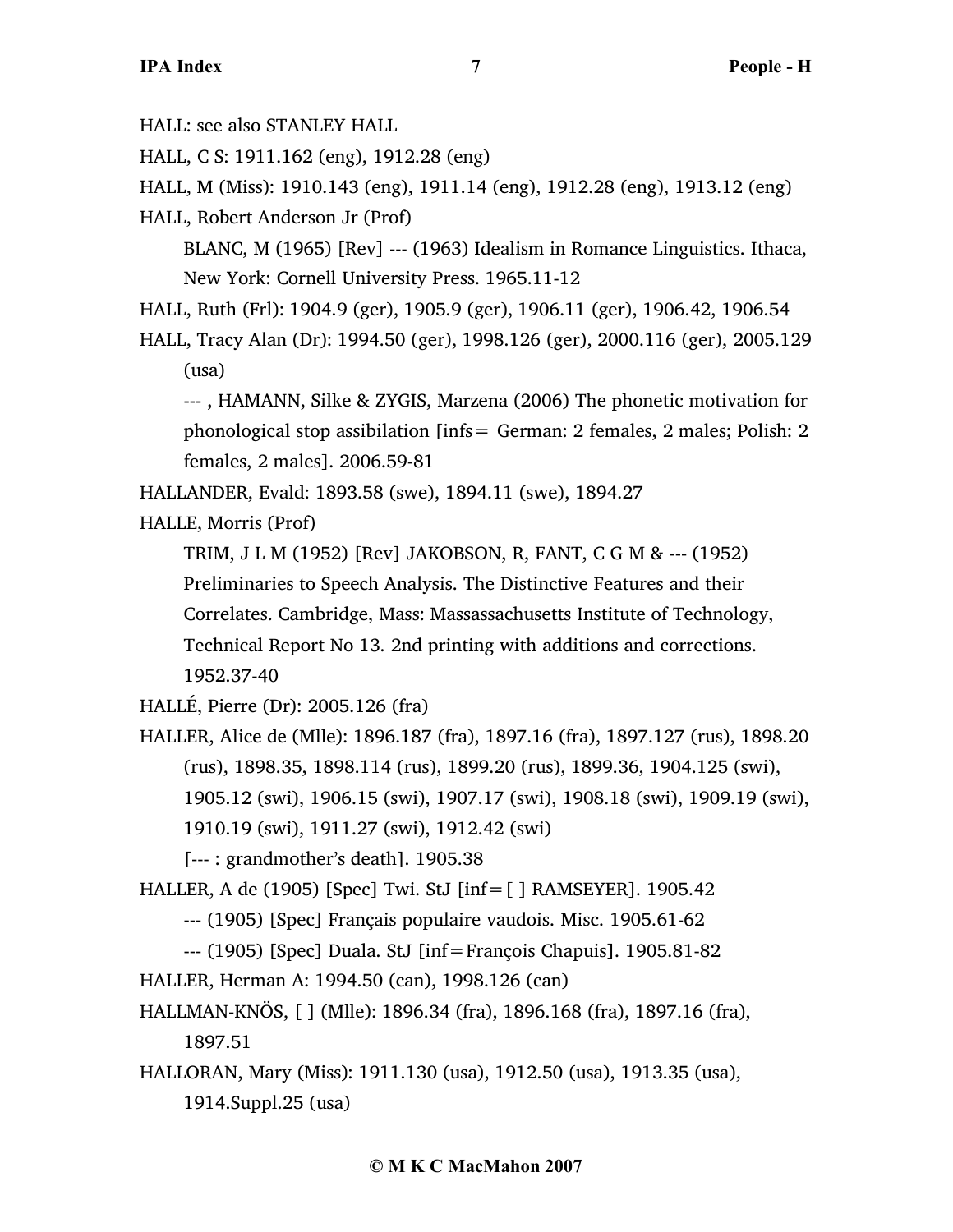HALLOWES, D P: 1935.38 (saf), 1936.43 (saf), 1938.39 (saf), 1942.11 (saf), 1949.14 (saf), 1952.Suppl.x (saf), 1955.Suppl.x (saf), 1961.Suppl.viii (saf), 1972.Suppl.9 (saf), 1975.Suppl.13 (saf), 1978.Suppl.14 (saf), 1981.Suppl.14 (saf)

HALLSTEDT, A: 1888.May.201/33 (swe), 1889.4 (swe), 1889.66

HALME, I (Miss): 1910.7 (eng), 1911.14 (eng)

HALTER, Aimée  $\sim$  Anna (Mlle): 1894.85 (fra), 1894.170 (eng), 1895.4 (eng), 1895.114 (fra), 1896.3 (fra), 1896.148 (ger), 1897.16 (fra), 1897.19 (ger), 1897.142 (fra), 1898.3 (fra), 1898.13 (swi), 1898.50 (swi), 1898.130 (fra), 1899.3 (fra), 1899.14 (swi), 1899.82 (fra), 1899.130 (swi), 1900.janv.4 (fra), 1900.janv.15 (swi), 1901.16 (swi), 1902.14 (swi) --- (1896) [Spec] Patois suisse de Zürich. StJ. 1896.57

HALTER, Charlotte (Mlle): 1896.3 (fra), 1897.15 (fra), 1898.2 (fra), 1898.114 (eng), 1899.5 (eng), 1899.130 (ger), 1900.janv.8 (ger), 1901.8 (ger), 1901.122 (fra), 1902.2 (fra), 1903.2 (fra), 1904.2 (fra), 1905.2 (fra), 1906.2 (fra), 1906.71 (fra), 1906.94 (ger), 1907.11 (ger), 1908.11 (ger), 1909.12 (ger), 1910.12 (ger), 1911.10 (fra), 1912.41 (swi), 1913.25 (swi), 1914.Suppl.17 (swi)

--- (1896) [Rev] PASSY, P (1896) L'Écriture phonétique; exposé populaire avec application au Français et à 72 autres langues ou dialectes. Paris: Librairie populaire. 1896.222. Corr: 1898.147-48; 1898.163; 1899.51; 1900.97

--- (1897) Cours de phonétique à L'École des Hautes Études: Cours théorique [PASSY, P on spontaneous phonetic change; assimilation]; Exercices pratiques [AJARIAN on Armenian phonetics]. 1897.52-54 --- (1897) Cours de phonétique à L'École des Hautes Études: Cours théorique [PASSY, P on assimilation]; Exercices pratiques [KNUDSEN, C W on /r/ in Danish; FOURÈS, R on dialect of Gourdon (Lot)]. 1897.76 --- (1897) Cours de phonétique à L'École des Hautes Études: Cours théorique [PASSY, P on nasalization; PASSY, P and AJARIAN on vowel harmony in Turkish]; Exercices pratiques [HEINRICH on phonetics of Beowulf; HAARD on Stockholm phonetics]. 1897.95-97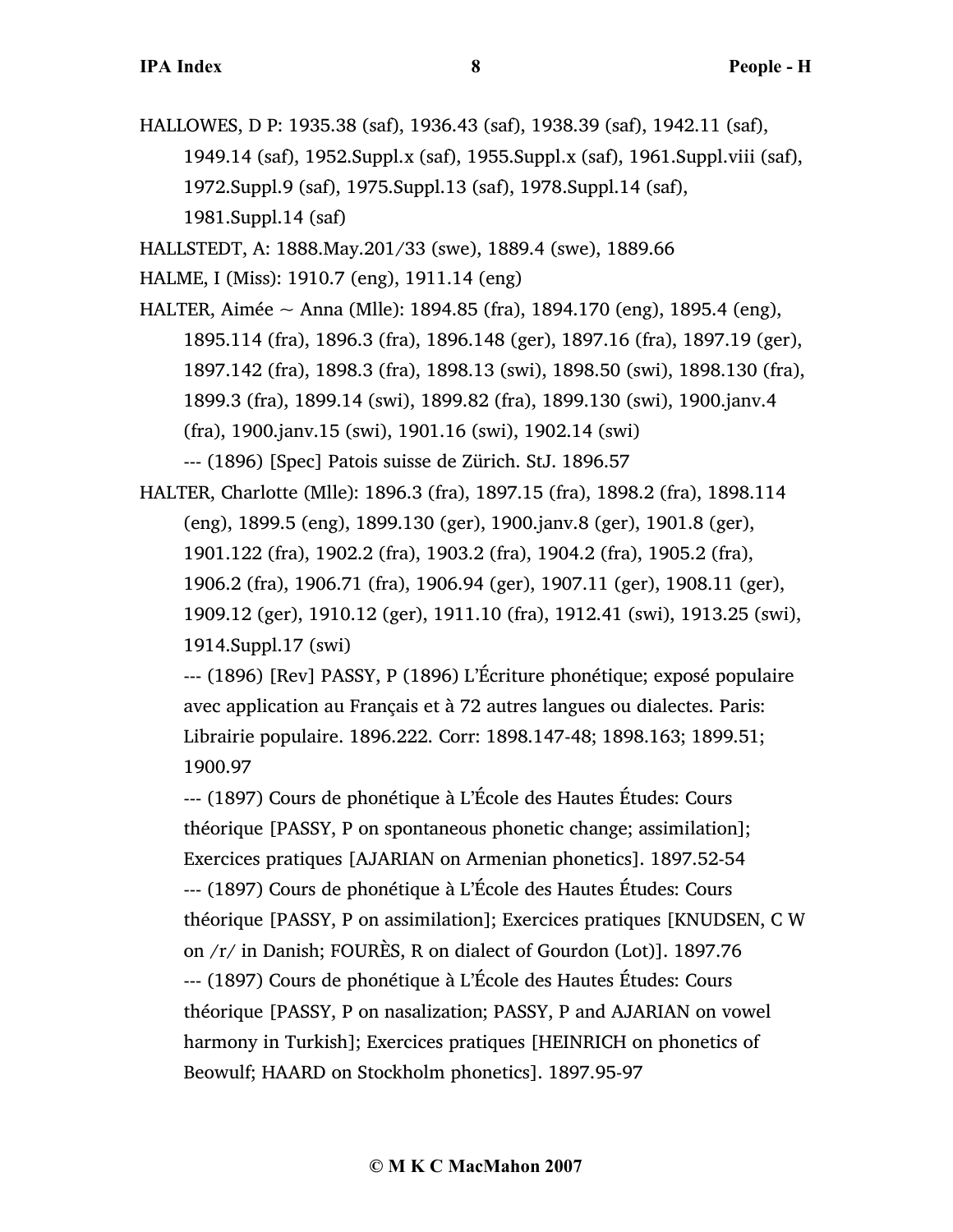--- (1897) Cours de phonétique à L'École des Hautes Études: Cours théorique [PASSY, P on dissimilation; diphthongs]; Exercices pratiques [phonetic dictation; PASSY, P on phonetics of dialect of Val d'Ajol]. 1897.113-114

--- (1897) [Spec] Patois suisse de Nieder-Weningen, Canton de Zürich. StJ. 1897.122

--- (1897) Cours de phonétique à L'École des Hautes Études: Cours théorique [PASSY, P on transitional sounds]; Exercices pratiques [phonetic dictation; LUND, S on difficulties of French for Danish speakers; PAUL, G on phonetic differences within the area of Paris]. 1897.127-129

--- (1897) Patois de l'Oberland suabe. StJ [inf=Frau [ ] Voegele]. 1897.176 --- (1897) Cours de phonétique à L'École des Hautes Études [PASSY, P on development of transitional sounds; discussion of KLINGHARDT, H Artikulations- und Hörübungen by PAJON, Mlle de]. 1897.181

--- (1898) [Rev] MICHAELIS, Hermann & PASSY, P (1897) Dictionnaire phonétique français. Complément nécessaire de tout dictionnaire français. Avec préface de Gaston Paris. Hannover: C Meyer. 1898.39-42

--- (1899) [Rev] ALGE, S & RIPPMANN, W (1898) Dent's First French Book. London: J M Dent & Co. 1899.58-59

--- (1899) [Rev] ALGE, S & RIPPMANN, W (1898) Dent's Second French Book. London: J M Dent & Co. 1899.59

--- (1899) [Rev] RIPPMANN, W & BUELL, W H (1898) French Daily Life; common words and common things, a guide for the student as well as the traveller, adapted from Dr R Kron's Le petit parisien. 1899.59

--- (1899) [Rev] RIPPMANN, W (1898) Hints on Teaching French, with a running commentary to Dent's First and Second French Books. London: J M Dent & Sons Ltd. 1899.59-60

PASSY, P (1900) La réforme de l'orthographe [reactions to decisions on spelling reform by Le Ministre de l'Instruction Publique et des Beaux-Arts: Denmark, Germany, France (E Burger, C Halter)]. 1900.123

--- (1901-1902) [Spec(Stud)] Français. < --- Histoire de France pour les enfants 1 La Gaule. 2 Les Gaullois. 1901.65-67; 3 César et Vercingetorix ou la Gaule conquise. 4 Le christianisme en Gaule. 1901.80-83; Chapitre 2: Les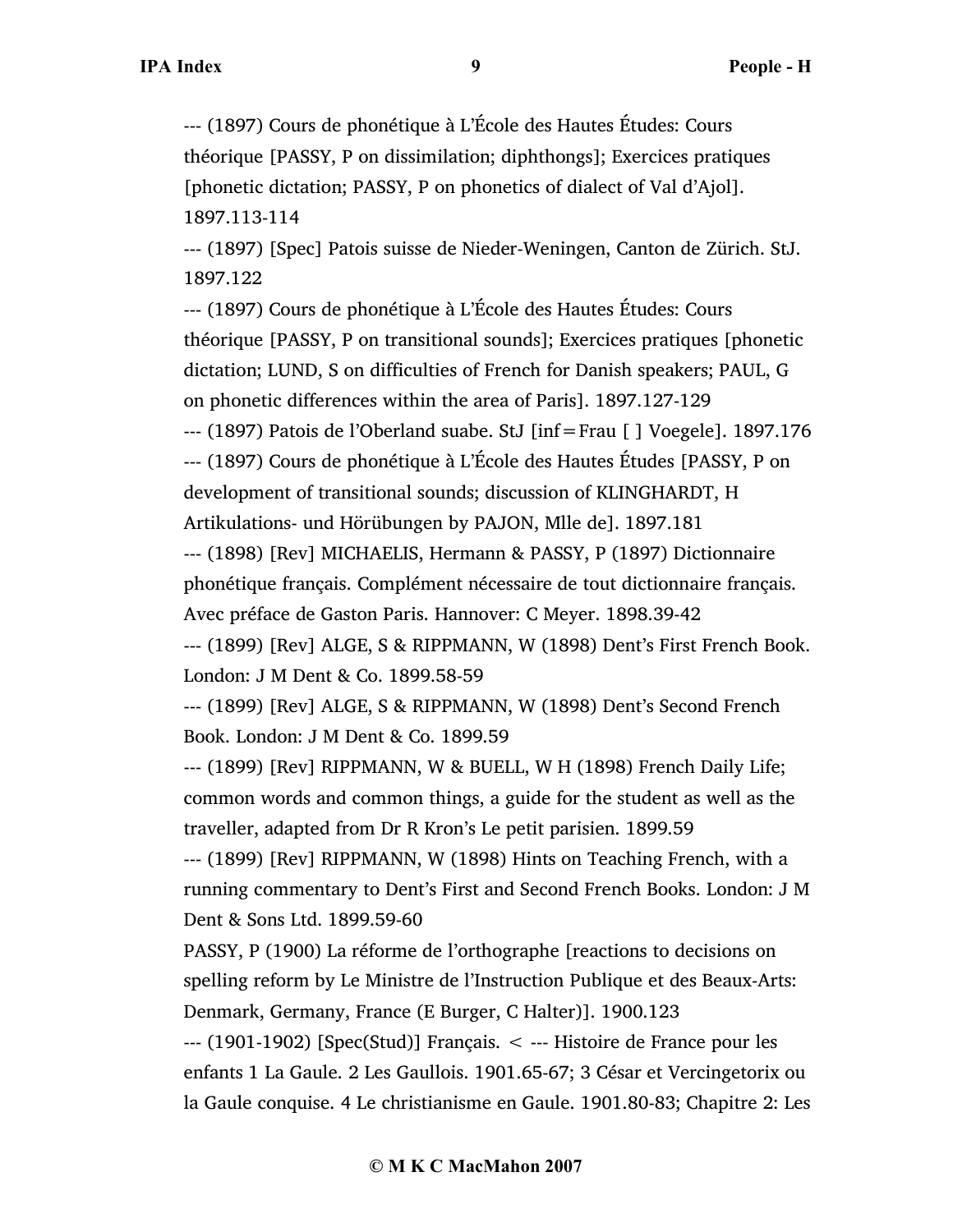Mérovingiens. 1 Les Francs. 2 Les Huns. 3 Clovis. 4 Le fils de Clovis. 5 Les mères du palais. Chapitre 3: Les Carolingiens. 1 Les arabes et Charles Marelle. 2 Charlemagne. 1901.95-103; 3 Les successeurs de Charlemagne. 1901.117-119; Chapitre 4: 1 Le régime féodal. 2 La première croisade. 1901.134-139; 3 Le premier roi capécien. Chapitre 5: La formation du pouvoir royale. 1 Les capeciens et les communes. 2 Phillipe auguste.1901.153-157; 3 Saint Louis. 1902.30-32 Élections du Bureau, Décisions officielles: [... publication of C Halter's Histoire de France to be continued]. 1902.35 --- (1902-1907) [Spec(Stud)] Français. < --- Histoire de France pour les enfants 4 Les derniers capeciens directs. Chapitre 6: La guerre de 100 ans (de 1328 à 1453). 1 Philippe de Valois et Jean le Bon. 1902.47-50; 1902.67-69; 2 Charles V et Charles VI. 1902.91-92; 3 Charles VII et Jeanne d'Arc. 1902.110-11; 1902.125-27; Chapitre 7: Le triomphe du pouvoir royale. Louis XI. 1902.143-44; 1902.153-154; Chapitre 8: Guerres d'Italie. 1 Charles VIII. 1903.45-46; 2 Louis XII. Chapitre 9: Invasions et découverts. 1903.59-60; 1903.77-78; 2 L'imprimerie et l'artillerie. Chapitre 10: Fin des guerres d'Italie. François I à Mazarin. Chapitre 11: Rivalité de la France et de l'Autriche. 1903.90-93; 2 Henri II. 1903.110-11; Chapitre 12: Guerres de religion. 1 Réforme en France. 1903.128; 2 Les trois fils de Henri II. 1903.140-43; 3 Henri IV. 1904.58-59; 1904.82-83; 4 Henri IV et ???Suly. Chapitre 13: La monarchie absolue. 1 Louis XIII et Richelieu. 1904.101- 103; 2 Louis XIV et Mazarin. Chapitre 14: Siècle de Louis XIV. 1904.115- 17; 1904.152; 2 Guerres de Louis XIV. 1904.156; 3 Siècle de Louis XIV. 1904.171-173; 1905.24; Chapitre 15: Préliminaires de la Révolution. 2 L'Ancien Régime et les idées nouvelles. 3 Louis XVI. 1905.90-92; Chapitre 16: La Révolution. 1 L'Assemblée nationale constituante. 1905.100-103; 2 L'Asse mblée législative. 1905.115-16; 1905.131; 3 La Convention nationale. 1905.143-45; 1906.51-52; 4 Le Directoire. 1906.67-68; Le Consulat et l'Empire. 1 Le Consulat. 2 L'Empire de 1804 à 1807. 3 L'Empire de 1807 à 1814. 1906.86-91; 4 Le gouvernement de 100 jours (du 20 mars au 20 juin 1815). Waterloo. 1906.116-18; La France contemporaine. 1 La Restoration et la Révolution de 1830. 1907.31-32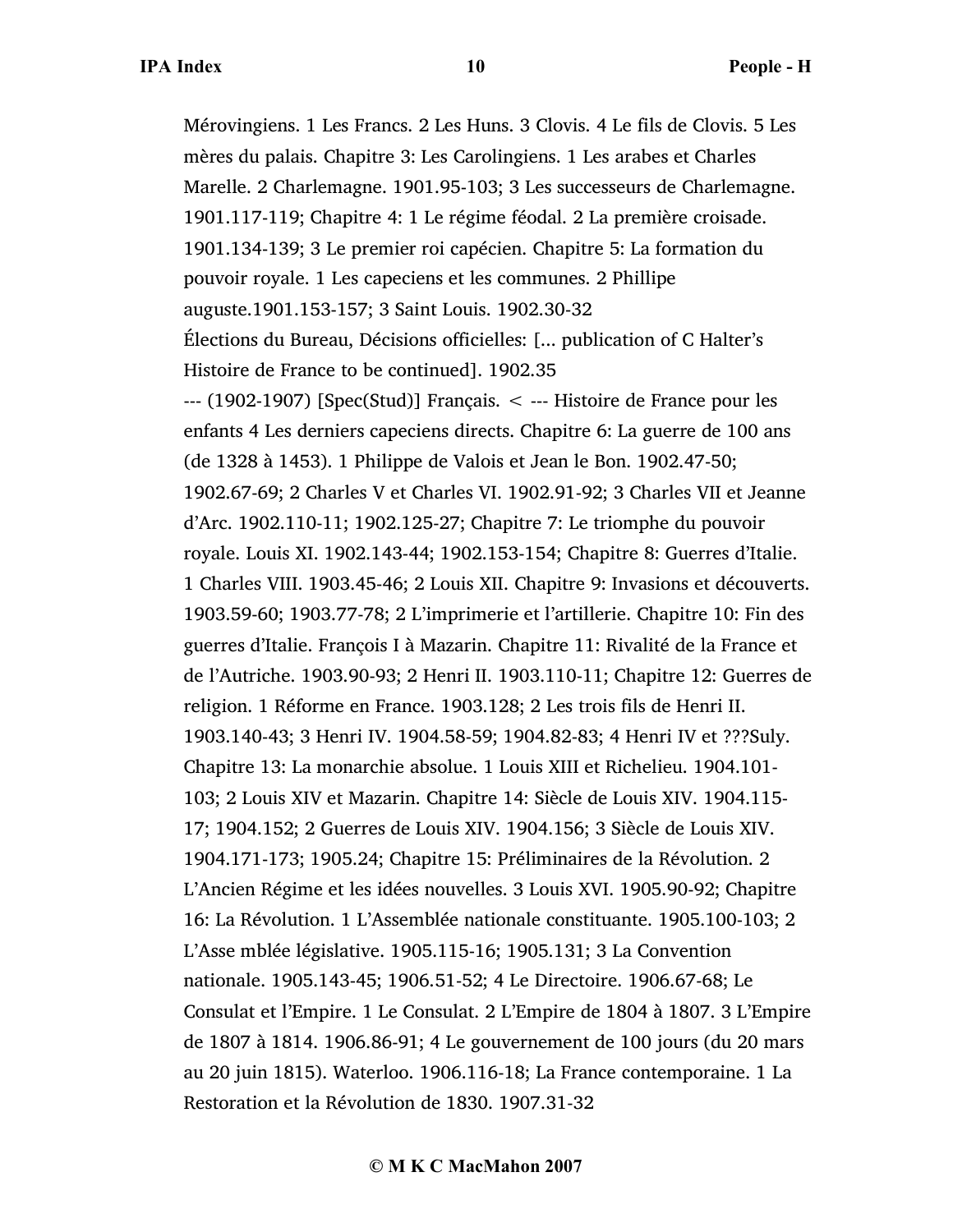- HALTER, J (Mlle): 1892.141 (auh), 1893.6 (auh), ['death'] 1893.42, 1894.7 (auh), 1894.27, 1894.50 (auh), 1895.8 (auh), 1895.31 (auh), 1896.9 (auh), 1896.35
- HALVELIK, Manuel
	- WELLS, J C (1967) [Rev] --- (1966) Universala Skribo. Brugge: Soncrilo. 1967.17
- HALWEIS, E C (Miss): 1925.Suppl.7 (usa), 1930.18 (usa), 1932.21 (usa), 1934.36 (usa)
- HAMA, Evelyn (Miss): 1912.154 (usa), 1913.35 (usa), 1914.Suppl.25 (usa) HAMABAYASHI, I
	- --- (1928) [Rev] ONISHI, M [nd] Principles of English Pronunciation. Tokyo: Kaitaku-Sha. 1928.55
- HAMADI, H M: 1972.Suppl.12 (eng)
- HAMANN, [ ]: 1905.9 (ger)

HAMANN, A

- JONES, D (1912) [Rev] THIERGEN, O & --- (1912) English Anthology, containing specimens of English poetry and prose with lives of authors from the 14th century to the present day. Leipzig & Berlin: B G Teubner. 1912.62
- HAMANN, Friedrich A: 1910.143 (usa), 1911.33 (usa), 1912.49 (usa), 1913.33 (usa), 1914.Suppl.24 (usa), 1925.Suppl.7 (usa), 1930.18 (usa), 1932.21 (usa), 1934.36 (usa), 1935.39 (usa), 1936.41 (usa), 1938.37 (usa), [death] 1940.54
- HAMANN, Silke: 2005.126 (ger)
	- --- (2004) Retroflex fricatives in Slavic languages. 2004.53-67
	- HALL, T A, --- & ZYGIS, Marzena (2006) The phonetic motivation for phonological stop assibilation [infs= German: 2 females, 2 males; Polish: 2 females, 2 males]. 2006.59-81
- HAMBERG, B (Nti): 1895.77 (fra), 1895.166 (fin), 1896.16 (fin), 1897.32 (fin), 1898.19 (fin)
- HAMBLIN, E C: IPA exam result (German). 1909.43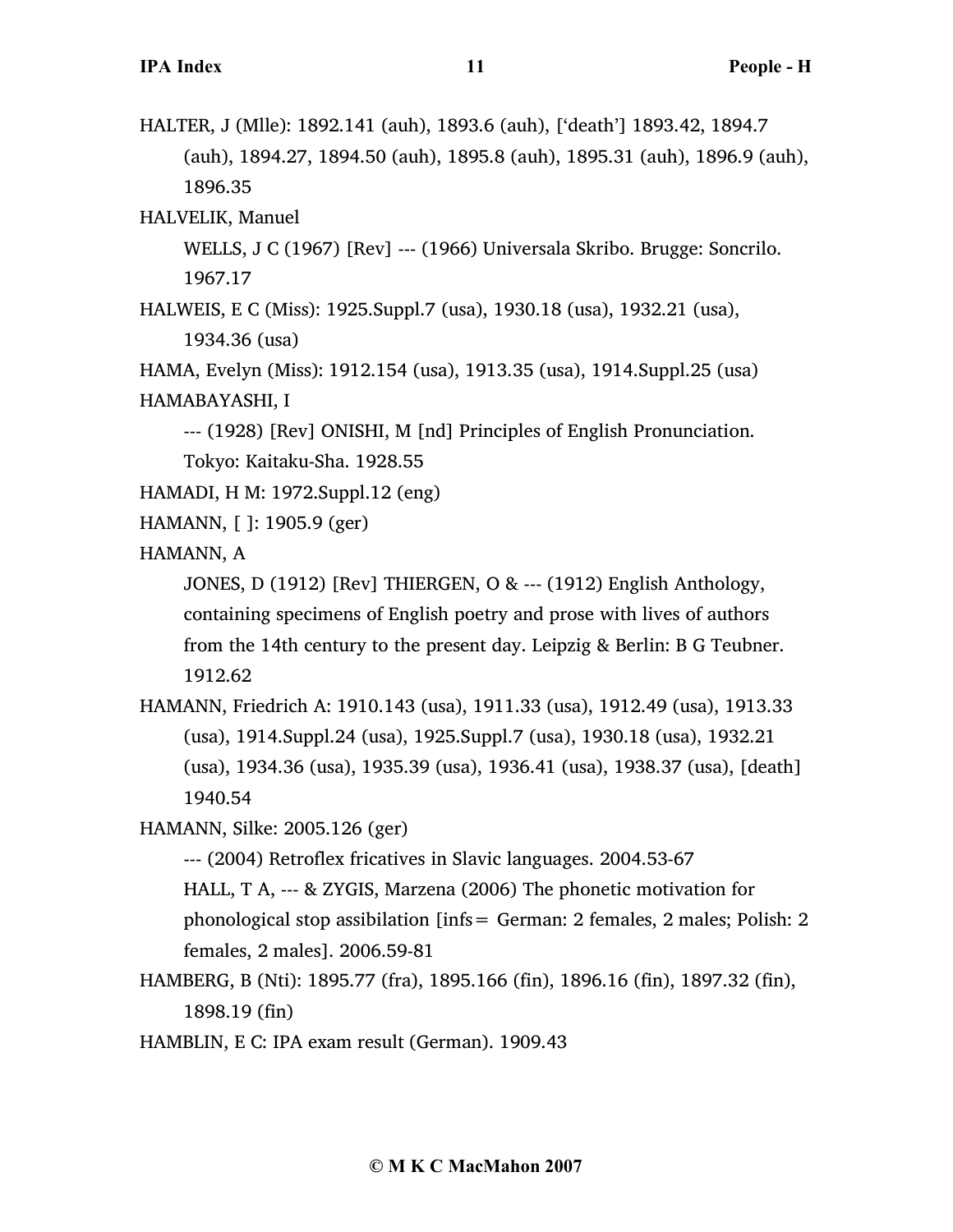HAMBLING, William H: 1903.97 (eng), 1904.6 (eng), 1905.5 (eng), 1906.7 (eng), 1907.7 (eng), 1907.90 (eng), 1908.7 (eng), 1909.7 (eng), 1910.7 (eng), 1911.15 (eng), 1912.28 (eng), 1913.12 (eng), 1914.Suppl.7 (eng)

HAMEL, A G van (Prof): 1891.17 (net), 1892.7 (net), 1892.42, 1897.177 (net), 1898.2 (net), 1899.2 (net), 1900.janv.2 (net), 1901.1 (net), 1902.1 (net), 1903.1 (net), 1904.2 (net), 1905.1 (net), 1906.1 (net), 1907.1 (net), 1908.2 (net), [death] 1908.43 Résultats des élections [Council elections for 1900: Honorary members: ... - --]. 1900.janv.24-25

HAMILTON, [ ]: 1899.114 (eng), 1900.janv.6 (eng), 1901.6 (eng), 1901.47

HAMILTON, A (Dr): 1886.Dec.[4] (can), 1887.Feb.[1] (can), 1888.janv.26/2 (can), 1889.1 (can), 1890.4 (can), 1891.5 (can), 1892.11 (can), 1893.12 (can), 1894.14 (can), 1895.15 (can), 1896.17 (can), 1897.34 (can), 1898.21 (can), 1899.21 (can), 1900.janv.22 (can), 1901.23 (can), 1902.21 (can), 1903.20 (can), 1904.18 (can), 1905.19 (can), 1906.22 (can), 1906.54 (can), 1907.25 (can), 1907.55 (can), 1908.26 (can), 1908.43 (can), 1909.28 (can), 1910.27 (can), 1910.144 (can), 1911.35 (can), 1912.51 (can), 1913.37 (can), 1914.Suppl.27 (can) [Proposal to establish a school in Chicago in which reading and spelling will be taught by the phonetic method  $\leq$  Fonetic Herald]. 1886.June. [3] [welcome for ft in --- 's Fonetic Herald]. 1886.Aug.[3] [The Fonetic Herald to resume publication]. 1887.April.[4] [--- lecturing on 'scientific phonetics (the physiology of speech)']. 1887.May.160 [Publications Received/Exchanged]. 1887.Sept.315 PASSY, P (1887) The new arrangement  $[$  = names suggested for the Council; Statutues of the Association]. 1887.Dec.405-406 [Results of Council elections to FTA; Statutes approved]. 1888.Jan.27/3- 28/4. Corr: 1888.Feb.80/16 Meeting of the FTA [(President: E O Kenyon), Paris, 5 Jan 1888: Treasurer's report; Statutes approved; 20 Councillors elected]. 1888.Feb.73/9-74/10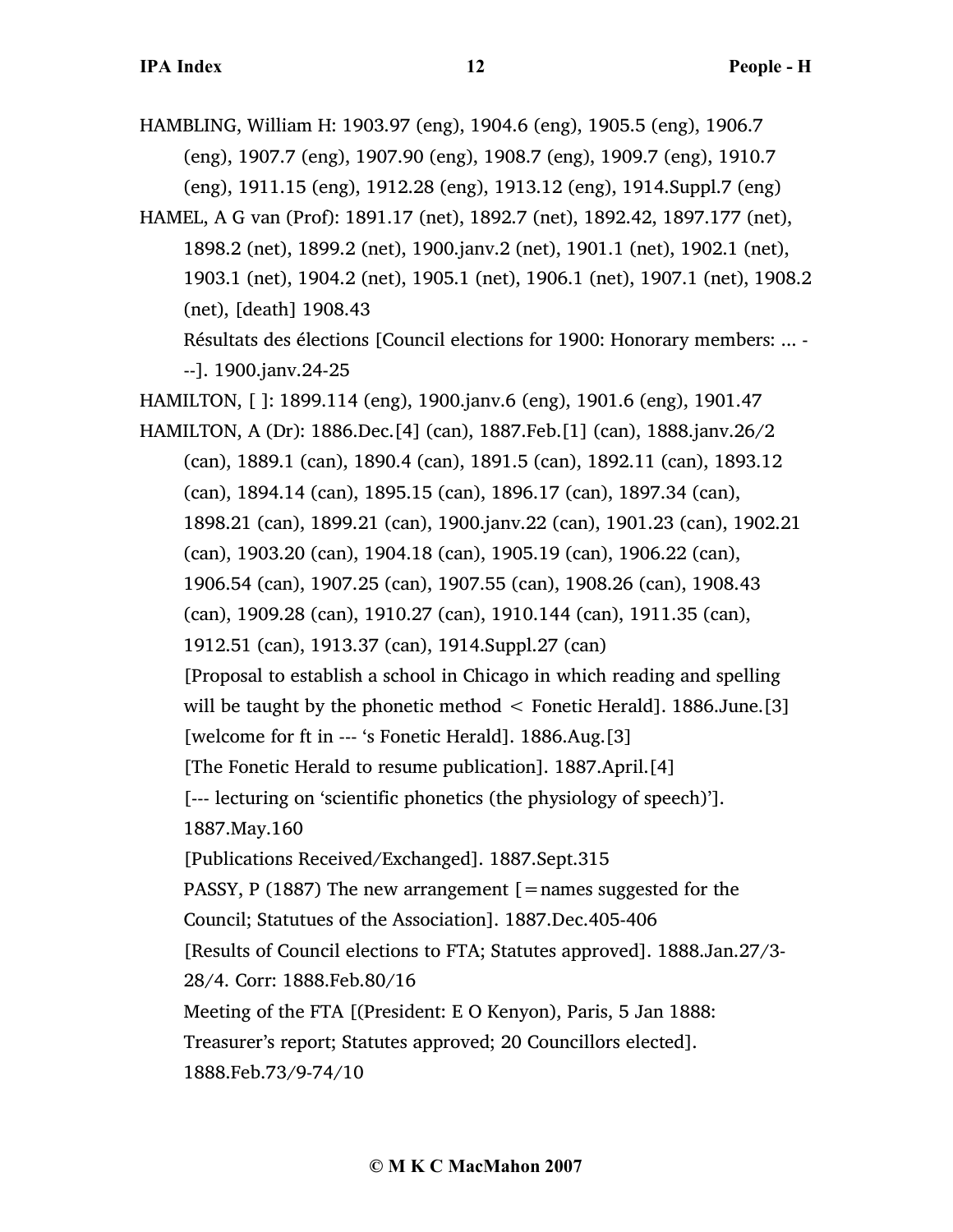Notice [=payment of subscriptions to the national Councillor].

1888.Dec.490/90

--- (1889) [Need for 'certain standard vowels [to be] recognized, defined and adopted']. 1889.18-19

--- (1889) Standard English [incl discussion of diphthongization in British accents]. 1889.53-55

[Society for the study of speech formed in Toronto by ---]. 1889.94

[The Herald of Sensible Spelling ceases publication; editor: --- ]. 1890.26

--- (1890) [Support for views of J H Kidder, 1890.72-73]. 1890.82

 $-$ -- $(1891)$  Standard English [=see 1889.53-55; quotation from review of H Sweet's Primer of Spoken English]. 1891.85-86

PIXLEY, E (1893) Standard English  $[ =$ see previous entries for J H Kidder, A Hamilton]. 1893.76-78

[Resumption of publication of The Herald of New Spelling; editor: --- ]. 1896.50

[--- : son's death]. 1912.144

HAMILTON, A E: 1906.53 (can), 1906.94 (can), 1907.53 (can), 1908.26 (can), 1908.43 (can), 1909.27 (usa), 1910.144 (can), 1910.26 (usa), 1911.35 (can), 1912.51 (can), 1913.37 (can)

HAMILTON, Edwin E: 1963.20 (usa)

HAMILTON, F G: 1896.103 (eng), 1897.18 (eng), 1897.51, 1898.5 (eng)

HAMILTON, Frank M: IPA exam result (German). 1908.124

HAMILTON, Gertrude (Miss): 1911.162 (eng), 1912.28 (eng), 1913.12 (eng),

1914.Suppl.7 (eng)

HAMILTON, Gertrude H (Miss): IPA exam result (German). 1913.5-6

HAMMARBERG, Björn (Dr): 1990.ii.58 (swe), 1994.50 (swe), 1998.126 (swe), 2000.116 (swe)

HAMMARBERG, Victor: 1895.166 (swe), 1896.14 (swe), 1897.30 (swe), 1897.52 HAMMARSKIÖLD, Signe (Frk): 1890.49 (swe)

HAMMARSKIÖLD, Vendela: 1904.61 (swe), 1905.16 (swe), 1906.20 (swe),

1907.22 (swe)

HAMMARSTRÖM, Agaton: 1910.94 (swe), 1911.31 (swe), 1912.47 (swe) HAMMARSTRÖM, Göran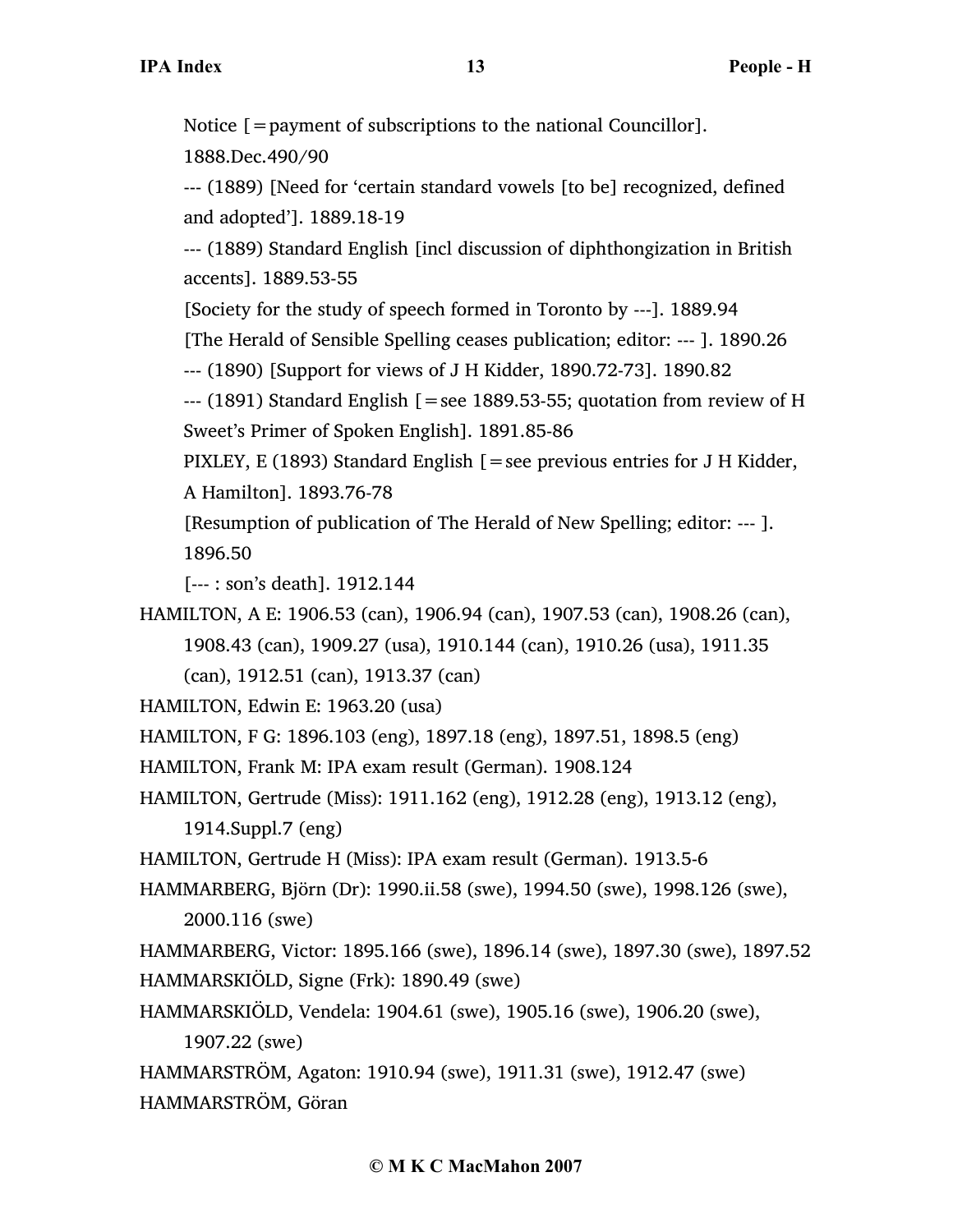WIBERG, L (1954) [Rev] --- (1952) Étude de phonétique auditive sur les parlers de l'Algarve. Uppsala: Almqvist & Wiksells Boktryckeri. 1954.7-9 --- (1958) Representation of spoken language by written symbols. Misc Phon III.1958.Suppl.juil-déc.31-39

--- (1959) [Rev] COSERIU, E (1958) Sincronía, diacronía et historia; el problema del cambio lingüistico. Montevideo: Universidad de la Republica, Facultad de Humanidades y Ciencias. 1959.43-45

TOOLEY, O M (1961) [Rev] --- (1960) Fransk fonetik. Stockholm: Bokförlaget Natur och Kultur. 1961.43-44

--- (1973) Revision of Cardinal Vowels, and some other problems 1973.22- 28

--- (1974) [Rev] VIEREGGE, W H (1970) Untersuchungen zur akustischen Artikulation der Plosivlaute Basel, München, Paris, New York: S Karger 1974.96-99

--- (2006) [Rev] STRIDFELDT, Monika (2005). La perception du français oral par des appreneurs suédois. Umeå: University of Umeå. 2006.213-215

HAMMER, W A: 1897.93 (auh), 1898.12 (auh), 1899.13 (auh), 1899.35,

1900.janv.14 (auh), 1901.15 (auh), 1901.48

HAMMERFEST, Bureau de Poste, Chef du (nor): 1911.31, 1912.46, 1913.30 HAMMON, A (Mlle): 1899.23 (tun), 1900.23 (tun), 1901.24 (tun), 1902.22 (tun)

HAMPEL, Ernst (Dr): 1900.janv.24, 1900.févr-mars.19 (ger), 1900.126 (fra), 1901.30 (fra), 1901.86 (ger), 1902.10 (ger), 1903.10 (ger), 1904.9 (ger), 1905.9 (ger), 1906.11 (ger), 1907.13 (ger), 1908.13 (ger), 1908.63 (ger), 1909.14 (ger), 1910.14 (ger), 1911.22 (ger), 1912.36 (ger), 1913.20 (ger), 1914.Suppl.13 (ger)

HAMPEL, M von: 1898.12 (auh), 1899.13 (auh), 1900.janv.14 (auh), 1901.15 (auh), 1902.13 (auh), 1902.35, 1902.51

HAN, Mieko Shimizu

LEE, H B (1968) [Rev] --- (1964) Duration of Korean Vowels (Studies in the Phonology of Asian Languages II). Los Angeles: University of Southern California. 1968.13-16

HAN, S Y: 1955.Suppl.xii (sin)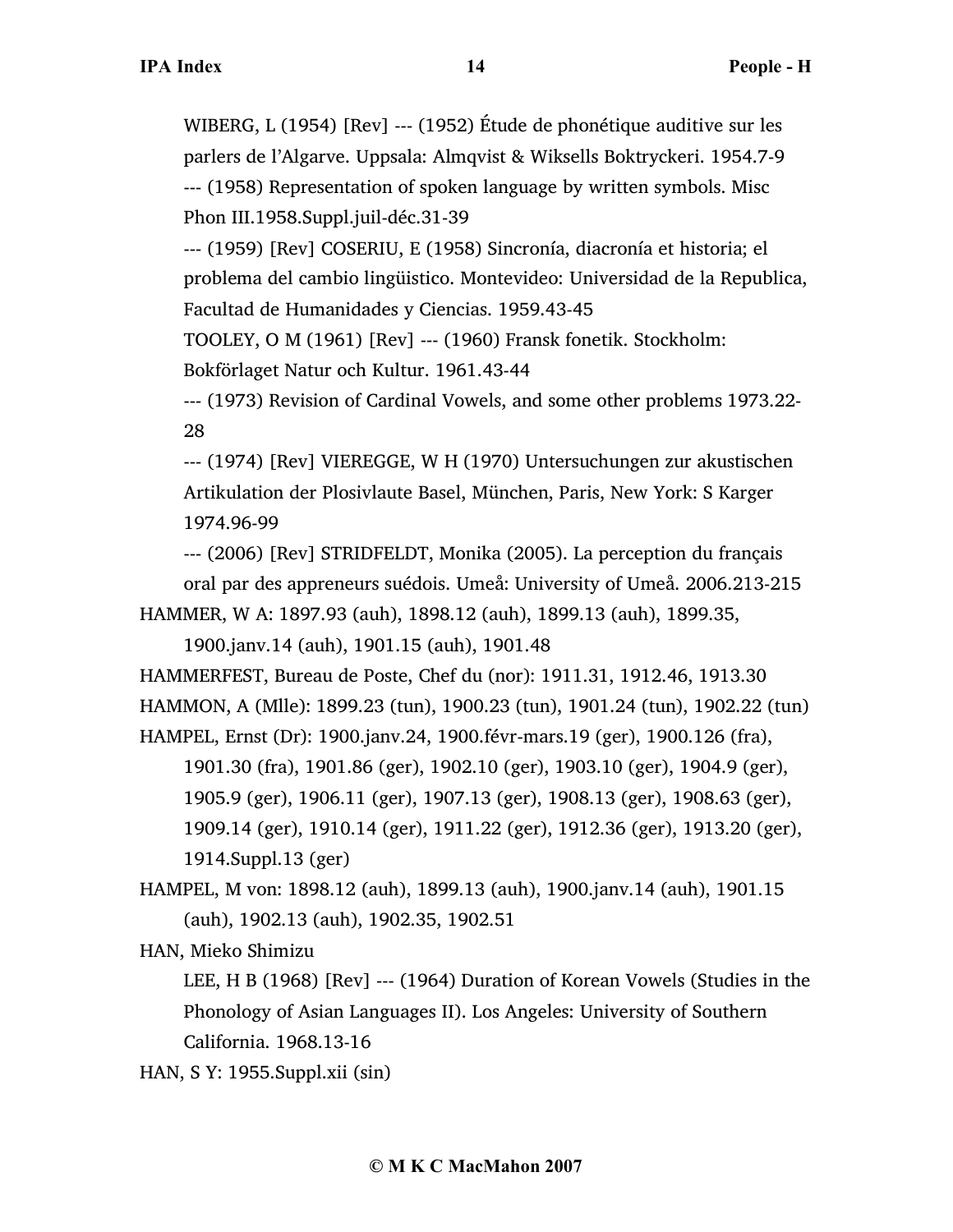--- (1957) [Spec] Hainanese [North-East of Hainan Island]. NWS. 1957.13- 14

HANCOCK, Kenneth R: 1936.41 (usa), 1938.37 (usa), 1942.11, 1967.21 (usa)

HANDCOCK, M (Miss): 1912.78 (irl), 1913.13 (irl), 1914.Suppl.7 (irl)

HANE, Clare Catherine: 1998.126 (usa), 2000.116 (usa)

HANEBUTH, K (Dr): 1891.121 (ger), 1892.4 (ger), 1892.42, 1893.4 (ger),

1894.5 (ger), 1894.146 (ger), 1895.6 (ger)

HANG, Daniel: 1902.53 (auh)

## HANGEN, Ph

[Rev] --- (1888) Geschichte Friedrichs des Großens von F Kugler,

ausgewählt und mit Anmerkungen versehn zur Benutzung als

Übersetzungsstoff aus demDeutschen ins Englische. Dresden: L Ehlermann.

1888.July.318/54

HANKIN, D J: 1975.48 (eng), 1975.Suppl.16 (eng), 1978.Suppl.17 (eng)

HANL, Marie (Frl): 1899.82 (auh), 1900.janv.14 (auh), 1900.févr-mars.19, 1901.15 (auh), 1901.48

HANLEY, M iles L (Prof): 1930.18 (usa), 1931.76 (usa), 1932.20 (usa), 1933.19 (usa), 1934.35 (usa), 1934.114 (usa), 1936.40 (usa), 1938.35 (usa), 1948.32

[--- : appointment, Yale University]. 1932.42

- HANNA, Edith Foyee (Mlle): 1911.162 (usa), 1912.50 (usa), 1913.35 (usa), 1914.Suppl.25 (usa)
- HANNÉN, Ina (Nti): 1898.19 (fin), 1899.19 (fin), 1899.36

HANNEMANN, [ ]: 1899.66 (fra)

HANNERZ, N: 1887.Dec.405 (swe), 1888.janv.26/2 (swe), 1889.4 (swe), 1889.66

HANNIKAINEN-ETTINGER, [ ] (Fru): 1893.11 (fin)

- HANNIKAINEN, O: 1896.16 (fin), 1897.32 (fin), 1898.19 (fin), 1899.19 (fin), 1899.36
- HANNMANN, Friedrich: 1899.130 (ger), 1900.janv.10 (ger), 1900.févr-mars.19, 1901.10 (ger), 1901.47
- HANNULA, E: 1912.155 (fin), 1913.32 (fin), 1914.Suppl.22 (fin)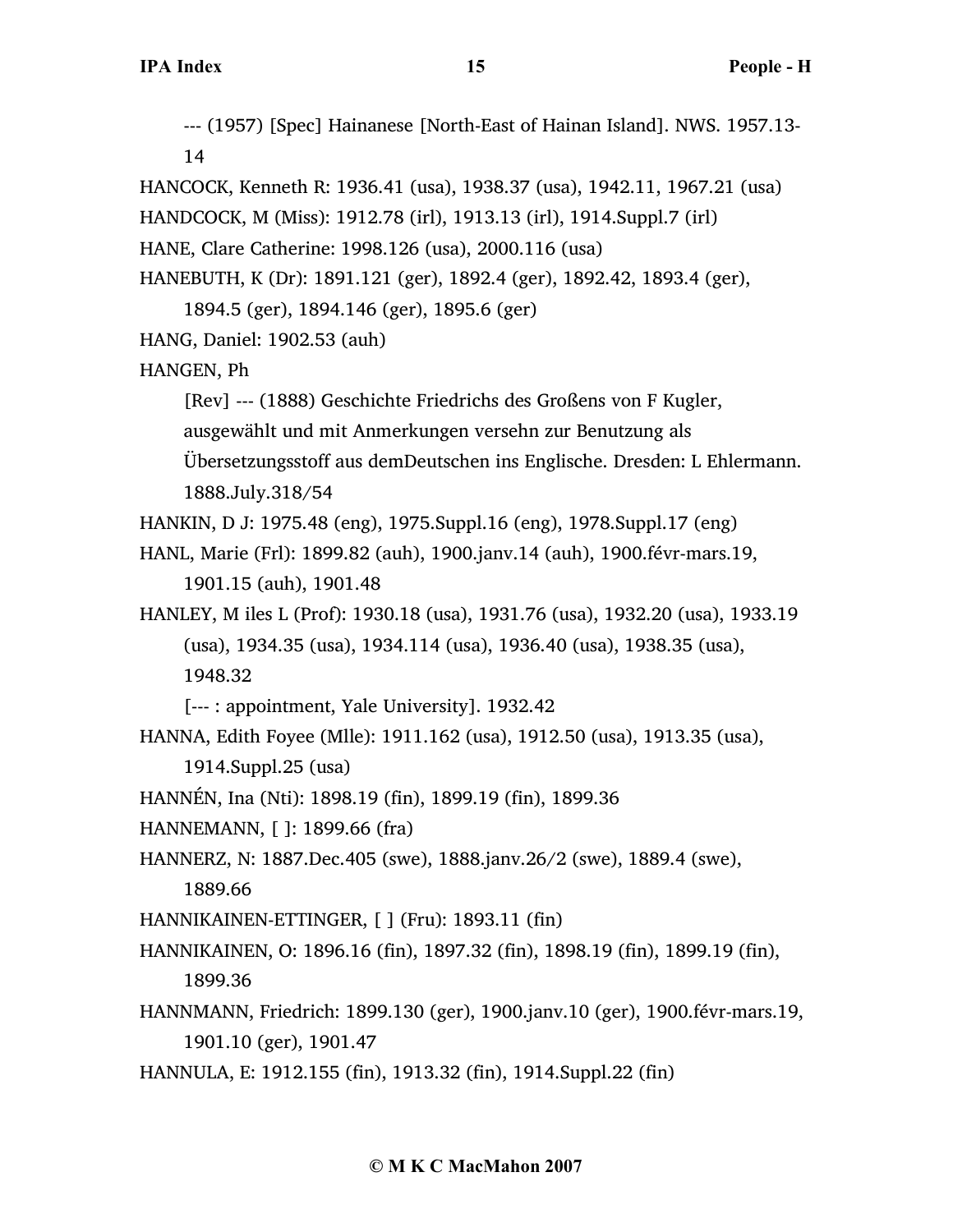HANSELL, P: 1897.157 (eng), 1898.5 (eng), 1899.5 (eng), 1900.janv.6 (eng),

1901.6 (eng), 1901.47

- HANSEN: see also HOFFMEYER-HANSEN
- HANSEN, [ ] (Frk): 1894.50 (fra), 1894.114 (den), 1895.10 (den), 1895.33
- HANSEN, Augusta (Frk): 1899.66 (fra), 1900.janv.4 (fra), 1901.3 (fra), 1901.47,
	- 1901.70 (fra), 1901.142 (den), 1902.16 (den), 1903.16 (den)
- HANSEN, Adolf (Dr): 1892.117 (den), 1893.8 (den), 1893.42
- HANSEN, D (Frk): 1895.78 (den), 1896.12 (den), 1896.35
- HANSEN, E: see AKSEL-HANSEN
- HANSEN, Ellen (Frk): IPA exam result (French). 1913.107
- HANSEN, K (Prof): 1982.55 (ddr)
- HANSEN, L: 1901.70 (den)
- HANSEN, Marius V: 1911.162 (den), 1912.45 (den), 1913.29 (den),
	- 1914.Suppl.20 (den)
- HANSEN, Peter: 1911.162 (den), 1912.45 (den)
- HANSEN, S: 1902.16 (den), 1903.16 (den), 1904.14 (den), 1905.14 (den), 1906.17 (den), 1907.20 (den), 1908.21 (den), 1909.22 (den), 1910.22 (den)
- HANSEN, Signe (Mlle): 1899.53 (fra)
- HANSEN, Th J: 1898.50 (den), 1899.16 (den), 1900.janv.17 (den), 1901.18 (den), 1902.16 (den), 1902.130 (den), 1903.16 (den), 1904.14 (den), 1905.14 (den), 1906.17 (den), 1906.54 (den), 1907.20 (den), 1907.106 (den)
- HANSEN-PETERSEN, N: 1895.185 (den), 1896.12 (den), 1896.104 (den), 1896.136 (den), 1897.28 (den), 1897.52
- HANSON: see also TRUSTON & HANSON
- HANSON, Frances (Miss): 1929.42 (eng), 1930.12 (eng), 1932.15 (eng), 1934.30 (eng)
- HANSON, Helen (Ms): 2005.129 (usa)
- HANSON, N (Miss): 1944.18 (eng)
- HANSSEN, Eugén: 1894.145 (nor), 1895.11 (nor), 1896.13 (nor), 1896.35
- HANSSEN, Friedrich ~ Federico (Prof): 1895.125 (chl), 1896.18 (chl), 1897.35 (chl), 1898.22 (chl), 1899.22 (chl), 1900.janv.23 (chl), 1901.24 (chl),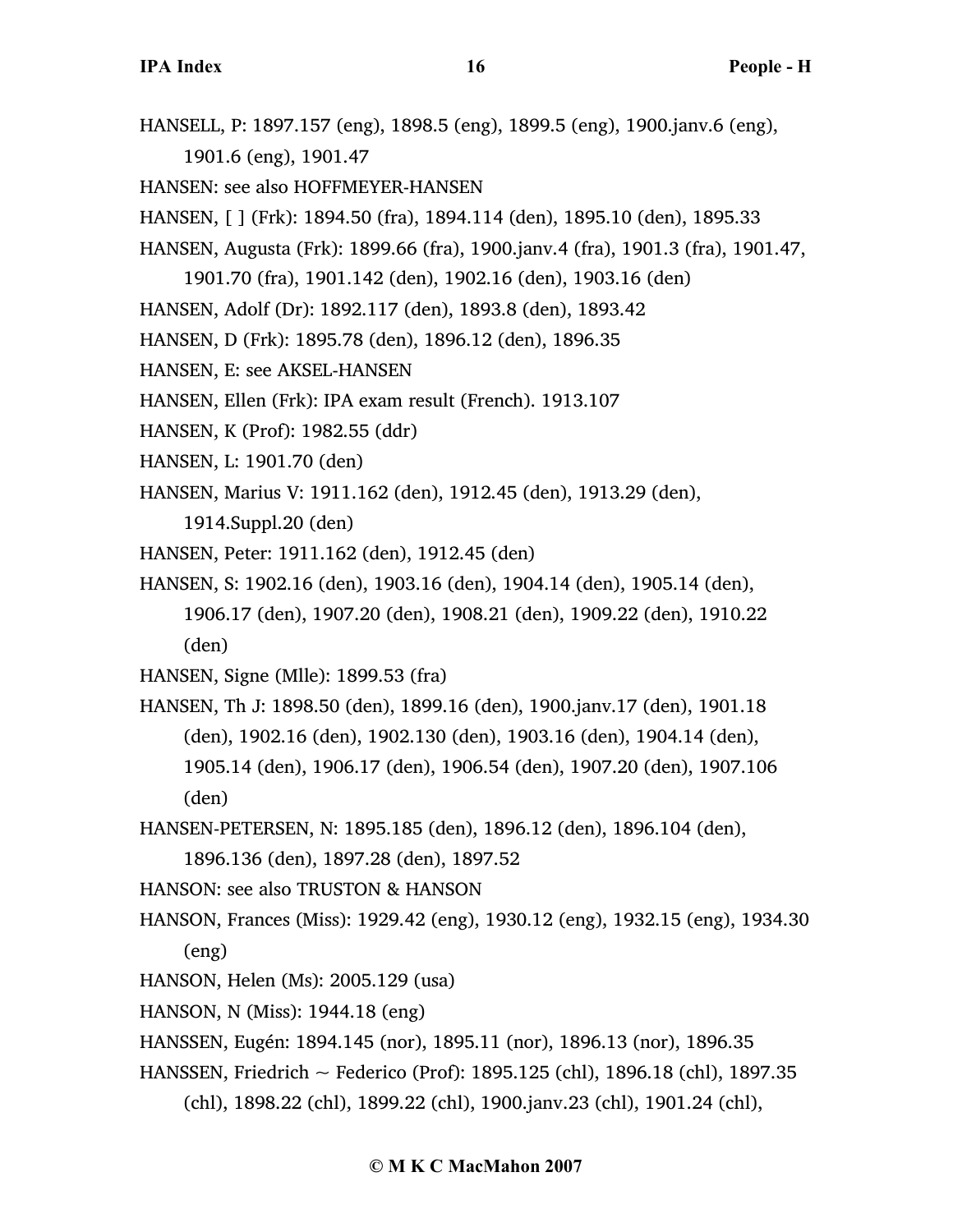1902.22 (chl), 1903.22 (chl), 1904.19 (chl), 1905.20 (chl), 1906.24 (chl),

1907.27 (chl), 1908.27 (chl), 1909.29 (chl), 1910.28 (chl), 1911.36 (chl),

1912.53 (chl), 1913.39 (chl), 1914.Suppl.29 (chl)

HANSSEN, Sofie (Frk): 1894.145 (nor), 1895.11 (nor), 1895.33

HANSSLER, W: 1925.Suppl.7 (usa)

HANSSON, Emil: 1888.Feb.73/9 (swe), 1889.4, 1890.4 (swe), 1890.50

HANUMANTHA, Row Naidu Garu: 1908.90 (ind), 1909.31 (ind), 1910.30 (ind)

HARADA, Hiroshi: 1990.ii.58 (jap), 1994.50 (jap), 1998.126 (jap), 2000.116 (jap)

HARADA, Tetsuo: 1994.50 (usa), 1998.126 (usa), 2005.129 (usa)

HARARE: see SALISBURY/HARARE

HARBOE, G (Frk): 1896.167 (fra), 1897.16 (fra), 1897.143 (den), 1898.15 (den), 1899.16 (den), 1900.janv.17 (den), 1901.18 (den), 1902.16 (den), 1903.16 (den), 1904.14 (den), 1905.14 (den), 1906.17 (den), 1907.20 (den), 1908.21 (den), 1909.22 (den), 1910.22 (den), 1911.30 (den), 1912.45 (den), 1913.29 (den), 1914.Suppl.20 (den),

HARCK, Ingeborg (Frk): 1893.8 (den), 1893.146 (den), 1894.10 (den), 1895.10 (den), 1895.33

HARCOURT, [ ] (Frl): 1899.97 (ger), 1900.janv.10 (ger), 1901.10 (ger), 1901.47 HARCOURT, L

NOËL-ARMFIELD, G (1910) [Rev] HARCOURT, L (1909) German for Beginners: A Reader and Grammar in Two Parts. Marburg: N G Elwert; London: Whittaker & Co. 1910.47-48

HARDCASTLE, William J (Prof): 1968.43 (sco), 1970.52 (sco), 1972.92 (brd), 1975.Suppl.16 (eng), 1978.Suppl.17 (eng), 1981.Suppl.17 (eng), 1990.ii.58 (eng), 1994.50 (sco), 1998.126 (sco), 2000.116 (sco), 2005.128 (sco) (1986-1990) Council (1987-1990). 1986.ifc, 1987.Dec.ifc, 1988.July.ifc, 1988.Dec.ifc

Coordinators for the 1989 Kiel Convention [and topics]. 1988.62-64 (1988-1992) Council (1987-1990). 1989.July.ifc, 1989.Dec.ifc, 1990.July.ifc

ROACH, Peter (1990) Association business and announcements  $\mathbf{r} =$  Council election results]. 1990.Dec.72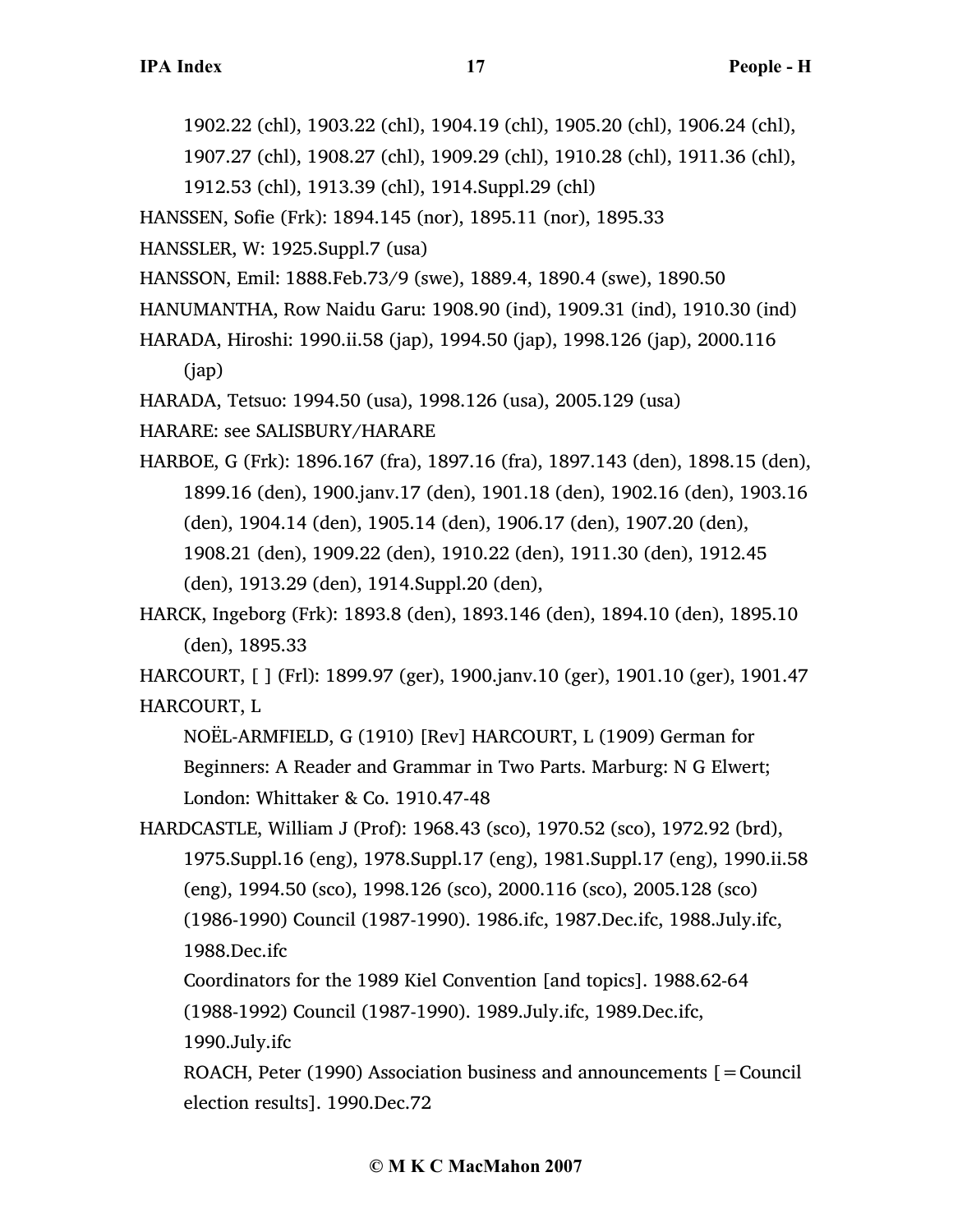(1990-1992) Council (1990-1992). 1990.Dec.ifc, 1991.June.ifc, 1992.ifc

- (1993) Council. 1993.June.ifc
- (1993) Council. 1993.Dec.ifc
- (1994) Council. 1994.June.ifc
- (1994) Council. 1994.Dec.ifc
- (1995) Council. 1995.June.ifc
- (1995) Council. 1995.Dec.ifc
- (1995) Council. 1995.Dec.ifc
- (1996) Council. 1996.June.ifc
- (1996) Council. 1996.Dec.ifc
- (1997) Council. 1997.June & Dec.ifc
- (1998) Council. 1998.June & Dec.ifc
- (1999) Council. 1999.June.ifc
- (1999-2003) Council. 2000.June & Dec.prelim matter
- (1999-2003) Council. 2001.Dec.prelim matter
- (1999-2003) Council. 2002.June & Dec.prelim matter
- (1999-2003) Council. 2003.June & Dec.prelim matter
- (2003-207) Council. 2004.June:prelim matter, 2004.Dec.prelim matter,
- 2005.June.prelim matter, 2005.Dec.prelim matter, 2006.June.prelim matter, 2006.Dec. prelim matter
- --- & BARRY, William (1985/1989) Articulatory and perceptual factors in /l/ vocalisations in English. 1985/1989.3-17
- DETERDING, David (2005) [Rev] --- & BECK, Janet Mackenzie (eds)
- (2005). A Figure of Speech: A festschrift for John Laver. Mahwah, NJ:
- Lawrence Erlbaum Associates. 2005.239-242
- HARDER, Karen (Mlle): 1903.49 (fra), 1904.14 (den) HARDIE, R G: 1983.61 (eng)
- HARDING, G A: 1914.60 (eng)
- HARDING, Gladys (Mlle): IPA exam result. 1923.8
- HARDING, H B: 1914.Suppl.7 (wal)
- HARDING, H F (Dr): 1934.36 (usa), 1936.41 (usa), 1938.37 (usa), 1942.11
- HARDT, Julius: 1912.36 (ger), 1912.94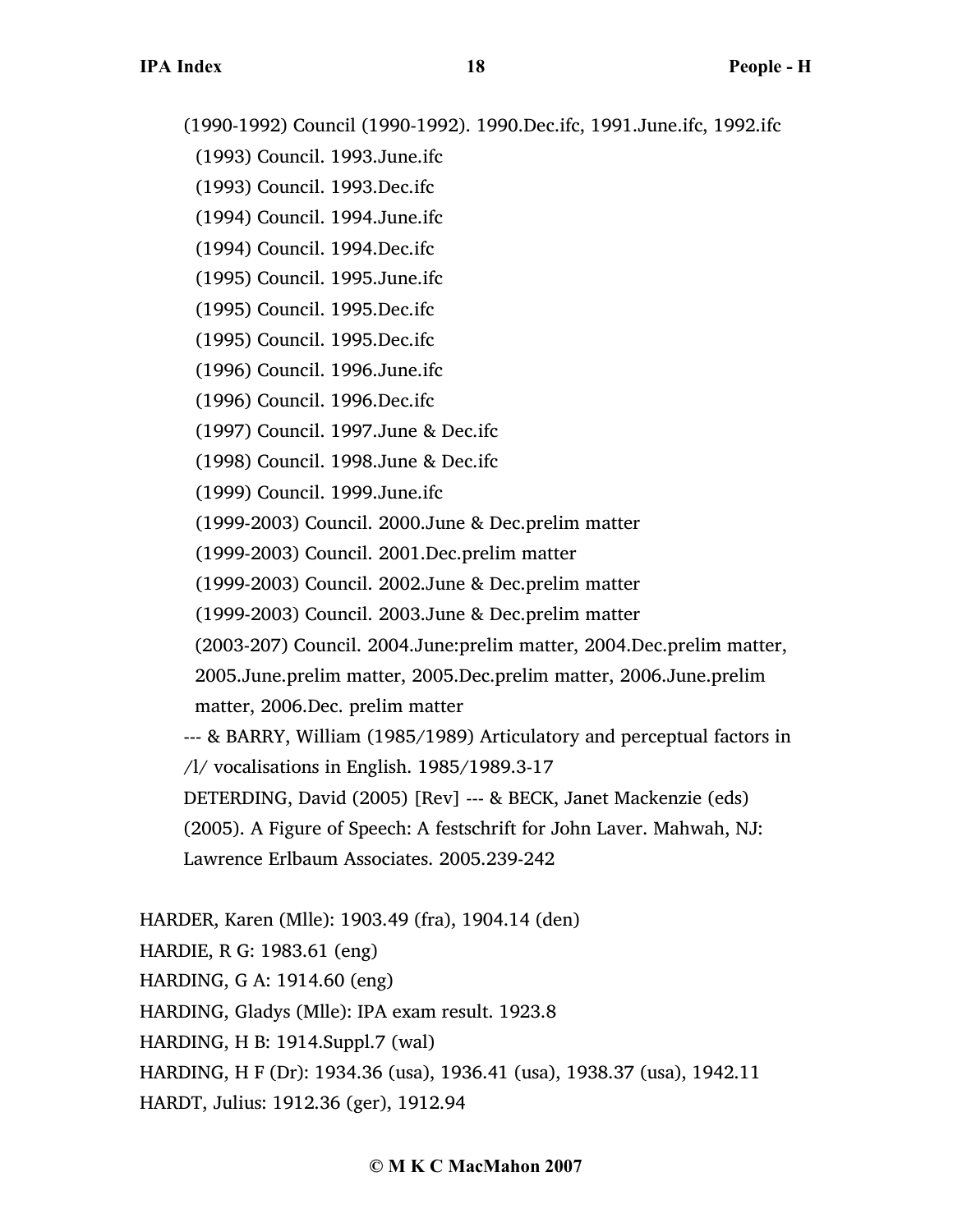- HARDY, Ashley K: 1914.82 (usa)
- HARDY, Thomas

[Spec(Stud)] English. Narrow transcription.  $\lt$  --- Far from the Madding Crowd. 1932.64-65

- HARE, James A: 1906.121 (usa), 1907.24 (usa), 1907.55 (usa), 1908.25 (usa), 1909.26 (usa), 1910.26 (usa)
- HARFORD, M (Miss): IPA exam result (English). 1914.79
- HARGRAVES, [ ]: IPA exam result (French). 1908.93
- HARGUS, Sharon

WRIGHT, Richard, --- & DAVIS, Katharine (2002) On the categorization of ejectives: data from Witsuwit'en [infs= 6 females, 5 males]. 2002.43-77

HARINGMAN, G A: 1891.29 (net), 1892.7 (net), 1893.8 (net), 1893.42

HARINGX, A: 1906.41 (net), 1906.106 (net), 1907.18 (net), 1908.19 (net), 1909.20 (net)

HARKLEROAD, George: 1905.25 (usa), 1906.22 (usa), 1907.24 (usa), 1908.25 (usa), 1909.27 (usa)

HARLOCK, W E: 1893.4 (ger), 1893.58 (swe), 1894.11 (swe), 1895.12 (swe), 1895.32 (swe), 1896.14 (swe), 1897.30 (swe), 1897.52, 1899.81 (swe), 1900.janv.19 (swe), 1900.févr-mars.20, 1901.20 (swe), 1901.48, 1910.94 (swe), 1911.31 (swe), 1912.47 (swe), 1913.31 (swe), 1914.Suppl.21 (swe)

HARMAN, Henry Alexander Augustus Francis: 1925.Suppl.7 (nig)

WARD, I C (1932) [Rev] --- (1931) The Sounds of English Speech: A

Handbook forAfrican Students. London: Longmans & Co. 1932.40

HARMEGNIES, Bernard (Dr): 1994.50 (bel), 1998.126 (bel)

HARNECKER, G: 1914.81 (ger)

HARNISCH, A (Dr): 1893.58 (fra), 1893.74 (ger), 1894.5 (ger), 1894.26, 1895.6 (ger), 1895.32 (ger), 1895.33, 1896.7 (ger), 1896.35

HARNSBERGER, James (Dr): 2000.116 (usa), 2005.129 (usa)

HARNUD, Huhe: 2005.125 (chn)

IIVONEN, Antti & --- (2005) Acoustical comparison of the monophthong systems in Finnish, Mongolian and Udmurt [infs= 1 speaker of each language]. 2005.58-71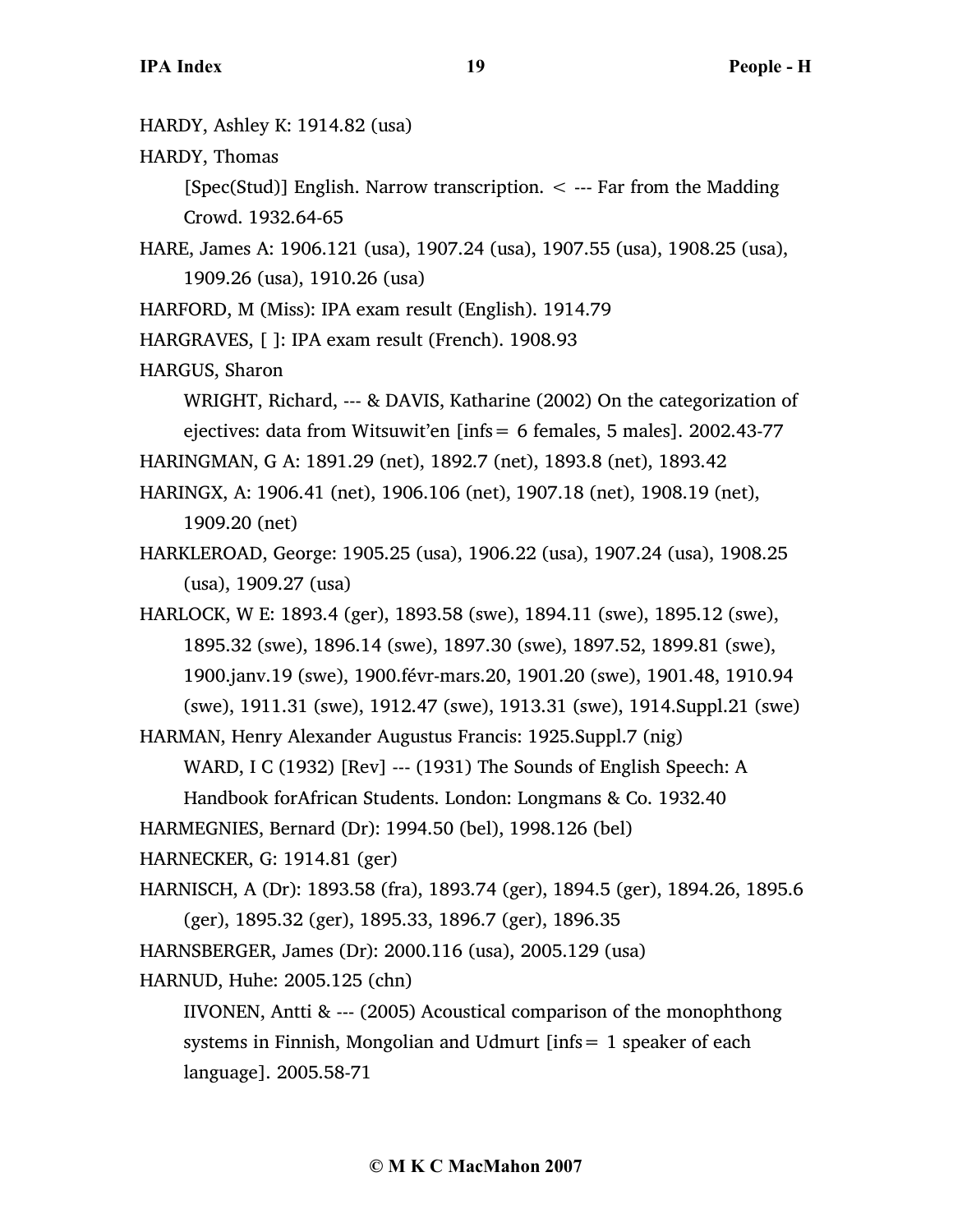BROWN, Jason (2006) [Rev] --- (2003). A Basic Study of Mongolian Prosody. Helsinki: University of Helsinki, Department of Phonetics. 2006.205-207

- HAROUEL, Jeanne (Mlle): 1904.86 (fra), 1905.3 (fra) [see also GREENLEAF, C H  $\sim$  Jeanne H (Mrs)]
	- [--- : marriage to Prof Greenleaf]. 1905.76,
	- --- (1905) [Rev] GAUNTLETT, G E L (1905) English Phonetics. Tokio.
	- 1905.88
- HARRAULT, D: 1909.94 (wal), 1910.7 (wal)
- HARRIES, Jeanette (Dr): 1972.Suppl.15 (usa)
- HARRINGTON, John P (Prof): 1912.50 (usa), 1913.35 (usa), 1914.Suppl.25
	- (usa), 1951.26 (usa), 1952.Suppl.vii (usa), 1955.Suppl.vii (usa)
- HARRINGTON, Jonathan: 2000.116 (aus), 2005.126 (ger)
	- --- , PALETHORPE, Sally Anne & WATSON, Catherine (2000)
	- Monophthongal vowel changes in Received Pronunciation: an acoustic analysis of the Queen's Christmas broadcasts. 2000.63-78
- HARRIS, D T (Miss): 1930.20 (egy), 1932.23 (egy), 1934.38 (egy)
- HARRIS, Jimmy G: 1972.Suppl.11 (tha), 1975.Suppl.14 (tha), 1978.Suppl.17 (sco), 1998.126 (usa)
- HARRIS, Margaret (Miss): 1910.142 (usa), 1911.34 (usa), 1912.50 (usa)
- HARRIS, Roy: 1954.42 (usa), 1955.Suppl.viii (usa)
- HARRISON, A R: 1925.Suppl.7 (eng), 1930.12 (eng), 1932.15 (eng), 1934.30 (eng), 1936.36 (eng), 1938.32 (eng), 1943.16 (eng), 1944.19 (eng), 1949.8 (eng), 1950.42 (eng), 1952.Suppl.iii (eng), 1955.Suppl.iii (eng), 1955.49 (eng), 1961.Suppl.iii (eng)
	-
- HARRISON, D F: 1949.31 (eng), 1955.Suppl.iii (eng)
- HARRISON, E Stanley: 1894.129 (can), 1895.15 (can), 1895.33, 1898.50 (usa), 1898.130 (swi), 1899.21 (usa), 1899.36
- HARRISON, Scott M: 2005.128 (eng)
- HARROP, L B (Prof): 1953.25 (can), 1955.Suppl.ix (can)
- HARROP, M (Miss): 1914.Suppl.7 (eng)
- HARRY, A P (Miss): 1905.46 (eng), 1906.7 (eng), 1907.7 (eng), 1908.7 (eng), 1909.7 (eng)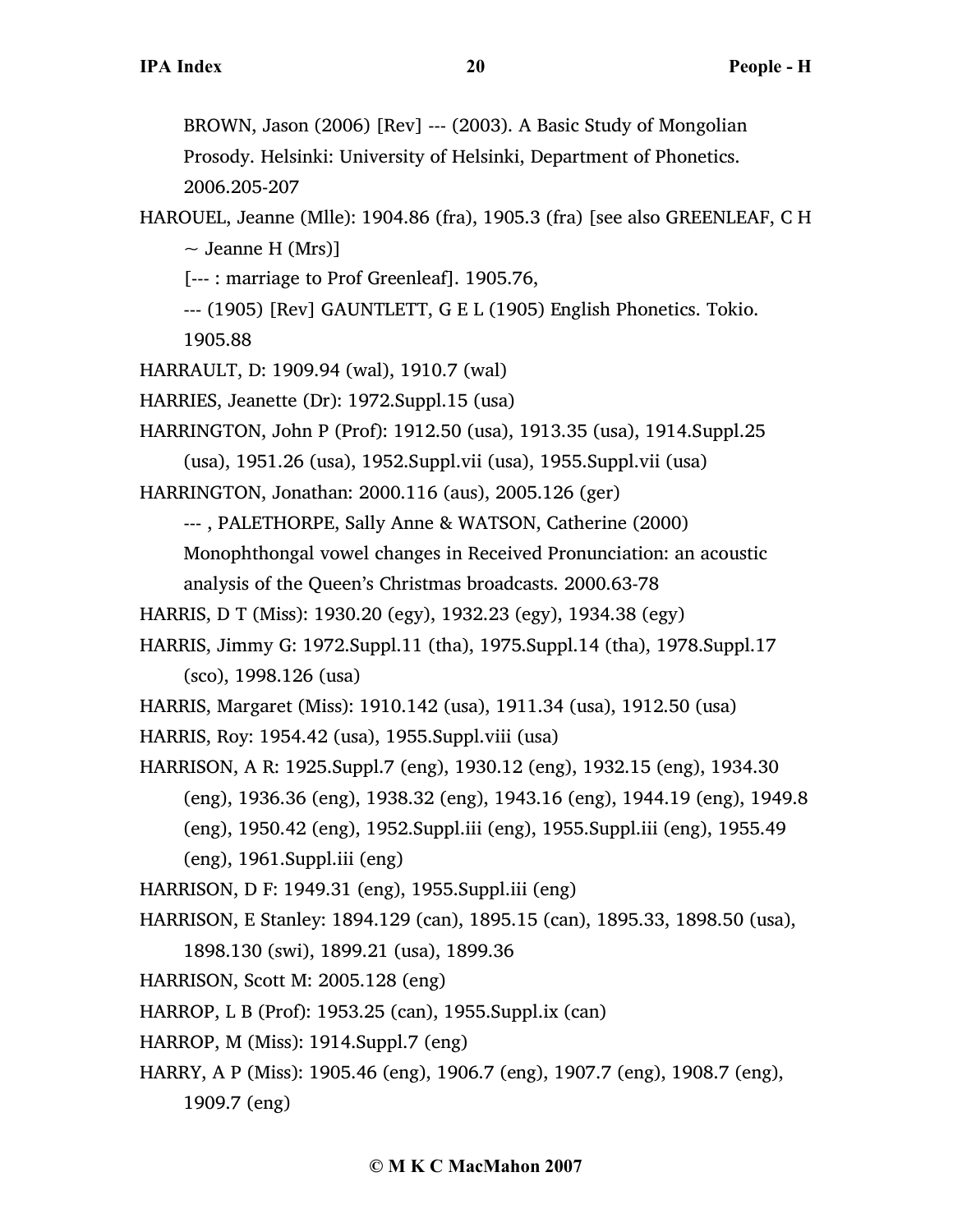HARRY, Otelmate G  $-$ -- $(2003)$  Kalabari-Ijo [inf= BILLY-EVANS, Tuboketima]. 2003.113-120 --- (2006) Jamaican Creole [infs= Stacy-Ann Watt, Racquel Sims, aged 22, from St Catherine; both from eastern Jamaica]. 2006.125-131 HARRY, W: 1904.9 (ger), 1904.60 HART, Zella Pearl (Miss): IPA exam result (German). 1909.43 HARTE, Francis Bret SPRAGUE DE CAMP, L (1942) [Spec(Stud)] English (General American). < --- The Society Upon the Stanislaus. 1942.25-26, 1943.13-14 HARTMAN, James CRUTTENDEN, Alan (1997)[Rev] JONES, D. 1997. English Pronouncing Dictionary. 15th edition. Edited by Peter Roach and --- . Cambridge: Cambridge University Press; WELLS, J C. 1990. Longman Pronunciation Dictionary. Harlow: Longman. 1997.81-86 HARTMANN, B [1]: 1887.Sept.315 (nor), 1888.janv.26/2 (nor), 1889.4 (nor), 1890.4 (nor), 1891.5 (nor), 1892.8 (nor), 1893.9 (nor), 1894.10 (nor), 1895.11 (nor), 1895.33 HARTMANN, B [2]: 1891.5 (ger) 1891.30, 1892.4 (ger) HARTMANN, Chr: 1895.185 (den), 1896.32 (den), 1897.28 (den), 1897.94 (den), 1898.15 (den), 1898.36, 1899.16 (den), 1899.35 HARTMANN, Doris (Miss): 1901.29 (eng), 1902.6 (eng), 1903.6 (eng), 1903.114 (eng) HARTMANN, Elizabeth HARTMANN, Elizabeth (1965) [Spec] Modern Greek [Patras, Pelopennese]. < NIRBANAS, Pavlos. 1965.29-30 HARTMANN, Fr: 1911.66 (eng), 1912.28 (eng), 1913.13 (eng) HARTMANN, Hans: 1913.17 (ger), 1914.Suppl.11 (ger) HARTMANN, K A M PASSY, P (1896) [Rev] --- (1897) Reiseeindrücke und Beobachtungen eines deutschen Neuphilologen in der Schweiz und in Frankreich. Leipzig: Stolte. 1896.222 HARTMANN, M (Dr): 1896.167 (ger), 1897.21 (ger), 1897.51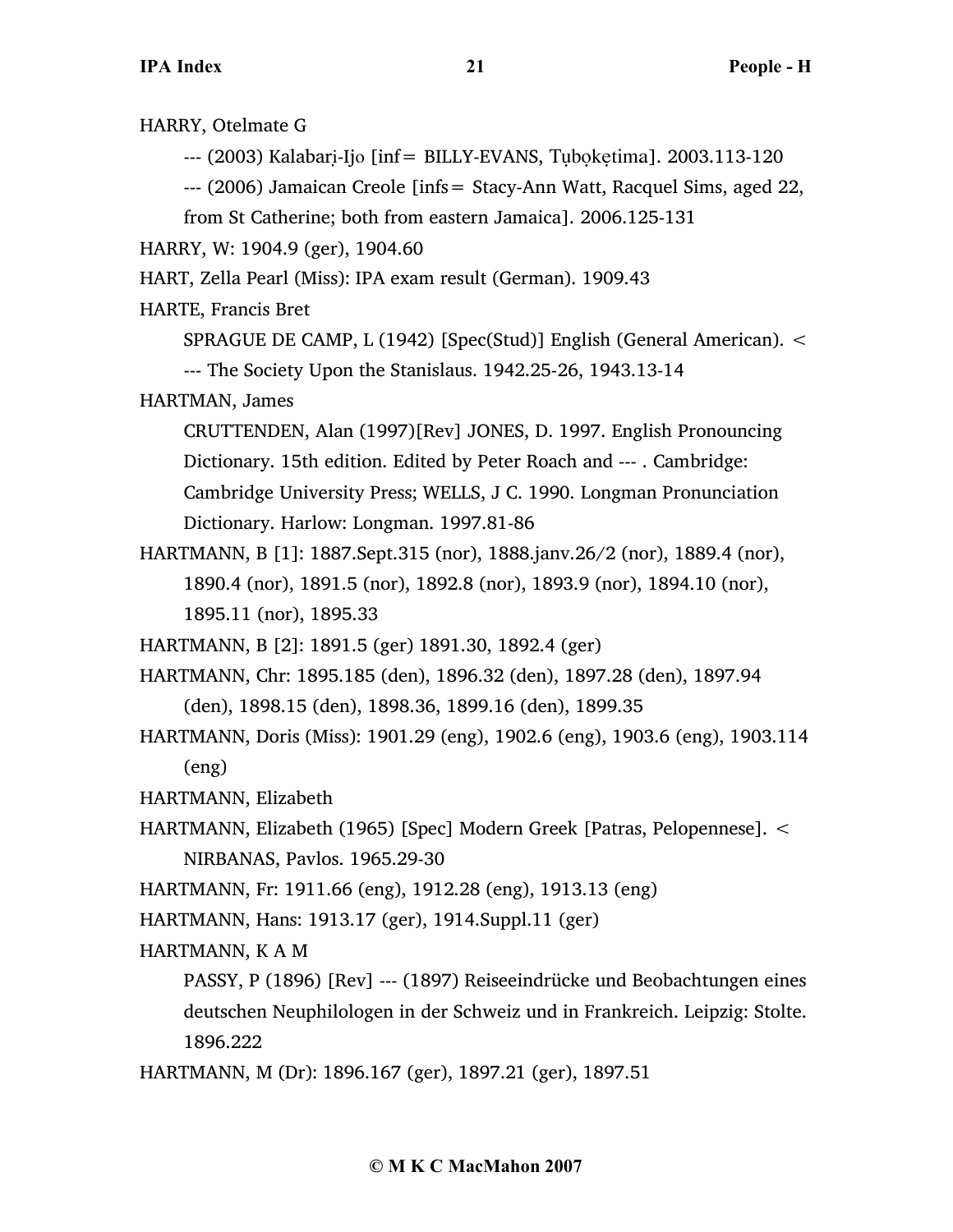- HARTMANN, Martin (Prof): 1901.45 (ger), 1902.10 (ger), 1903.10 (ger), 1904.9 (ger), 1905.9 (ger), 1906.11 (ger)
- HARTMANN, Selma: 1900.101 (ger), 1900.102 (ger), 1901.10 (ger), 1902.10 (ger), 1903.10 (ger), 1904.9 (ger), 1905.9 (ger), 1906.11 (ger), 1907.13 (ger), 1908.13 (ger), 1909.14 (ger), 1910.14 (ger), 1911.22 (ger), 1912.36

(ger), [death] 1912.135

# HARTOG, [ ]

PASSY, P (1889) Deux succès [= (i) Proposal put to Le Congrès de

l'Alliance française, August 1889,for a phonetic alphabet to be used in

language teaching (ii) Agreement by Le Congrès international de

l'enseignement secondaire et supérieure that language teachers should have a knowledge of phonetics]. 1889.81

JONES, D (1906) [Rev] SAVORY, D L (1906) Phonetic Transcription of the First Sixty Lessons of Calvert & Hartog's First Book of French Oral Teaching. London: Rivingtons. 1906.109

HARTVIGSON, Hans H

CRYSTAL, D (1971) [Rev] --- (1969) On the Intonation and Position of the So-Called Sentence Modifiers in Present-Day English. Copenhagen: Odense University Press. 1971.102-106

WELLS, J C (1981) [Rev] BAUER, L, DIENHART, J M, --- & JAKOBSEN, L K (1980) American English Pronunciation; Supplement: Comparison with Danish. Copenhagen: Gyldendal. 1981.85-86

HARTZENBUSCH, Juan Eugenio

PLÁ, José (1922-1923) [Spec(Stud)] Castellano. Una escena de la coja y el encogido < --- . Textes pour nos élèves 2, 1922.10-13, 1923.Suppl.janvmars.vi-viii

HARVEY, E M (Miss): 1912.28 (eng), 1913.13 (eng), 1914.Suppl.7 (eng)

- HARVEY, Ethel Margaret (Miss): IPA exam results: French, 1913.107; French, 1913.124
- HARVEY, Robert F: 1911.129 (aus), 1912.55 (aus), 1913.42 (aus),

1914.Suppl.32 (aus)

HARWOOD, [ ] (Mlle): 1902.3 (fra), 1903.3 (fra), 1903.48

HARWOOD, H C (Mlle): 1897.49 (fra)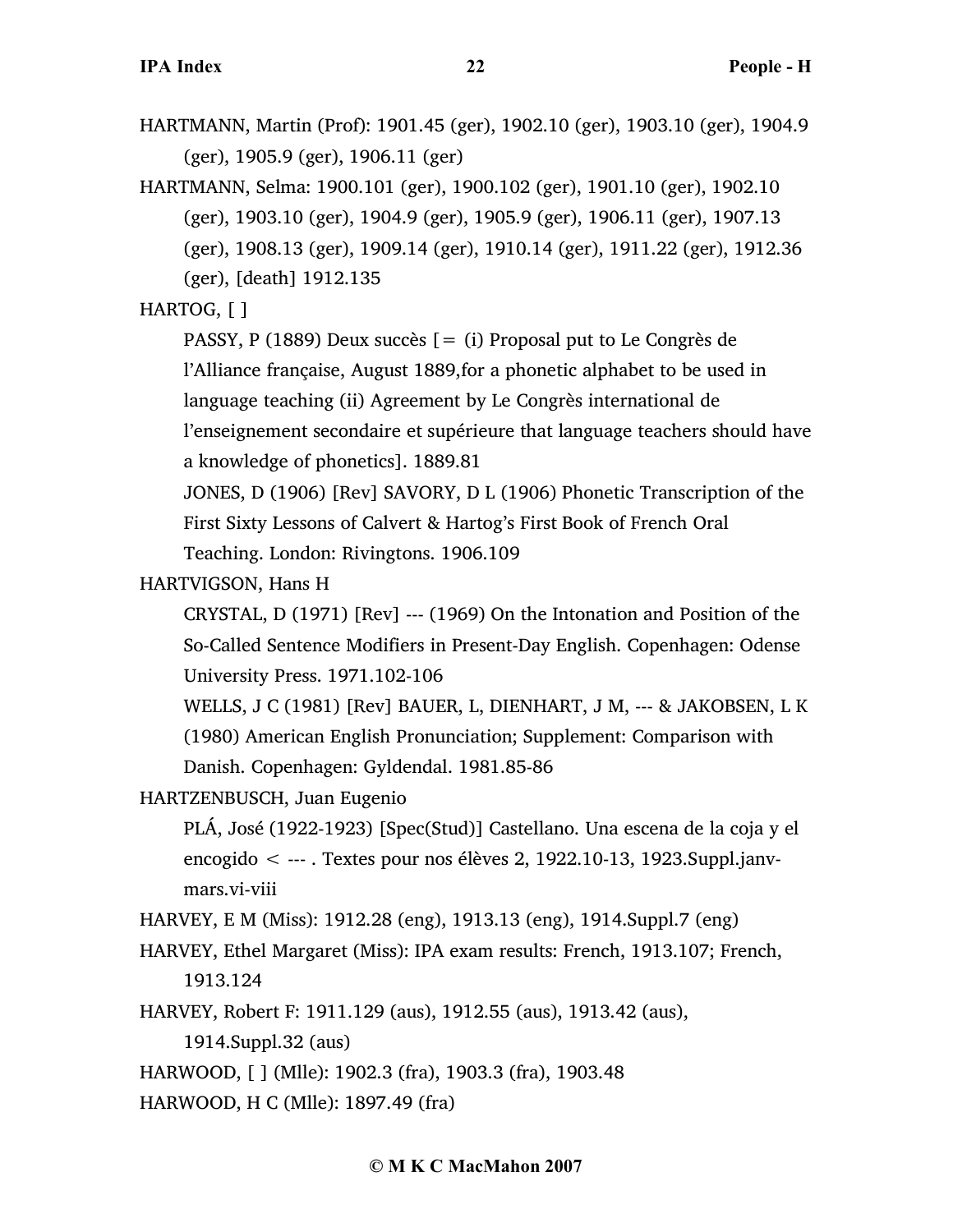- HARZBECHER, Walter: 1913.17 (ger)
- HASCHÉ, [ ]: 1899.34 (fra), 1900.janv.4 (fra), 1900.févr-mars.19
- HASELIER, H (Mlle): 1889.65 (eng), 1890.4 (eng)
- HASER, Angelika (Frl): 1905.86 (ger)
- HASHMI, Shahnaz (Miss): 1963.20 (sco), 1964.16 (ind)
- HASLER, O (Miss): 1966.17 (eng)
- HASSELMANN, Auguste (Frl): 1910.32 (aus), 1911.39 (aus), 1911.95
- HASSENPFLUG, Else (Frl): IPA exam result (German). 1909.141
- HASSLER, L: 1925.Suppl.7 (swe)
- HAST, Malcolm H (Dr): 1960.38 (usa), 1961.Suppl.x (usa), 1962.21 (usa), 1965.17
- HASTINGS, [ ] (Miss): 1906.94 (eng), 1907.7 (eng)
- HATFIELD, H Arnold: 1911.162 (eng), 1912.28 (eng), 1913.13 (eng), 1914.Suppl.7 (eng)
- HATIER, A: 1906.77 (fra), 1907.3 (fra), 1908.3 (fra)
- HATTENDORF, [ ] (Dr): 1895.125 (ger), 1896.7 (ger), 1897.21 (ger), 1897.51, 1898.8 (ger), 1898.35, 1899.9 (ger), 1899.35
- HATTÔRI, Shirô (Prof): 1952.48 (jap), 1955.Suppl.xii (jap), 1961.Suppl.xiv (jap), 1972.Suppl.7 (jap), 1975.Suppl.10 (jap), 1978.Suppl.10 (jap), 1981.Suppl.10 (jap), 1990.ii.58 (jap), 1994.50 (jap), 1998.126 (jap), 2000.116 (jap)
- HATTORI, Yoshihiro (Prof): 1998.126 (jap), 2000.116 (jap), 2005.126 (jap) HAUCK, E: 1897.127 (ger), 1897.158, 1897.179
- HAUCK, Ed: 1891.122 (ger), 1892.4 (ger), 1892.42, 1893.4 (ger), 1893.42
- HAUDRICOURT, André G: 1951.50 (fra), 1952.Suppl.ii (fra), 1955.Suppl.ii (fra),
	- 1961.Suppl.ii (fra)
	- --- (1968) Des langues mélanésiennes à tons en Nouvelle Calédonie [incl
	- NWS for Paacĩ and Unja; inf=Jean-Claude Rivierre]. 1968.7-9
- HAUER, [ ]: 1903.10 (ger), 1903.30
- HAUFE, E (Dr): 1890.17 (ger), 1891.5 (ger), 1891.30
- HAUG, Daniel: 1903.13 (auh), 1904.11 (auh), 1905.11 (auh), 1906.14 (auh), 1907.16 (auh), 1908.16 (auh), 1909.17 (auh), 1910.18 (auh), 1911.25 (auh), 1912.40 (auh), 1913.24 (auh), 1914.Suppl.16 (auh),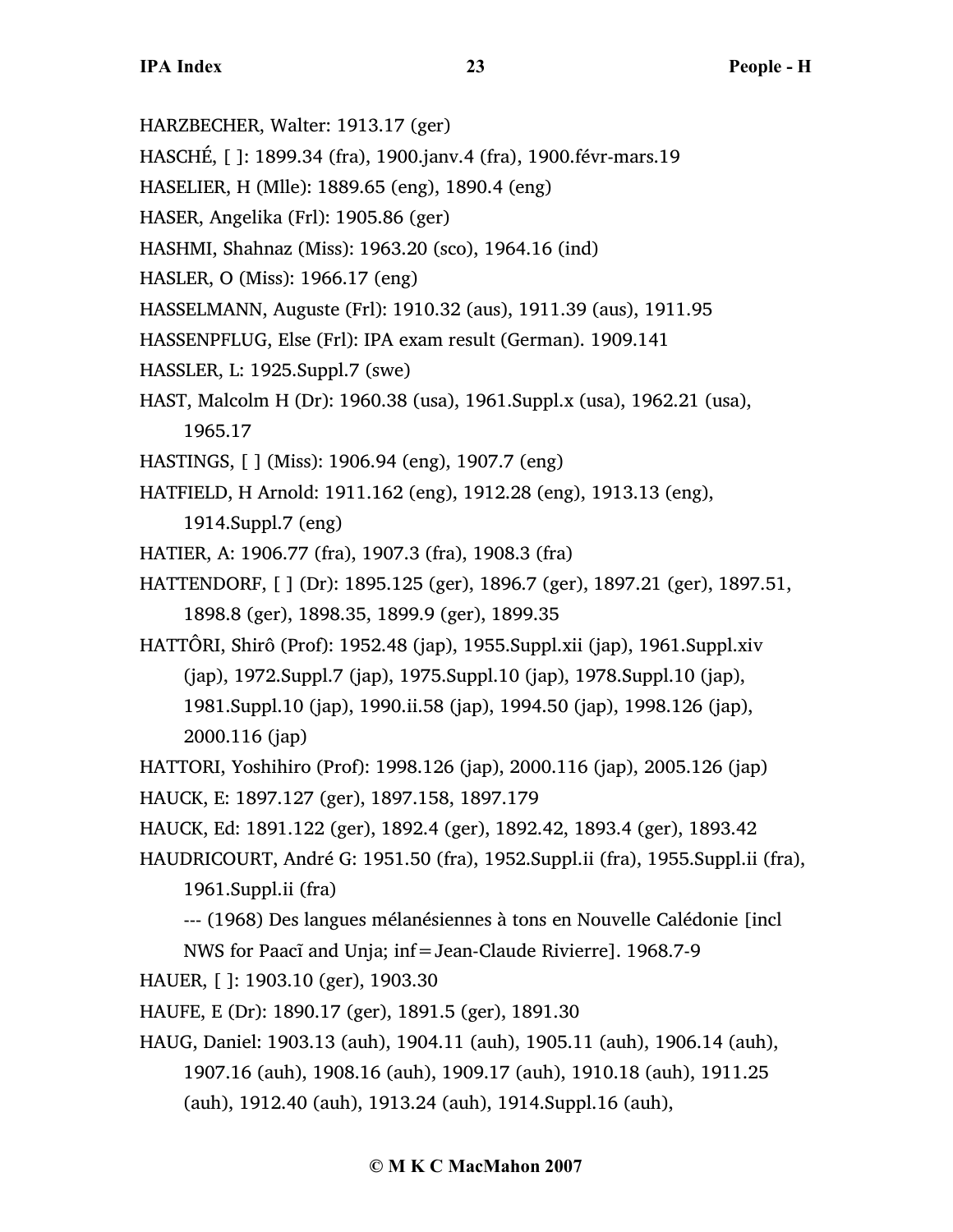HAUGEN, Einar (Prof): 1957.27 (usa), 1961.Suppl.x (usa), 1964.17 (usa) HAUGSTED, Ejler: 1894.114 (den), 1895.10 (den), 1896.12 (den), 1896.35 HAUKE, H (Prof): 1902.130 (auh), 1903.13 (auh), 1904.11 (auh), 1904.60 HAUL, Marie (Frl): 1902.24 (auh), 1903.13 (auh), 1904.11 (auh), 1905.11

(auh), 1906.14 (auh), 1907.16 (auh), 1908.17 (auh), 1909.18 (auh) HAULT, Ernest: 1904.62 (net), 1905.13 (net), 1906.16 (net), 1907.18 (net),

1908.19 (net), 1909.20 (net)

HAUNSTRUP, Chr: 1895.185 (den), 1896.32 (den), 1896.104 (den), 1897.28 (den), 1898.15 (den), 1899.16 (den), 1900.janv.17 (den), 1901.18 (den), 1901.86 (den), 1902.16 (den), 1902.54 (den), 1903.16 (den), 1904.14 (den), 1905.14 (den), 1905.122 (den), 1906.17 (den), 1907.20 (den), 1908.21 (den), 1909.22 (den), 1910.22 (den), 1911.30 (den)

HAUSCHILD, [ ] (Dr): 1895.30 (ger), 1895.76 (ger), 1896.7 (ger), 1897.21 (ger), 1897.51, 1898.34 (ger), 1899.9 (ger), 1899.35, 1900.janv.10 (ger), 1900.févr-mars.19, 1901.11 (ger), 1901.47 PASSY, P (1887) [Editorial: Deutscher Neuphilologentag, Frankfurt, 30

May-1 June 1887. Lectures by --- on teaching grammar inductively ...]. 1887.June.185

## HAUSKNECHT, Emil

WARD, I C (1926) [Rev] --- (1925) Englische Schulgrammatik. 24te neubearbeitete Auflage des English Student. Berlin: F A Herbig. 1926.17 HAUSSAIRE, Eugène

--- (1888) [Extr from letter about review of Les Mots Anglais Essentiels.

Comm: P Passy]. 1888.Aug-Sept.66

[Rev] --- [nd] Les mots anglais essentiels arrangés dans un ordre méthodique et groupés par familles. Paris: Morandet. 1888.July.316/52. Comm: HAUSSAIRE, E 1888.Aug-Sept.66

- HAUSSER, W: 1894.2 (fra), 1895.3 (fra), 1896.3 (fra), 1897.16 (fra), 1898.3 (fra)
- HAUST, J: 1892.73 (bel)
- HAUTPIC, E de: 1905.17 (rus), 1905.86

HAUVILLER, A: 1910.94 (eng), 1911.15 (eng), 1912.28 (eng)

HAUVION, [ ] [used pseud of FLEURY; see LARIVE & FLEURY (1887-1891)]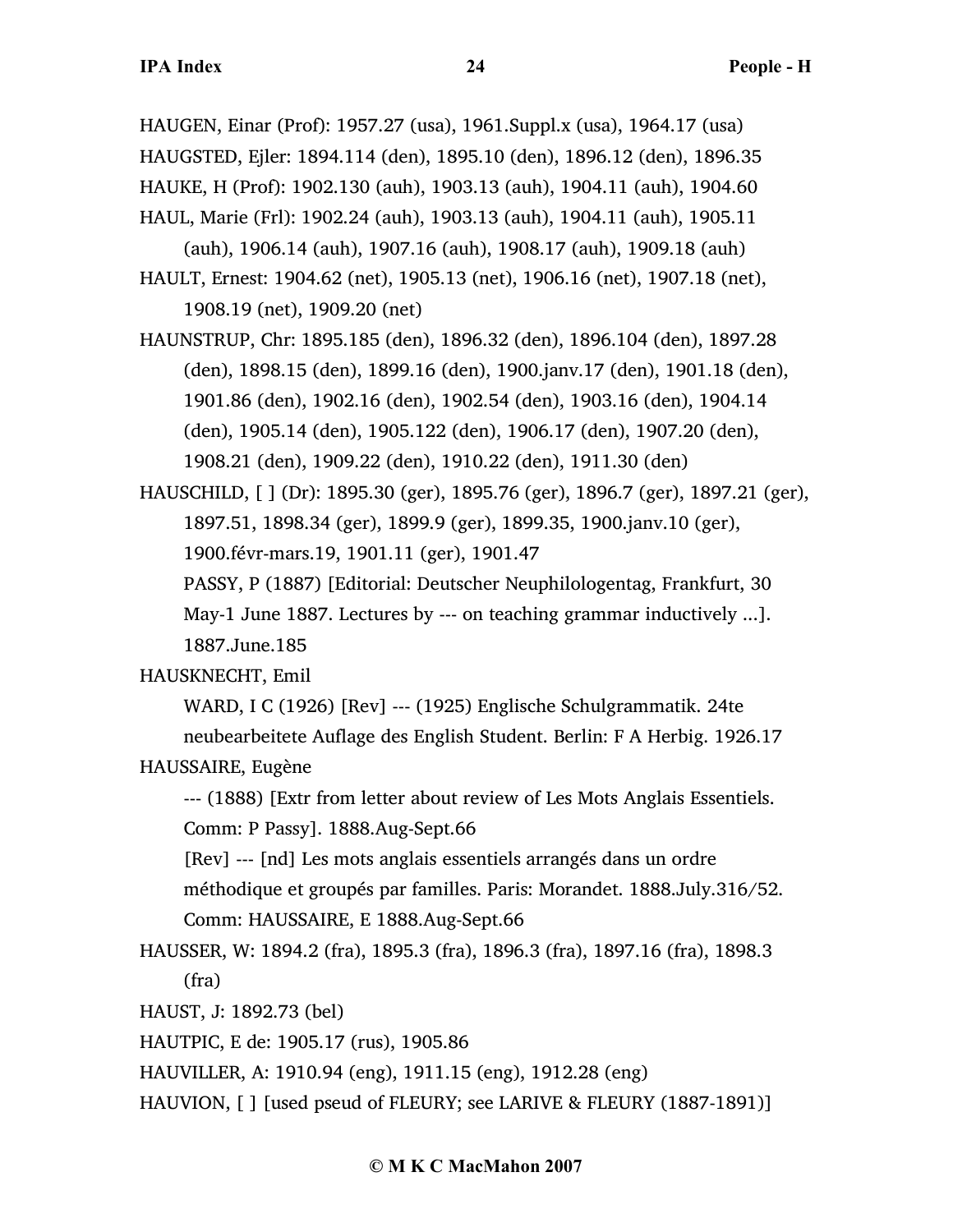HAUWAERT, J J van: 1906.53 (bel), 1907.18 (bel), 1908.18 (bel), 1909.19 (bel) HAVET, Louis: 1887.May.156 (fra), 1888.janv.26/2 (fra), 1889.4 (fra), 1890.4 (fra), 1891.5 (fra), 1892.2 (fra), 1893.2 (fra), 1894.1 (fra), 1895.1 (fra), 1896.1 (fra), 1897.15 (fra), 1898.2 (fra), 1899.2 (fra), 1900.janv.2 (fra), 1901.1 (fra), 1902.1 (fra), 1903.1 (fra), 1904.2 (fra), 1905.1 (fra), 1906.1 (fra), 1906.30 (fra), 1907.1 (fra), 1908.2 (fra), 1909.2 (fra), 1910.1 (fra), 1911.9 (fra), 1912.22 (fra), 1913.6 (fra), 1914.Suppl.1 (fra) SWEET, H (1888) [Lectures on phonetics at Oxford University; comments on letter by --- on French spelling reform]. 1888.March.123/19 --- (1889) [Rev] BASTIN, J (1888) Étude philologique des participes, basée sur l'histoire de la langue (2e éd). St Petersbourg: Maisonneuve < Le Temps. 1889.99-100 PASSY, P (1890) [Rev] --- (1890) La simplification de l'orthographe. Paris: Hachette. 1890.42-43 PASSY, P (1891) Corrections et additions à l'Étude sur les changements phonétiques 1891.Suppl.juil.93-100; see also 1891.103 PASSY, P, ANDERSIN, H & TOETTERMAN, N (1891) Questions d'orthoépie. Quantité des voyelles françaises (suite). 1891.94-95 [--- : awarded Legion d'Honneur]. 1892.122 [--- elected Membre de l'Institut Académique des Inscriptions et Belles Lettres]. 1893.162 PASSY, P (1912) [Rev] --- (1911) La prononciation du latin. Paris: Veribert. 1912.1-3 --- (1912) Prononciation du Latin [Comm: P Passy]. 1912.64 [--- : appointment, Paris]. 1912.86 HAWKER, B R (Rev): 1894.85 (eng), 1895.4 (eng), 1895.32 HAWKINS, D L (Miss): see DELAWARE, University of, Library (usa): 1930.19, 1932.22, 1934.36 HAWKINS, Peter --- (1976) The role of NZ English in a binary feature analysis of English short vowels. 1976.50-66 HAWKINS, Sarah (Prof): 1994.50 (eng), 1998.126 (eng), 2000.116 (eng),

2005.128 (eng)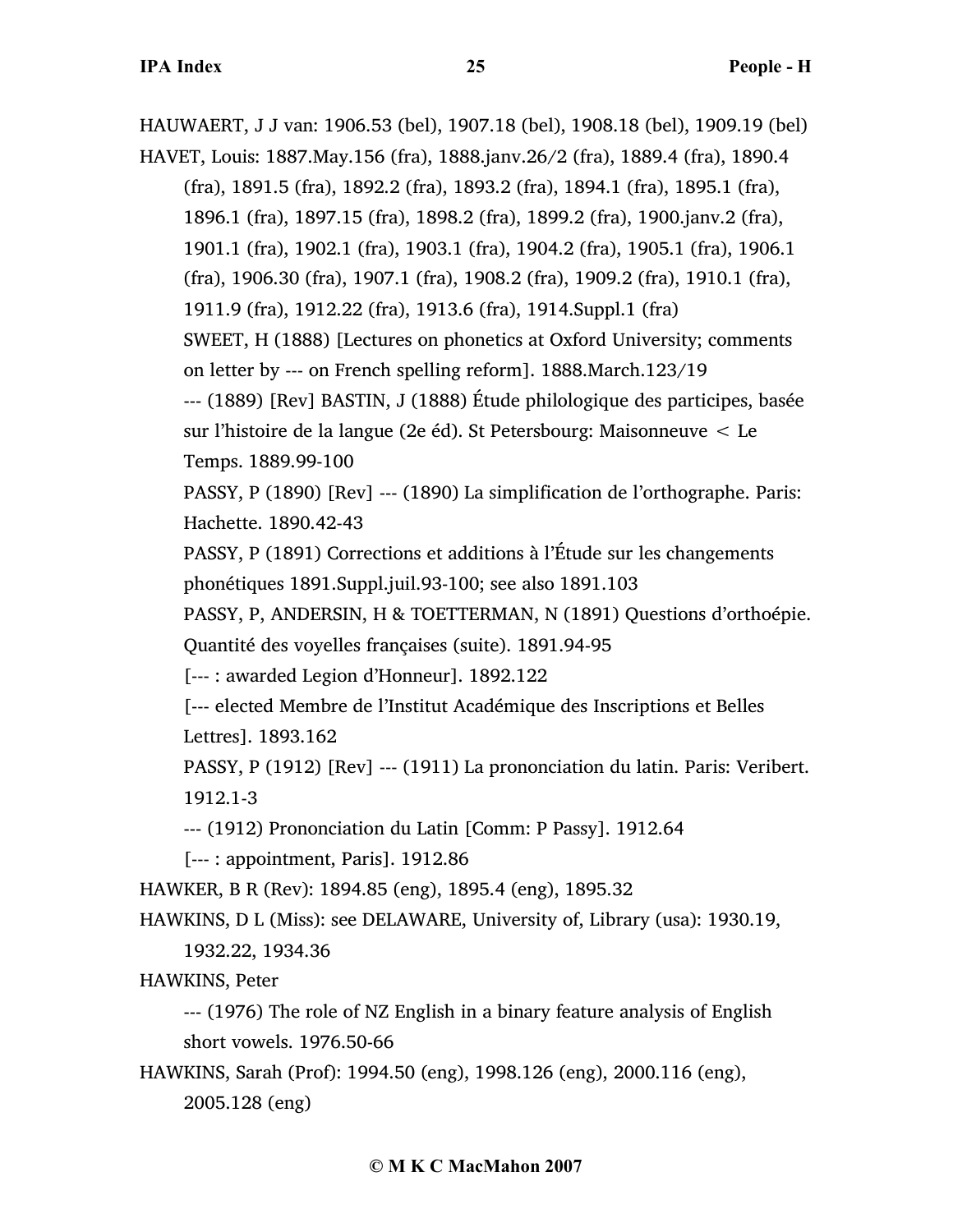--- & MIDGLEY, Jonathan (2005) Formant frequencies of RP monophthongs in four age groups of speakers [infs= 20 male speakers: 5 in 4 groups, born between (a) 1928-1936, (b) 1946-1951, (c) 1961-1966, (d) 1976-1981. Groups b, c, d with a connection to the University of Cambridge]. 2005.183-199

HAY, A: 1928.65 (eng), 1930.12 (eng)

HAY, A W: 1925.Suppl.7 (sse), 1930.21 (mal), 1932.15 (eng), 1934.30 (eng), 1934.86 (eng), 1936.36 (eng)

HAY, M C: 1925.Suppl.7 (eng)

HAYAKAWA, Yoshinori (Prof): 1998.127 (jap), 2000.116 (jap), 2005.126 (jap)

HAYES, [ ] (Mlle): 1900.janv.4 (fra), 1901.3 (fra), 1901.47

HAYES, Alfred E: 1904.6 (eng), 1905.5 (eng), 1906.7 (eng), 1907.5 (eng),

1908.5 (eng), 1909.4 (eng), 1925.Suppl.7 (eng)

PASSY, P (1925) Phonoscript  $[=by -1]$ ; transcription of English NWS].

1925.2-4

HAYES, Bruce: 2005.129 (usa)

HAYES, R W (Dr): 1980.82 (eng), 1981.Suppl.17 (eng)

HAYMARD, Henri: 1900.23 (chl), 1901.24 (chl), 1902.22 (chl)

HAYNES, R B: 1896.4 (eng), 1897.18 (eng), 1897.51

HAYTER, Elise (Srta): 1901.70 (cem), 1902.21 (cem), 1903.21 (cem), 1904.19 (cem), 1905.19 (cem), 1906.23 (cem), 1906.54 (eng)

HAYTER, K S R: 1905.134 (eng), 1906.7 (eng), 1907.7 (eng), 1908.8 (eng), 1908.122 (eng), 1909.7 (eng), 1910.7 (eng), 1911.15 (eng), 1912.28 (eng),

1912.119 (eng), 1913.13 (eng), 1914.Suppl.7 (eng)

HAYWARD, Katrina (Dr): 1990.ii.58 (eng), 1994.50 (eng), 1998.127 (eng)

--- & HAYWARD, Richard J (1992) Amharic [inf= Ato Yalew Kebede, aged 29, from Gondar; incl NWS]. 1992.48-52

RADICE, William & WATKINS, Justin (2001) In Memoriam: Katrina Hayward. 2001.[297]

HAYWARD, Richard J

HAYWARD, Katrina & --- (1992) Amharic [inf= Ato Yalew Kebede, aged 29, from Gondar; incl NWS]. 1992.48-52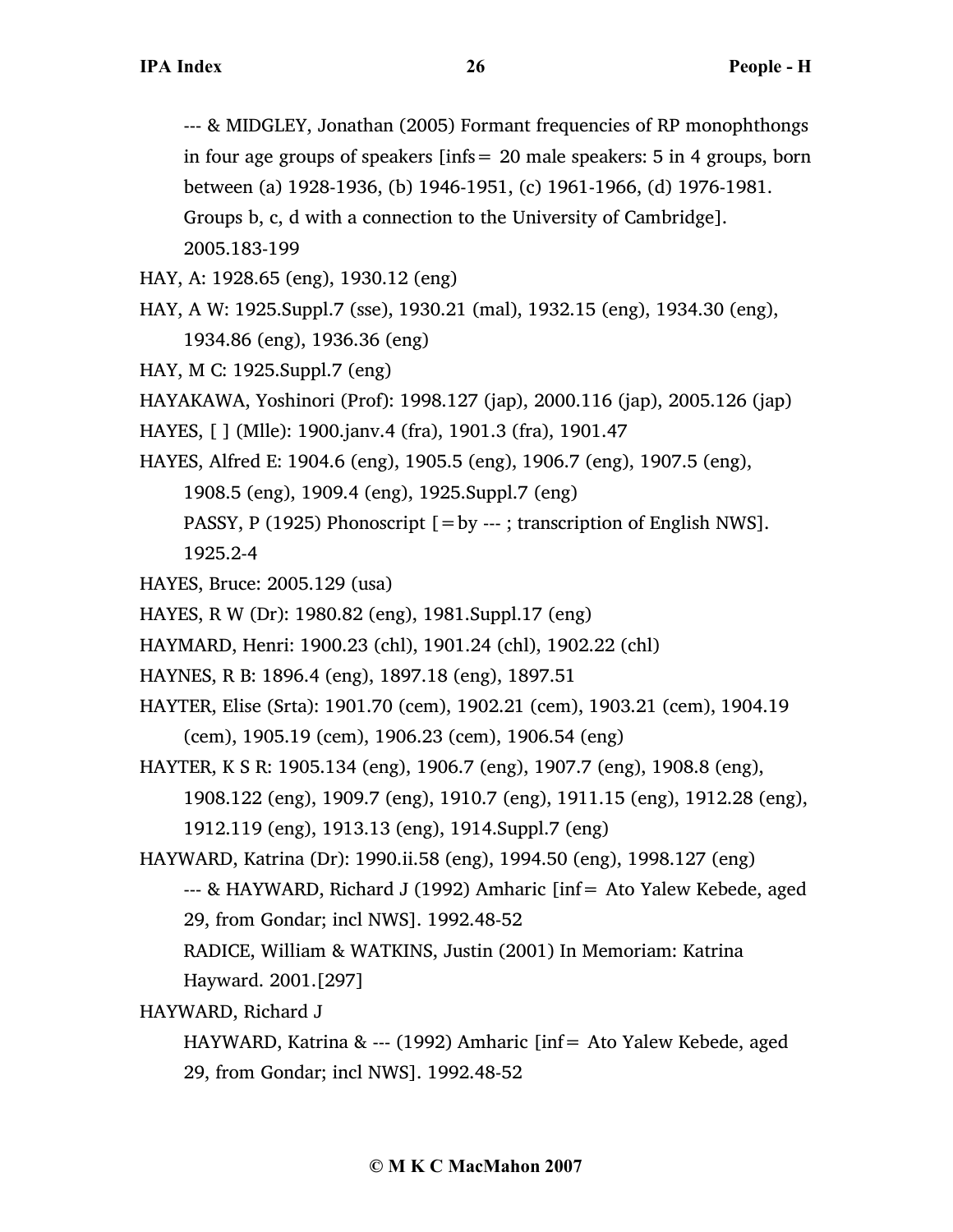ASHKABA, John Abraha & --- (1999) Kunama. NWS [inf=John Abraha Ashkaba]. 1999.179-185

DAWD, Abushush & --- (2002) (Spec) Nara. 2002.249-255

HAYWARD, W Wyatt (Prof): 1913.64 (brz), 1914.Suppl.28 (arg)

HAZAN, Valerie (Prof): 2005.128 (eng)

- HAZLITT, Victoria (Miss): 1909.138 (eng), 1910.7 (eng), 1911.15 (eng), 1912.28 (eng)
- HAZLITT, W J: 1905.46 (eng), 1906.5 (eng), 1907.5 (eng), 1908.5 (eng), 1909.4 (eng), 1909.139 (eng), 1910.4 (eng), 1911.12 (eng), 1912.25 (eng), 1913.9 (eng), 1914.Suppl.4 (eng)
- HAZLITT, William
	- JONES, D (1930) [Spec(Stud)] English. Narrow transcription. < --- On

Living to Oneself. 1930.54-55

JONES, D (1931) [Spec(Stud)] English. Extra broad transcription. 1931.12- 13

HAZONMÉ, Paul

WARD, I C (1938) [Spec] Dahoumi (as spoken in the old Kingdom of Behanzen) [inf= --- ]. NWS. 1938.7-8

HEAD, Brian F (Dr): 1964.36 (usa), 1966.18 (por), 1972.Suppl.9 (por),

1975.Suppl.12 (por), 1978.Suppl.3 (brz), 1981.Suppl.3 (brz), 1990.ii.58

(brz), 1994.50 (brz), 1998.127 (brz), 2000.116 (brz), 2005.125 (brz)

HEAD, W: 1900.53 (eng), 1901.6 (eng), 1901.47

HEALEY, J F (Miss): 1904.86 (sco), 1905.5 (sco)

HEALY, [ ]: 1911.94 (eng), 1912.28 (eng), 1913.13 (eng)

```
HEALY, P D: 1976.96 (eng), 1978.Suppl.17 (eng)
```
HEAP, Lynn Marie: 1998.127 (can)

```
HEATH, Anne: 1998.127 (aus), 2000.116 (aus)
```
HEATH, Carl

PASSY, P (1910) [Rev] --- (1909) Phonetic French Reader. London: G Bell & Sons. 1910.46

HEATH, H F

[Vacation course, Summer 1904: London ... --- on legislation affecting education]. 1904.80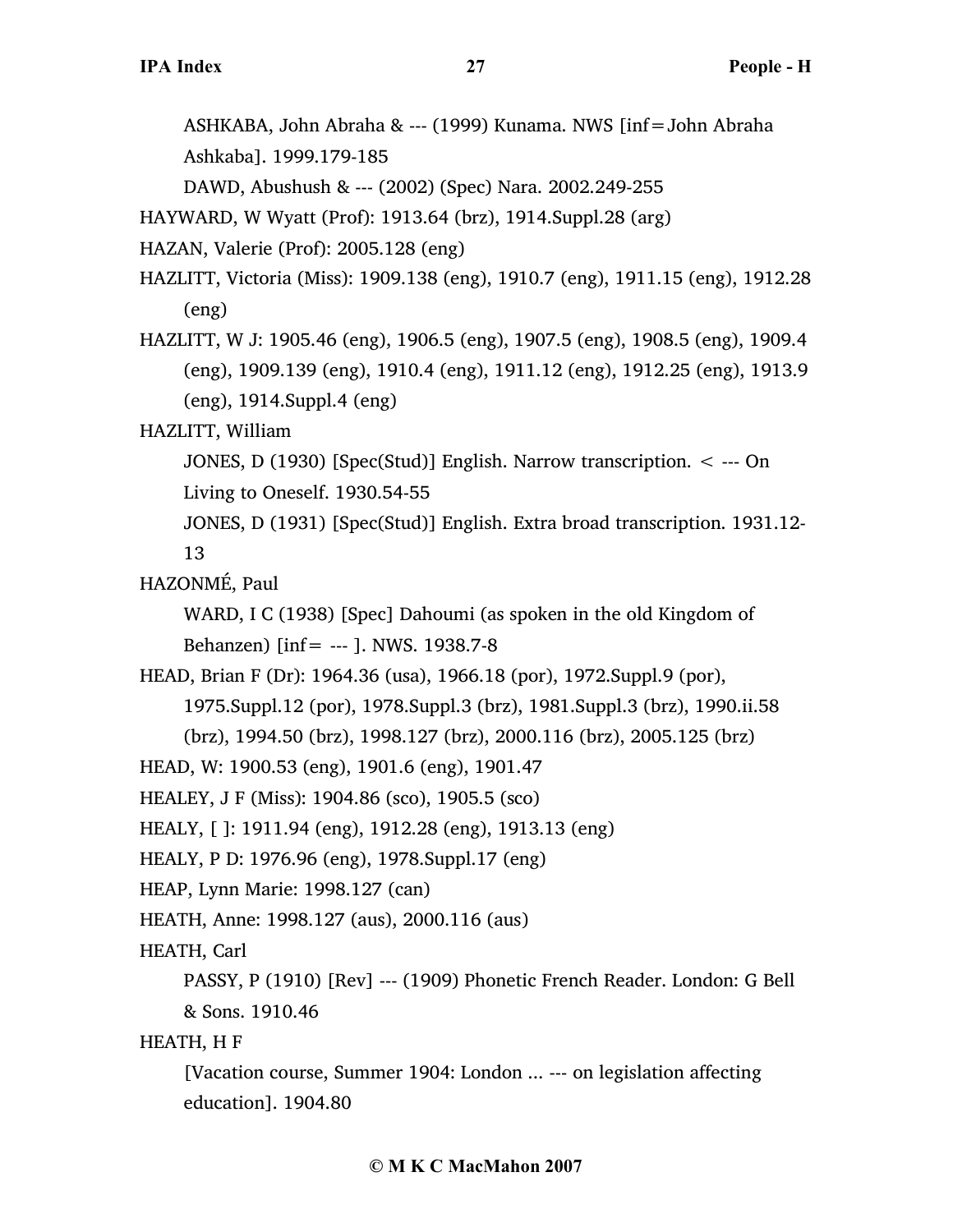HEATH, James S ~ J A: 1904.34 (sco), 1905.5 (sco), 1906.7 (sco), 1907.7 (sco), 1908.8 (sco), 1909.7 (sco), 1910.7 (sco), 1910.167 (sco), 1911.15 (sco), 1911.191 (sco), 1912.28 (sco), 1913.13 (sco), 1914.Suppl.7 (sco) [--- : lateral clicks in Zulu; pronunciation of IXOPO, INXA, IXEGU]. 1908.55

HEBBEL, Friedrich

MELZIAN, H J (1930) [Spec(Stud)] Deutsch. < --- Pauls merkwürdigste Nacht. 1930.7-8

HEBEL, Johann Peter

SPIESER, J (1902) [Rev] HEILIG, O (1902) Alemannische Gedichte von Joh Peter Hebel auf Grundlage der Heimatsmundart des Dichters für Schule und Haus herausgegeben. Heidelberg: Carl Winter's Verlag. 1902.84-86 EGAN, A (1911) [Spec(Stud)] Deutsch. < --- Der Schätzkästlein. 1911.187 GERLACH, W (1928) [Spec(Stud)] Deutsch. Das wohlfeile Mittagseßen < -- - . [See also 1930.69-70 for an Italian version]. 1928.9-10 CAMILLI, A (1930) [Spec(Stud)] Italiano. Il pranzo a buon mercato  $\leq$  ---. [See also 1928.9-10, for the German version]. 1930.69-70 MENZERATH, P (1949) [Spec(Stud)] Deutsch. Enge Lautschrift. < --- Der vorsichtige Träumer. 1949.29

HECK, C: 1897.126 (ger), 1898.8 (ger), 1898.35, 1899.9 (ger), 1899.35

HECKMAN, [ ]: 1892.129 (ger), 1893.4 (ger), 1893.42

HECKSCHER, W S (Dr): 1945.17 (can), 1947.35

HEDBERG, J (Dr): 1955.23 (swe), 1955.Suppl.vi (swe), 1961.Suppl.vi (swe),

1964.17 (swe), 1970.52 (swe), 1972.Suppl.10 (swe), 1975.Suppl.14 (swe), 1978.Suppl.15 (swe), 1981.Suppl.15 (swe)

TOOLEY, O M (1954) [Rev] --- (1953) Engelsk fonetik. Stockholm: Svenska Bokförlaget. 1954.36-38

HEDDEN, Dorcas (Miss): 1912.134 (usa), 1913.35 (usa), 1914.Suppl.25 (usa) HEDÉN, Edith M (Frk): 1930.16 (swe), 1932.18 (swe), 1934.33 (swe) HEDEVIND, Bertil (Dr): 1962.20 (swe)

WELLS, J C (1971) [Rev] --- (1967) The Dialect of Dentdale in the West Riding of Yorkshire (Studia Anglistica Upsaliensia 5). Uppsala: Universitet 1971.46-48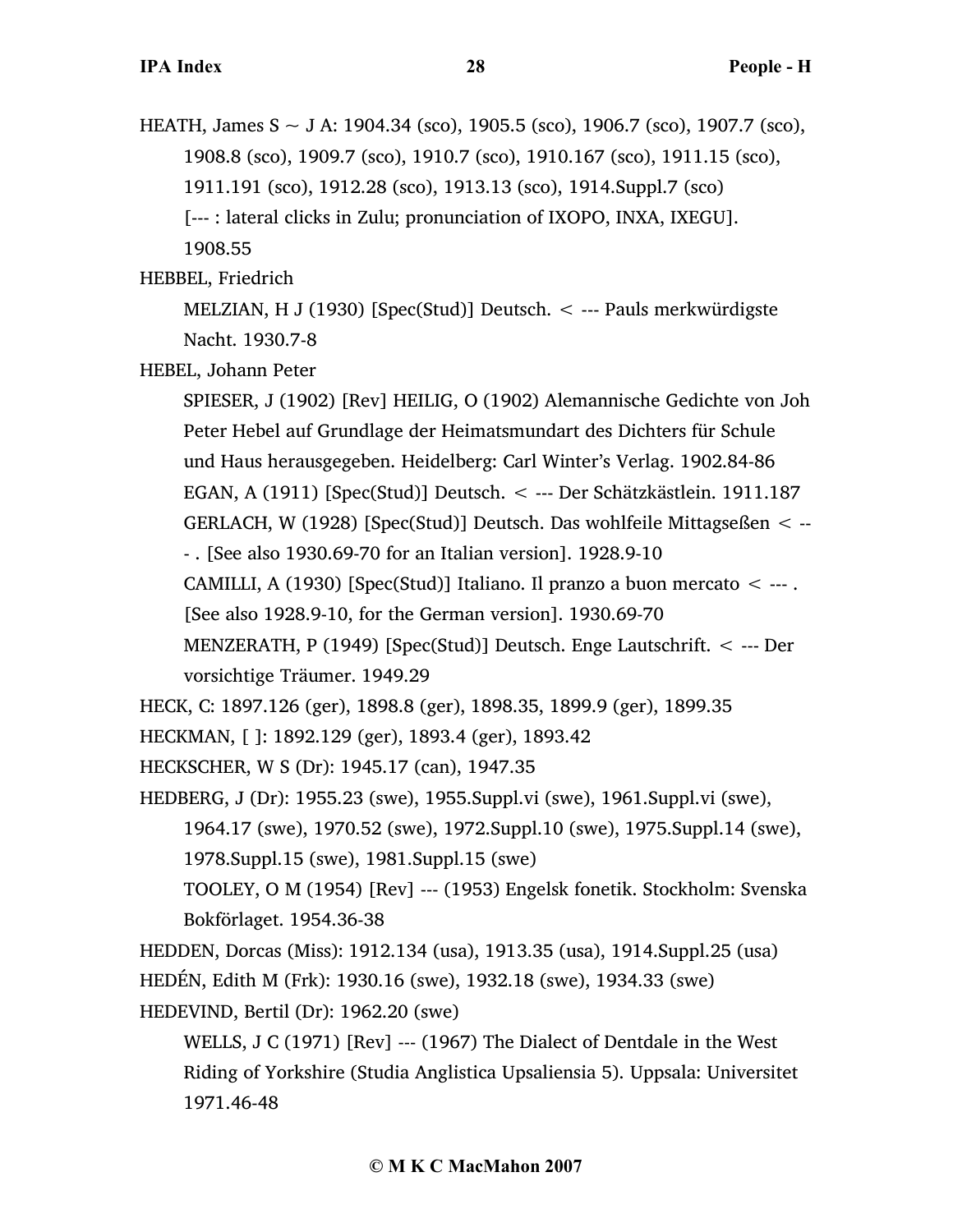HEDGCOCK, Frank A: 1906.3 (fra), 1907.3 (fra), 1908.3 (fra), 1908.92

HEDGER, B R: 1966.17 (mal), 1969.23 (eng)

HEDLEY, R B H: 1914.40 (auh)

HEDLUND, Elna: 1897.74 (fin), 1898.19 (fin), 1898.35

HEDLUND, S A (Dr): 1886.Oct.[3] (swe), 1887.Feb.[1] (swe), 1888.janv.26/2 (swe), 1890.2 (swe), 1891.2 (swe), 1892.8 (swe), 1893.9 (swe), 1894.11 (swe), 1895.12 (swe), 1896.14 (swe), 1897.30 (swe), 1898.17 (swe), 1899.18 (swe), 1900.janv.19 (swe), 1901.20 (swe), 1902.18 (swe), 1903.18 (swe)

[Work of --- on behalf of spelling reform in Sweden]. 1886.Oct.[3]

HEDMAN, [ ]: 1899.146 (fra), 1900.janv.4 (fra), 1901.3 (fra), 1901.47

- HEDMAN, Fedi: 1914.Suppl.22 (fin)
- HEDVALL, [ ] (Frk): 1898.66 (fra), 1898.90 (swe), 1899.18 (swe), 1899.36
- HEEMEYER, [ ]: 1898.65 (ger), 1899.9 (ger), 1899.35

HEEPE, Martin

MADDIESON, Ian (1988) [Rev] --- (1928; revised ed by TERNES, Elmar (1983)) Lautzeichen und ihre Anwendung in verschiedenen Sprachgebieten. Hamburg: Helmut Buske Verlag. 1988.55. Corr: 1990.Dec.73

HEER, G (Miss): 1893.2 (fra), 1893.58 (eng), 1893.86 (eng), 1894.3 (eng), 1895.4 (eng), 1896.4 (eng), 1896.148 (sco), 1896.188 (sco), 1897.18 (sco),

1898.4 (sco), 1898.35

[Boîte aux lettres]. 1893.91

HEEREN, H: 1888.May.201/33 (ger), 1889.4 (ger), 1889.53

HEETSCH, [ ]: 1895.54 (fra), 1895.98

HEFERMEHL, L: 1895.30 (ger), 1896.7 (ger), 1897.21 (ger), 1898.8 (ger), 1899.9 (ger), 1899.35

HEFFNER, Roe-Merrill Secrist (Prof): 1932.48 (usa), 1934.35 (usa), 1934.62 (usa), 1936.40 (usa), 1938.35 (usa), 1939.18 (usa), 1949.12 (usa), 1952.Suppl.vii (usa), 1955.Suppl.vii (usa), 1961.Suppl.ix (usa)

[--- : lectures, Harvard University]. 1932.42

HEGEDEOS, Mara (Miss): 1970.24 (usa)

HEGERS: see FERNANDEZ HEGERS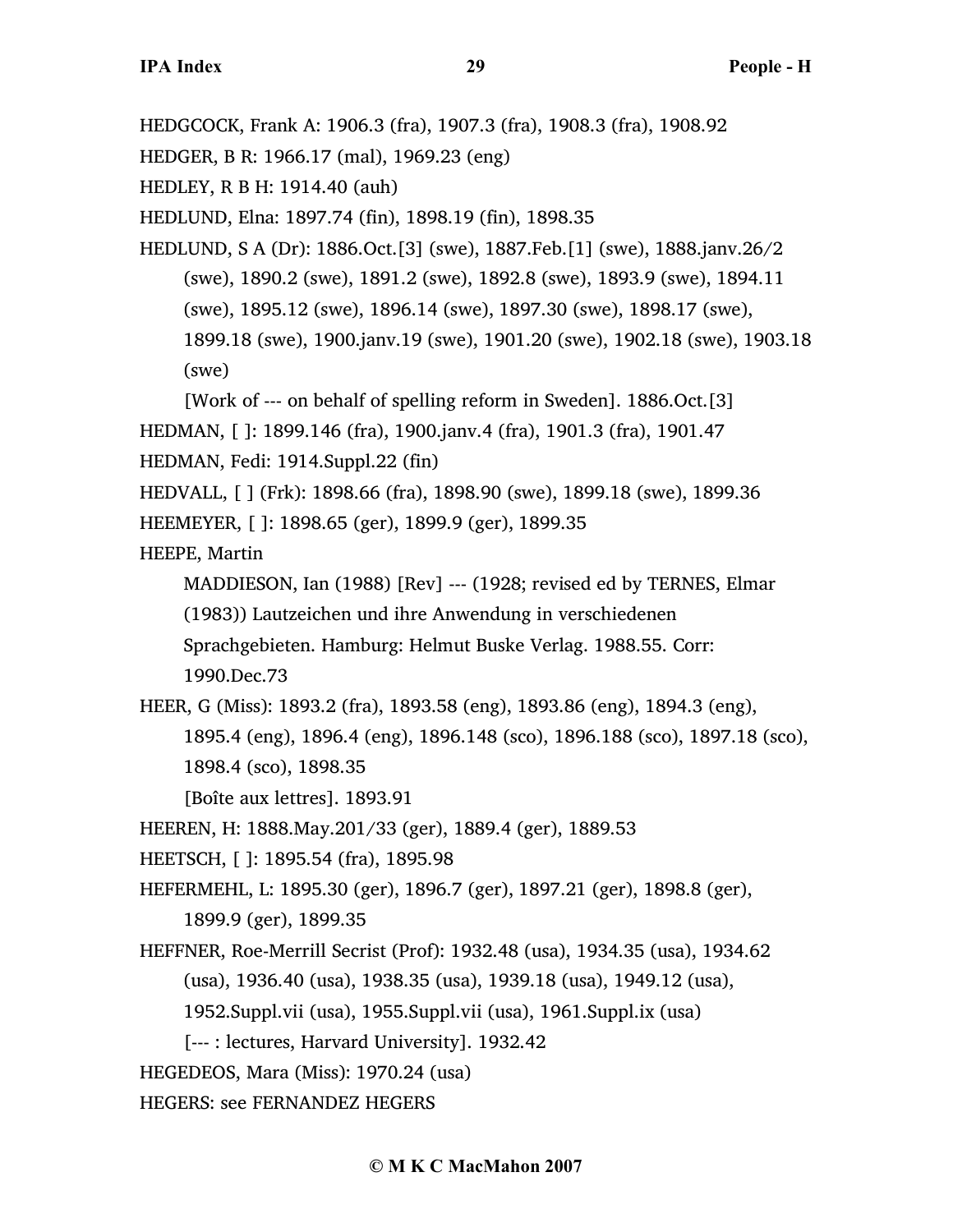HEGGUM, Anna (Mlle): 1898.49 (fra)

HEGMANS, A: 1906.69 (bel), 1907.18 (bel), 1908.18 (bel), 1909.19 (bel)

HEIBERG, L R (Dr): 1975.48 (saf), 1975.Suppl.13 (saf), 1978.Suppl.14 (saf)

HEIDRICH, Hermann: 1902.24 (ger), 1903.10 (ger), 1903.48

HEIJMANS, Linda

--- & GUSSENHOVEN, Carlos (1998) The Dutch dialect of Weert. NWS  $[inf = female, aged 22, rural variety of speech].$  1998.107-112

```
HEILGANS, Arthur: 1904.62 (ger), 1905.9 (ger), 1906.11 (ger), 1907.13 (ger), 
     1907.106 (ger), 1908.13 (ger), 1908.63 (ger), 1909.14 (ger), 1909.72
```
(ger), 1910.14 (ger), 1911.22 (ger), 1912.36 (ger), 1912.94,

HEILIG, Otto

SPIESER, J (1902) [Rev] --- (1902) Alemannische Gedichte von Joh Peter Hebel auf Grundlage der Heimatsmundart des Dichters für Schule und Haus herausgegeben. Heidelberg: Carl Winter's Verlag. 1902.84-86

HEIMANN, Fritz (Prof): 1911.131 (swi), 1912.41 (swi), 1913.25 (swi),

```
1914.Suppl.17 (swi)
```
PASSY, P (1912) [Rev] --- (1910) Lehrbuch der französischen Sprache. Nouvelle méthode de français basée sur l'enseignement intuitif. 1ère & 2me années. 2e éd. Berne: édition de l'auteur. 1912.83

PASSY, P (1913) [Rev] --- (1910) Lehrbuch der französischen Sprache. Nouvelle méthode de français, cours supérieur. 2e éd. Berne: édition de l'auteur. 1913.73

HEIMBACH, [ ]: 1888.Dec.489/89 (ger), 1889.4 (ger), 1890.4 (ger), 1890.50

HEIN, Ebba (Frk): IPA exam result (French). 1912.115

HEINEN, C: 1896.115 (ger), 1896.136 (ger), 1897.21 (ger), 1897.51

HEININEN, Helmi (Frk): 1899.19 (fin)

HEINRICH, [ ]

HALTER, C (1897) Cours de phonétique à L'École des Hautes Études: ... Exercices pratiques: --- on phonetics of Beowulf]. 1897.95-97

HEINRICH, Félix: 1897.49 (fra), 1897.94 (ger), 1897.178 (ger), 1898.8 (ger), 1898.90 (ger), 1898.151 (ger), 1899.9 (ger), 1899.99, 1899.147 (ger), 1900.janv.10 (ger)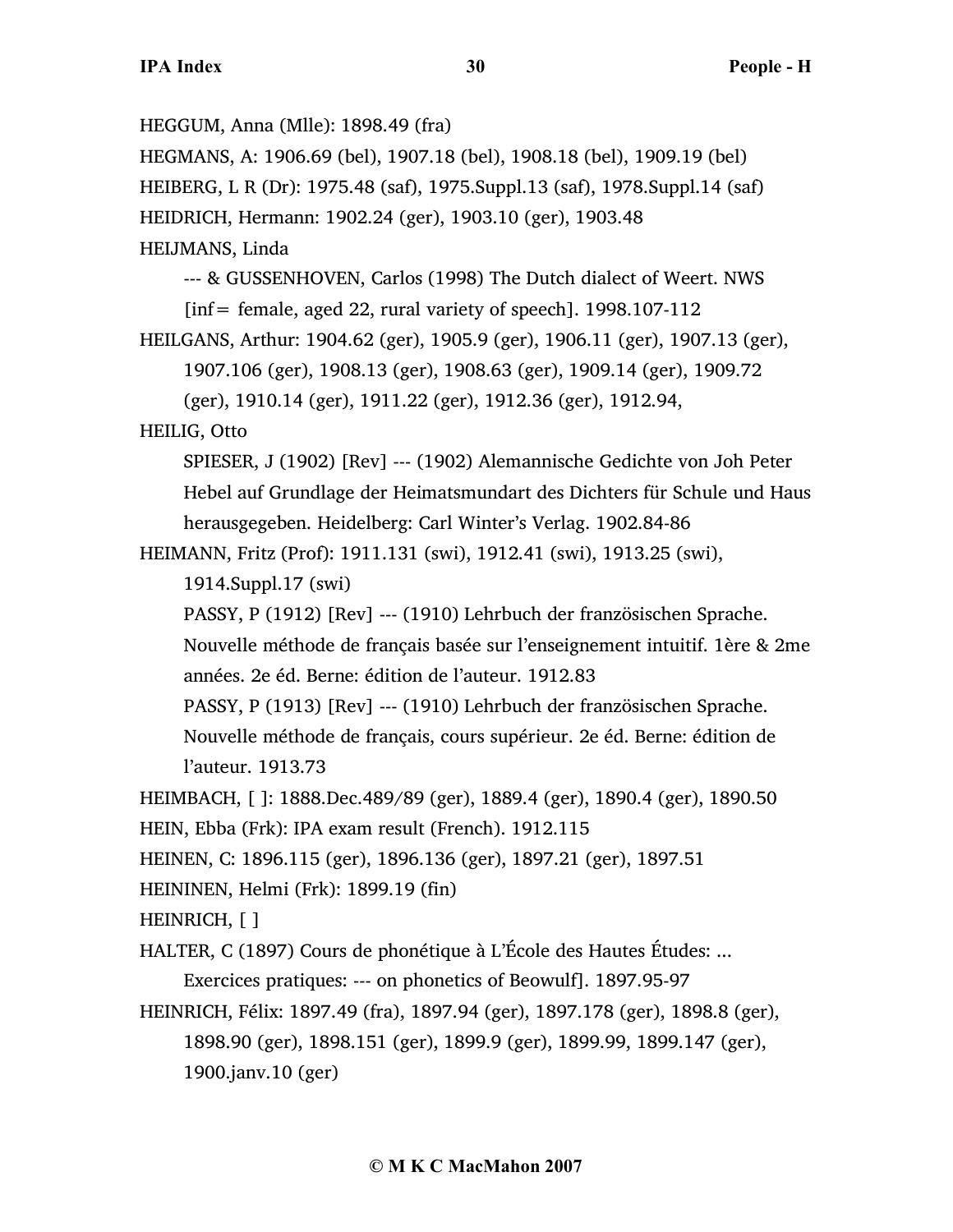HEINZ, [ ]: 1895.29 (ger), 1896.7 (ger), 1896.34 (ger), 1897.21 (ger), 1898.8 (ger), 1898.35

HEIRHOLT, A: 1932.18 (nor), [death] 1932.90

HEIRMAN, V: 1906.121 (bel), 1907.18 (bel), 1907.78

- HEISHOLT, Andreas: 1908.42 (nor), 1908.122 (nor), 1909.24 (nor), 1910.23 (nor), 1911.31 (nor), 1912.46 (nor), 1913.30 (nor), 1914.Suppl.21 (nor), 1930.16 (nor)
- HEITMEYER: see GROSSE-HEITMEYER
- HEITZER ~ HEIZER, P: 1896.104 (ger), 1896.136 (ger), 1897.21 (ger), 1897.50 (ger), 1897.127 (ger), 1898.8 (ger), 1898.67 (ger), 1899.9 (ger), 1899.35

HEIZER: see HEITZER  $\sim$  HEIZER

- HELGASON, Pétur (Dr): 2000.116 (swe), 2005.128 (swe)
- HELLBERG, [ ] (Fru): 1896.212 (nor)
- HELLER, A: 1946.41 (eng), 1949.8 (eng)
- HELLER, A M (Miss): 1913.150 (usa), 1914.Suppl.25 (usa)
- HELLER, Anna Marie (Miss): IPA exam result (German). 1913.124
- HELLIESEN, [ ] (Mlle): 1901.141 (fra), 1902.3 (fra), 1903.3 (fra), 1903.30
- HELLMAN, H (Nti): 1895.113 (fra), 1895.138 (fin), 1896.16 (fin)
- HELLMUTH, Sam: 2005.128 (eng)
- HELLQUIST: see HELLQVIST  $\sim$  HELLQUIST
- HELLQVIST ~ HELLQUIST, Elof (Dr): 1889.53 (swe), 1890.29 (swe), 1890.41 (swe), 1890.61 (swe), 1891.5 (swe), 1891.29 (swe)
- HELMOLT, F (Frl): 1911.66 (ger), 1912.36 (ger), 1913.20 (ger), 1914.Suppl.13 (ger)
- HELMS, Anna (Frk): 1895.126 (fra), 1895.154 (fra), 1896.12 (den), 1897.28 (den), 1898.15 (den), 1898.35 (swi), 1899.14 (swi), 1900.janv.15 (swi), 1900.38 (den), 1901.16 (swi), 1901.18 (den), 1901.30, 1902.16 (den), 1903.16 (den), 1904.14 (den)

HELMS, E: see HELMS,  $F \sim E$ 

HELMS, F  $\sim$  E (Frk): 1893.8 (den), 1894.10 (den), 1895.10 (den), 1896.12 (den), 1897.28 (den), 1898.15 (den), 1899.16 (den), 1900.janv.17 (den), 1900.127 (den), 1901.18 (den), 1902.16 (den), 1903.16 (den), 1904.14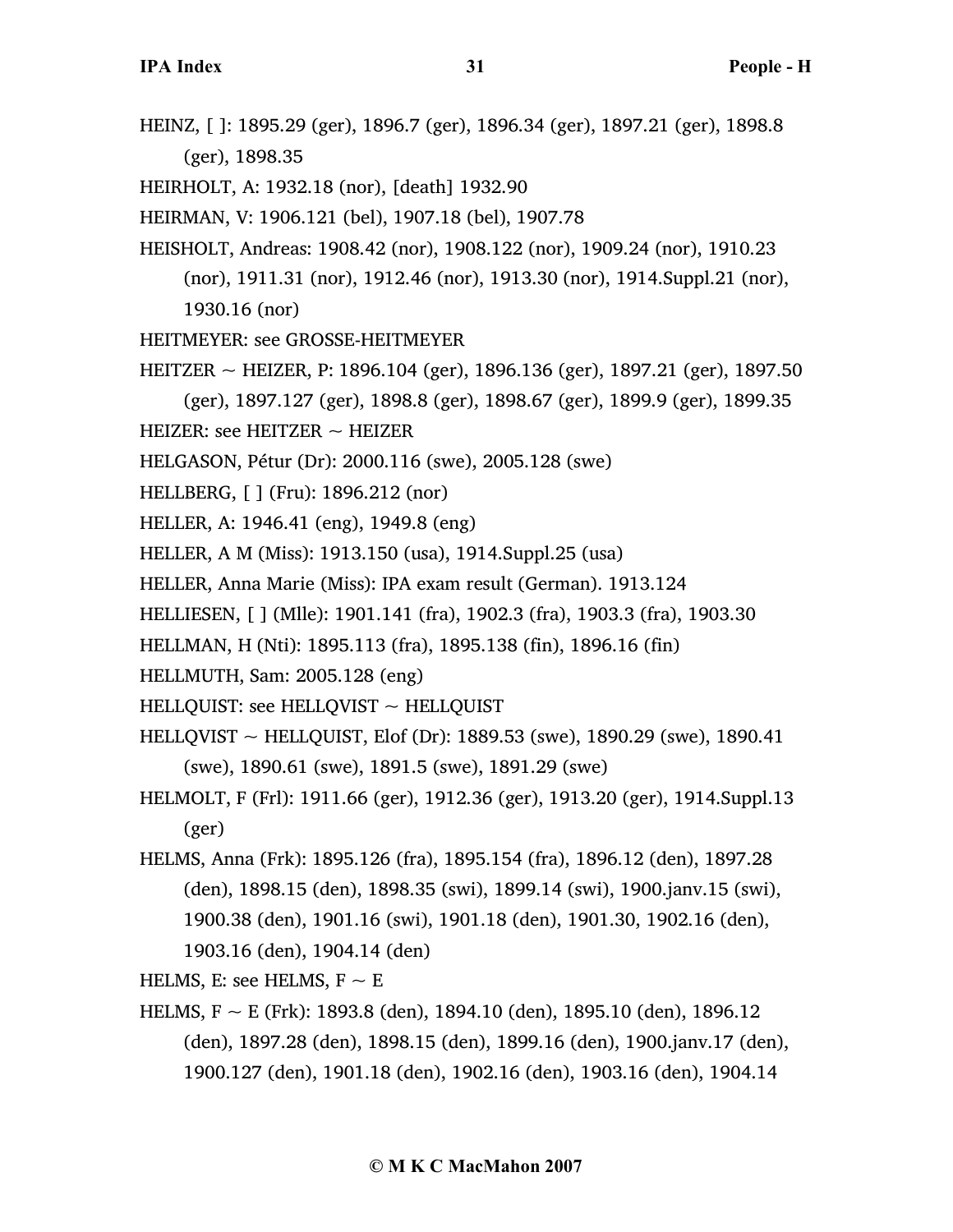(den), 1905.14 (den), 1906.17 (den), 1907.20 (den), 1908.21 (den),

- 1909.22 (den), 1910.22 (den), 1911.30 (den)
- HELMS, Maria (Sa): 1904.158 (ita), 1905.13 (ita), 1906.17 (ita), 1907.33 (ita),

1908.20 (ita), 1909.21 (ita), 1910.21 (ita)

HELMS, N (Mlle): 1897.109 (fra), 1897.127

HELTBERG, [ ] (Fru): 1897.29 (nor), 1898.17 (nor), 1898.36

HELTVEIT, T (Dr)

GIMSON, A C (1948) Notes on a west Norwegian dialect [Osterfjorden, NE of Bergen;  $inf = -1$ ; incl NWS]. 1948.20-22

HELWIG, [ ]: 1902.146 (fra), 1903.3 (fra), 1904.3 (fra), 1904.59

HEMAN, G A: 1894.113 (fin), 1894.158 (fin), 1895.13 (fin), 1896.16 (fin), 1897.32 (fin), 1898.19 (fin), 1899.19 (fin), 1899.36

- HEMME, [ ] (Mlle): 1899.3 (fra), 1899.54 (ger), 1900.janv.10 (ger), 1900.févrmars.19, 1901.11 (ger), 1901.47, 1908.13 (ger), 1909.14 (ger), 1910.14 (ger), 1911.22 (ger), 1912.36 (ger), 1913.20 (ger), 1913.111
	- $-$ --- (1900) Méthode directe  $\mathbf{r} =$  use of the phonetic method in teaching French in Hanover]. 1900.74

HEMMERT, Godfrede (Frk): 1905.14 (den)

- HEMPEL, [ ]: 1901.142 (fra), 1902.3 (fra), 1902.114
- HEMPHILL, Rachel: 2000.116 (usa)
- HEMPL, George (Prof): 1896.59 (usa), 1897.33 (usa), 1897.52, 1898.20 (usa), 1898.36, 1899.129 (usa), 1900.janv.21 (usa), 1901.22 (usa), 1902.20 (usa), 1903.20 (usa), 1904.18 (usa), 1905.18 (usa), 1906.22 (usa), 1907.25 (usa), 1907.78 (usa), 1908.25 (usa), 1909.27 (usa), 1910.26 (usa), 1910.95 (usa), 1911.34 (usa), 1912.50 (usa), 1913.35 (usa), 1914.Suppl.25 (usa)
	- [--- : book planned on German pronunciation]. 1896.184
	- $-$ -- (1900) American English  $=$  commentary and transcription of 'The Bat';
	- pronunciation that of the Great Lakes; allophones of /r/; vowel of NOT,

etc;  $/$ -ns $/$  >  $/$ -nts $/$ ]. 1900.72-73

- [--- : injury]. 1903.138
- --- (1905) [Q&A (Q): use of i 002]. 1905.104
- PASSY, P (1905) [Q&A (A): use of Ị]. 1905.104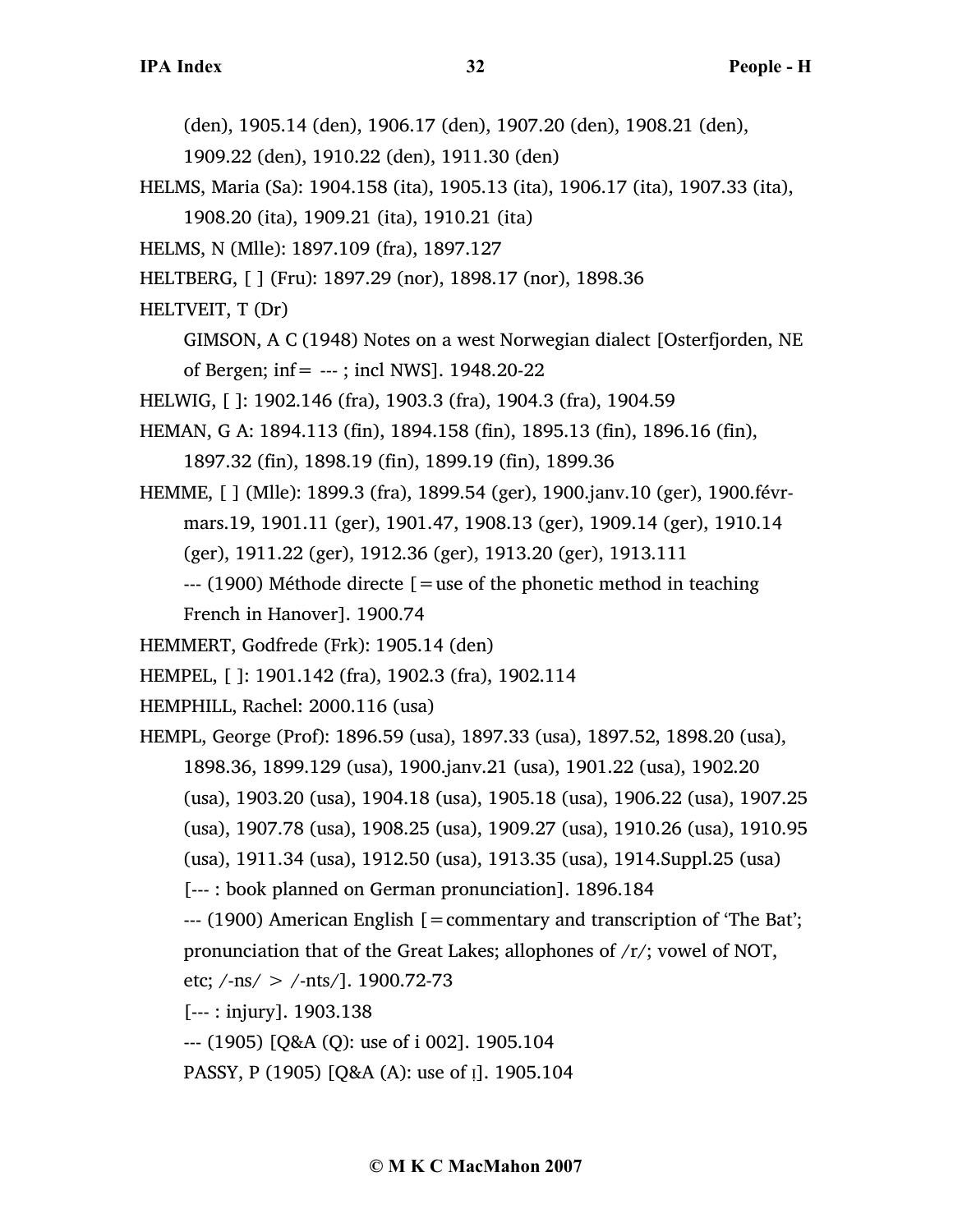--- (1905) German grammar [=announcement of forthcoming book [not reviewed in the mf]; invitation to contribute short passages for inclusion]. 1905.98. Corr: 1905.148

[--- : appointment, Stanford University]. 1906.49

HENCHOZ, Emma (Mlle)

PASSY, P (1910) [Spec] Patois suisse-romand de Chateau-d'Oex, Vaud  $[inf = -1]$ . le dzumo. 1910.162-163. Corr: 1911.5

HENDERSON, A: 1894.3 (sco), 1895.4 (sco), 1896.4 (sco), 1897.18 (sco), 1897.51

HENDERSON, Bertina~Bertine (Miss): 1913.86 (ger), 1913.111 (ger), 1914.Suppl.13 (ger)

HENDERSON, Bertine (Miss): IPA exam result (German). 1913.107

HENDERSON, D: 1970.52 (eng), 1972.Suppl.12 (eng)

HENDERSON, Eugénie J A (Prof Miss) [see also MEIER, G (Mrs)]: 1938.32 (eng), 1961.Suppl.iii (eng), 1972.Suppl.12 (eng), 1975.Suppl.16 (eng), 1978.Suppl.17 (eng), 1981.Suppl.17 (eng)

--- (1940) [Spec] Thai (Siamese; inf=Klin Theep Hat Sat Din, formal reading style, Bangkok). NWS. 1940.11-12

--- (1943) [Spec] Annamese (Tongkingese dialect; inf=Charles TRAN PHUC CHIEU). NWS. 1943.6-8

--- (1963) [Rev] ABRAMSON, A S (1962) The Vowels and Tones of Standard Thai: Acoustical Measurements and Experiments (Indiana University Research Center in Anthropology, Folklore and Linguistics, Publ 20). Bloomington, Indiana. 1963.8-11

O'CONNOR, J D (1967) [Rev] --- (1965) Tiddim Chin: a descriptive analysis of two texts. (London Oriental Series Vol 15.) London: Oxford University Press. 1967.11-13

GIMSON, A C (1972) [Rev] --- (1971) The Indispensable Foundation: A Selection from the Writings of Henry Sweet. London: OUP. 1972.29-31 GIMSON, A C (1972) Council elections [=results; Council membership from January 1973]. 1972.34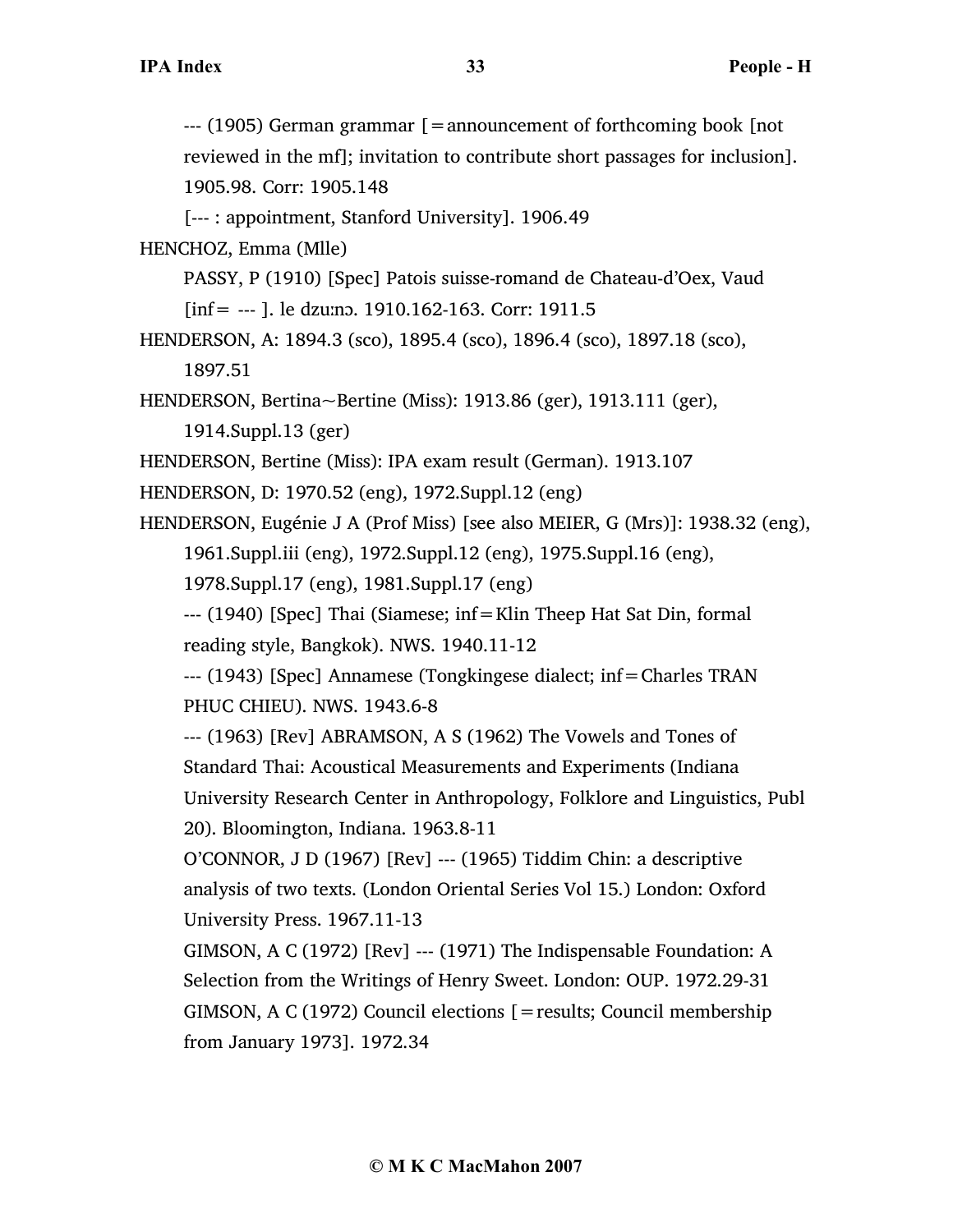GIMSON, A C (1975) Council decisions  $[ = \text{cost of JIPA to be raised if}]$ 

necessary; A C GIMSON to retire as Secretary and Editor: J C WELLS to

take over; A C GIMSON to remain Treasurer; agreed unanimously]. 1975.2

WELLS, J C (1976) The Association's Alphabet  $[=$  Council's views on

proposed modifications]. 1976.2-3

Council elections  $[=$  results]. 1985.5

(1986-1988) Council (1987-1988). 1986.ifc, 1987.July.ifc, 1987.Dec.ifc,

1988.July.ifc

HENDERSON, G

DORMER, C E (1889) [--- : description of Commun-Lingua. Names of other international languages]. 1889.40

HENGESBACH, [ ] (Dr): 1895.77 (eng), 1895.98 (ger), 1896.7 (ger), 1896.35,

1897.21 (ger), 1897.51

HENGST, [ ]: 1893.26 (ger), 1894.5 (ger), 1894.26

HENGST, R: 1890.29 (ger), 1890.101, 1891.5 (ger), 1891.30

HENING: see HENNIG  $\sim$  HENING

HENNEBERG, Margrethe (Frk): 1908.113 (den), 1909.22 (den), 1910.22 (den), 1911.30 (den)

HENNICKE, [ ]: 1908.13 (ger), 1909.14 (ger), 1910.14 (ger), 1911.22 (ger),

1912.36 (ger), 1913.20 (ger), 1913.111

HENNIG ~ HENING, Ernst: 1896.115 (ger), 1896.148, 1896.188 (ger), 1897.21 (ger), [death] 1897.110

HENNIG, E (1896) [Spec] Patois allemand de Berlin. StJ. 1896.208

HENNIG, E (1896) [Spec] Prononciation de Berlin. StJ. 1896.208

HENNING, [ ]: 1900.126 (fra), 1901.3 (fra)

HENNING, F (Frl): 1930.14 (ger)

HENNING, I (Prof): 1946.11 (aus), 1949.15 (aus), 1952.Suppl.xi (aus), 1955.Suppl.xii (aus), 1961.Suppl.xiv (aus)

HENNING, Ida (Frl): 1930.16 (pol), 1932.19 (pol), 1934.33 (pol), 1936.39 (pol), 1937.32 (ger), 1938.33 (ger), 1946.11 (ger), 1949.10 (ger), 1952.Suppl.v

(brd), 1953.25 (brd), 1955.Suppl.v (ger), 1955.24 (brd), 1961.Suppl.v

- (brd), 1972.Suppl.4 (brd), 1975.Suppl.6 (brd)
- HENNINGER, [ ]: 1900.févr-mars.18 (fra), 1901.3 (fra)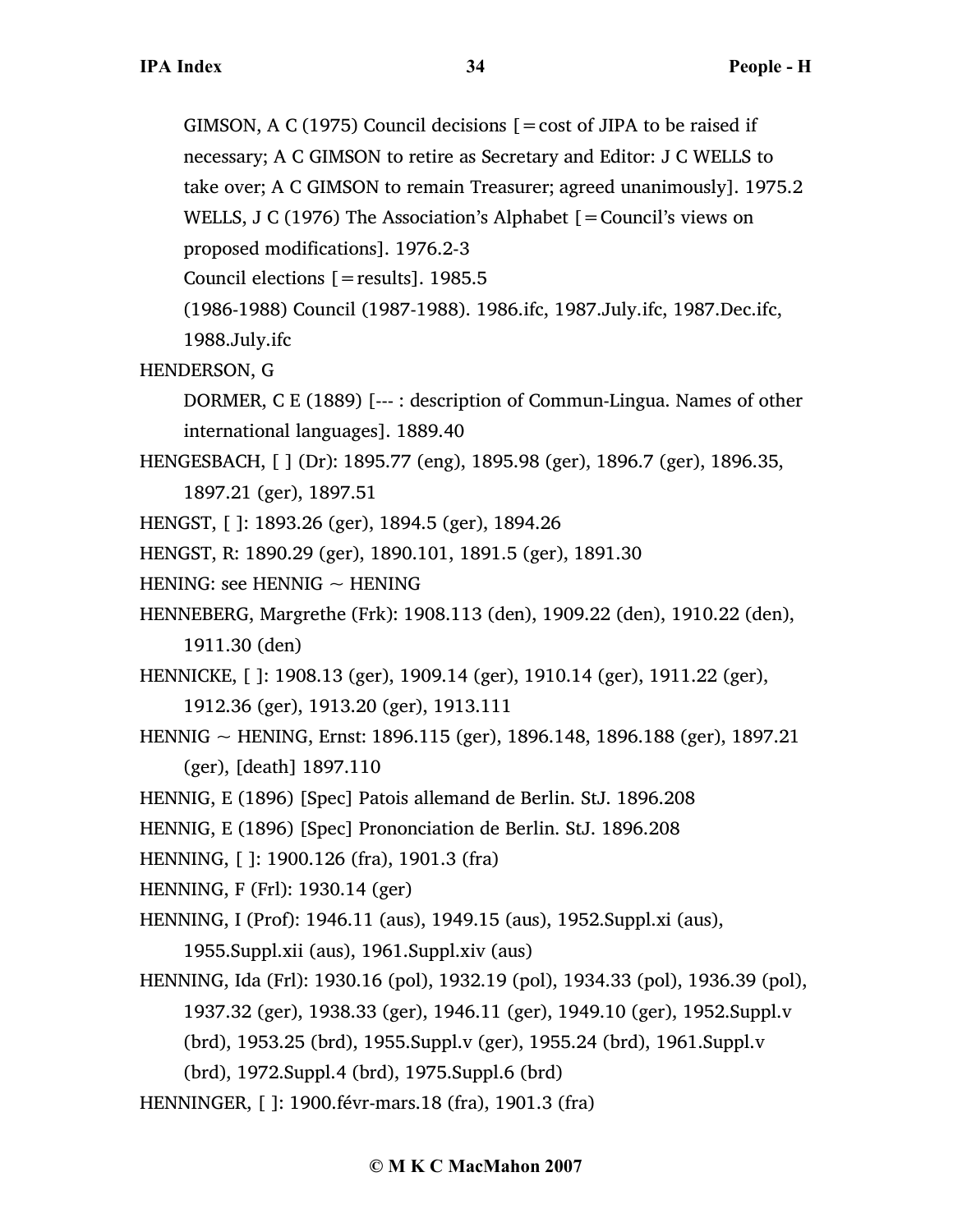HENNINGS, Ebba (Frk): IPA exam result (French). 1910.166

HENNINGSSON, Hilma (Frk): 1899.98 (swe), 1899.114 (swe), 1900.janv.19 (swe), 1901.20 (swe), 1901.48

HENRIC-LUNDQUIST, G: 1890.17 (swe), 1891.5 (swe), 1892.9 (swe), 1892.42

HENRIQUES, Mary (Fru ~ Frk): 1898.66 (den), 1899.16 (den), 1900.janv.17

(den), 1900.févr-mars.19, 1901.18 (den), 1901.48

HENRY, [ ] (Mlle): 1902.74 (fra), 1902.146

HENRY, Eleanor M (Miss): 1912.154 (usa), 1913.35 (usa), 1914.Suppl.25 (usa)

HENRY, Elizabeth H (Miss): 1954.42 (sco), 1955.Suppl.iii (sco), 1961.Suppl.iii (sco), 1963.21 (sco)

HENRY, P L (Dr): 1957.43 (eir), 1961.Suppl.v (eir), 1963.21

HENRY, Victor (Prof): 1898.2 (fra), 1899.2 (fra), 1900.janv.2 (fra), 1901.1 (fra), 1902.1 (fra), 1903.1 (fra), 1904.2 (fra), 1905.1 (fra), 1906.1 (fra), 1907.2 (fra), [death] 1907.34

PASSY, P (1891) Corrections et additions à l'Étude sur les changements phonétiques 1891.Suppl.juil.93-100; see also 1891.103

PASSY, P, ANDERSIN, H & TOETTERMAN, N (1891) Questions d'orthoépie. Quantité des voyelles françaises (suite). 1891.94-95

[--- : appointment, Paris]. 1895.20

PASSY, P (1895) [Rev] --- (1894) A Short Comparative Grammar of English and German. London: Sonnenschein & Co. 1895.83-85

SPIESER, J (1901) [Rev] --- (1900) Le dialecte alaman de Colmar (Haute-

Alsace) en 1870, grammaire et lexique. Paris: F Alcan. 1901.53-57

[death]. 1907.50

HENSCHEL, [ ]: 1906.11 (ger), 1907.13 (ger), 1908.13 (ger), 1909.14 (ger),

1910.14 (ger), 1911.22 (ger), 1911.163, 1911.192

HENSCHEL, A J

--- (1922) [Spec(Stud)] Deutsch. < SEIDEL, H Lebe recht Hühnchen. 1922 Textes pour nos élèves 2, 1922.7-9

HENSEL, Klara ~ C (Frl): 1895.202 (fra), 1896.3 (fra), 1896.84 (ger), 1897.21 (ger), 1898.8 (ger), 1899.9 (ger), 1900.janv.10 (ger), 1901.11 (ger), 1902.10 (ger), 1902.51

HENSLEY, Gwendolyn (Mlle): 1914.39 (ger)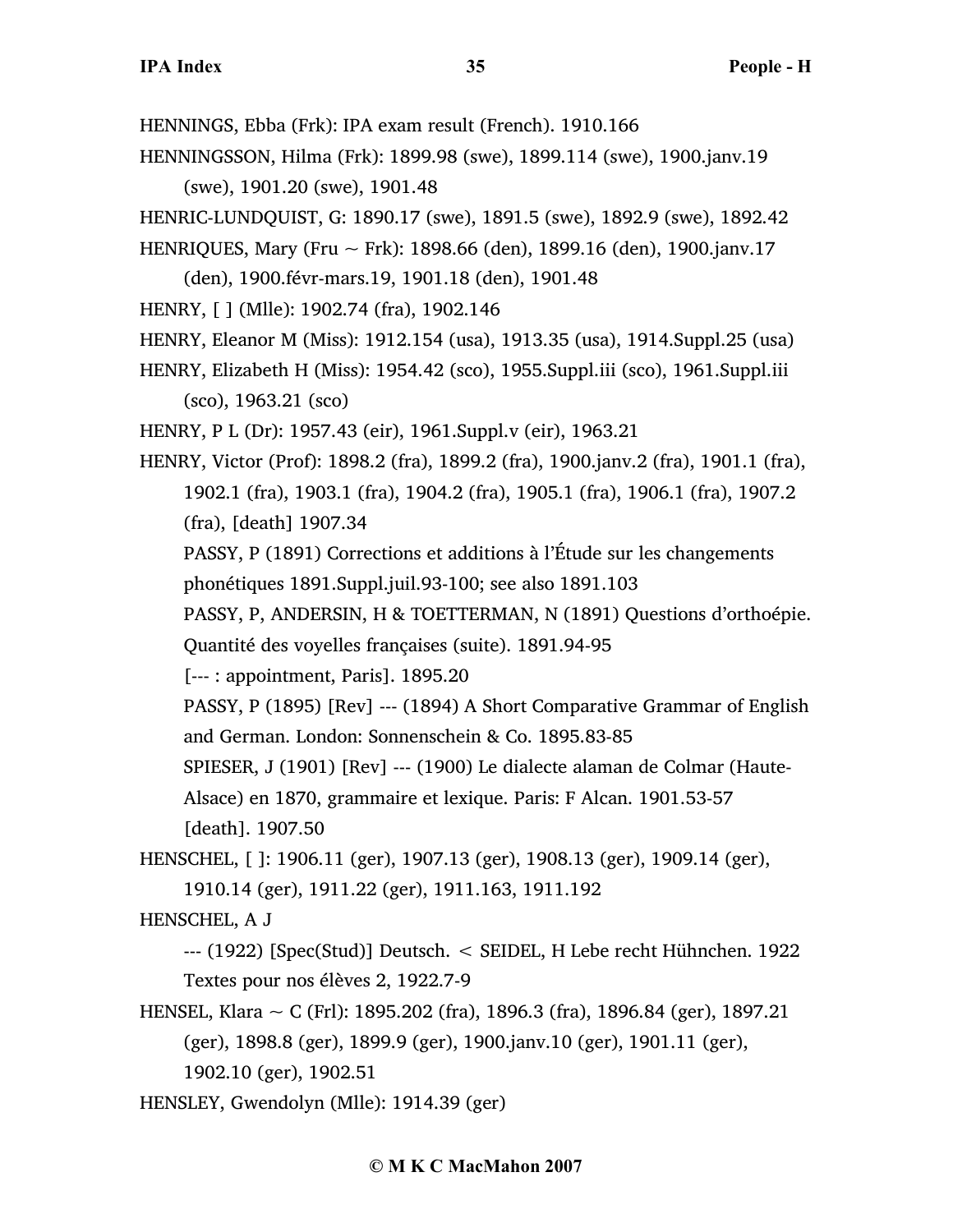--- : IPA exam result (German). 1914.79

HENTON, Caroline G (Prof): 1990.ii.58 (usa), 1994.50 (usa), 1998.127 (usa)

Journal of the International Phonetic Association. [Editorial personnel]. 1989.Dec.[i], 1990.July.[ifc and [i]], 1991.June.[i], 1991.Dec.[i], 1992.[i] Editorial board/team: 1995.June.prelim matter, 1995.Dec.prelim matter --- (1987) The IPA consonant chart: Mugwumps, holes and therapeutic suggestions. 1987.15-25

--- & BLADON, Anthony (1987) Developing computerized transcription exercises for American English. 1987.72-82

BAURLEY, George L (1987) Revision of the IPA: Do you know the onion chart? 1987.118-120

Coordinators for the 1989 Kiel Convention [and topics]. 1988.62-64

--- (1988) 5. Individual symbols and diacritics [with Appendix by CATFORD, J C]. 1988.85-94

--- (1999) Where is female synthetic speech? 1999.51-61

HENTSCH, Alice A (Miss): 1911.12 (eng), 1912.25 (eng), 1913.9 (eng), 1914.Suppl.4 (eng), 1914.83

HENTSCHEL, [ ]: 1902.23 (ger), 1903.8 (ger), 1903.48, 1904.62 (ger), 1905.9 (ger)

HENTSCHEL, Gerd

SCHAARSCHMIDT, Gunter (1988) [Rev] --- (1986) Vokalperzeption und Natürliche Phonologie: Eine kontrastive Untersuchung zum Deutschen und Polnischen. München: Verlag Otto Sagner. 1988.156-157

HENZE, [ ]: 1908.13 (ger), 1909.14 (ger)

HENZE, M (Miss): 1912.118 (eng), 1913.13 (eng), 1914.Suppl.7 (eng), 1914.61

- HEPPEL, E (Miss): 1899.5 (wal), 1900.janv.6 (wal), 1901.6 (wal), 1902.6 (wal), 1903.6 (eng), 1904.6 (eng), 1905.5 (eng), 1906.7 (eng), 1907.7 (eng), 1908.8 (eng), 1909.7 (eng)
- HERBERICH, G (Dr): 1888.May.201/33 (ger), 1889.4 (ger), 1889.33 (ger), 1889.81 (ger), 1890.4 (ger), 1891.5 (ger), 1891.17 (ger), 1892.4 (ger), 1892.142 (ger), 1893.4 (ger), 1893.26 (ger), 1894.5 (ger), 1895.6 (ger), 1895.33, 1896.7 (ger), 1905.106 (ger), 1906.11 (ger), 1907.13 (ger),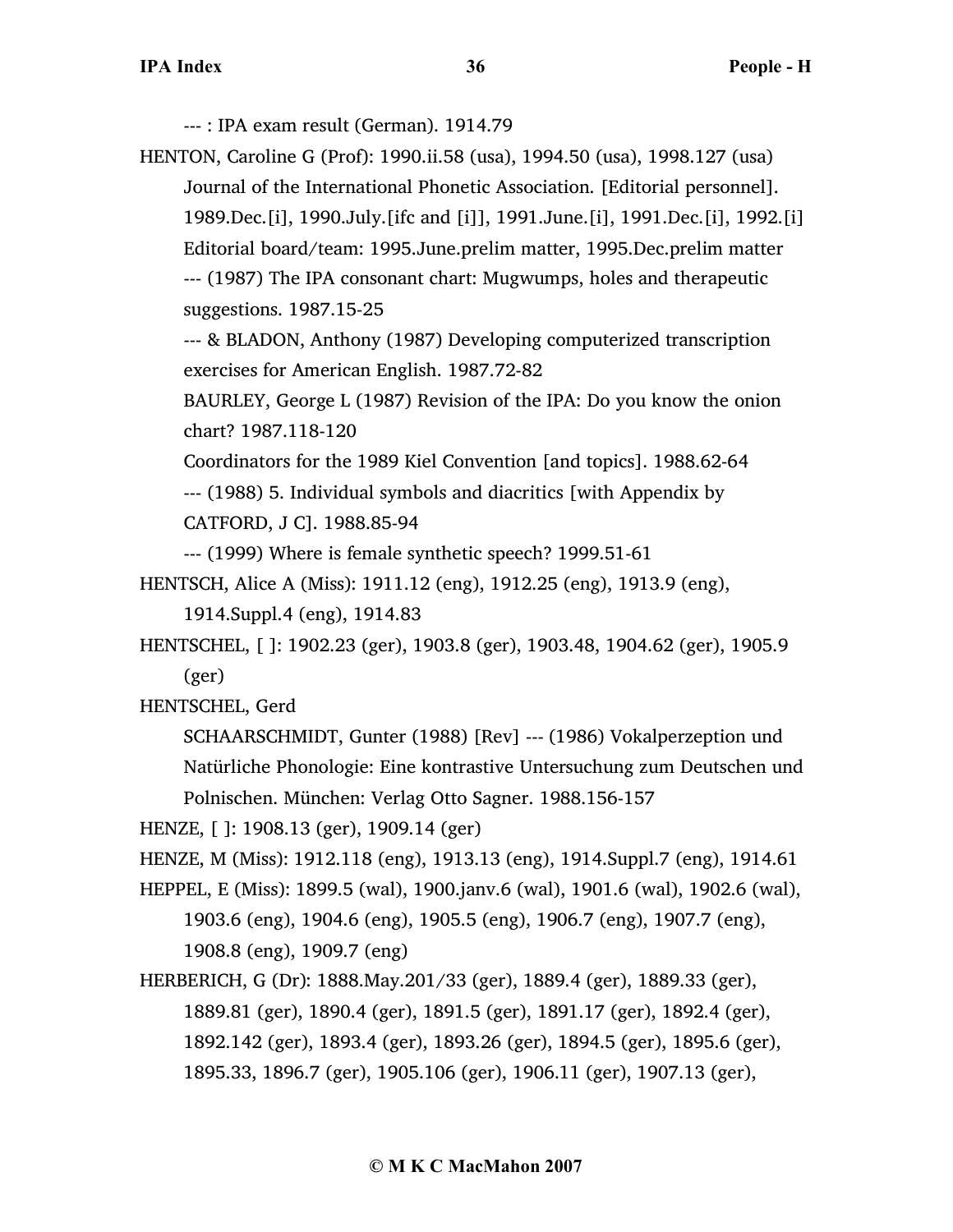1907.55, 1907.106 (ger), 1908.13 (ger), 1909.14 (ger), 1910.14 (ger), [death] 1910.124 HERCKENRATH, C R C: 1890.juil-août.72 (net), 1891.2 (net), 1892.7 (net), 1893.8 (net), 1894.8 (net), 1895.9 (net), 1896.10 (net), 1897.27 (net), 1897.52, 1897.179 Question administrative  $[=$  call for nominations to Council (1891)]. 1890.89-90 --- (1890) [(i) Use of ɔ or o in French (ii) doubled letters for length. Comm: P Passy]. 1890.94-95 [List of candidates for election to Council (1891) and voting arrangements]. 1890.101-102 --- (1890) [Distribution of e and e in French words. Comm: P Passy]. 1890.104-105 [Results of Council elections (1891)]. 1891.10-11 [Councillors' views on whether the IPA should affiliate with La Société de réforme orthographique: ... --- ]. 1891.41-44 [Publications Received]. 1891.80 [List of candidates for election to Council (1892)]. 1891.122 [List of candidates for election to Council (1892) and voting arrangements]. 1891.134-135 [Results of election to Council (1892): voting figures]. 1892.12-13 PASSY, P (1892) Réponse aux propositions concernant le déficit. 1892.158- 159 VISSER, F P (1894) [Rev] --- [nd] Grammaire française. Cours moyen. Groningue: P Noordhoff. 1894.161-163 HERCOG, Mira (Miss): 1956.26 (yug) HERDENER, C F  $\sim$  G F (Prof): 1904.125 (eng), 1905.5 (eng), 1906.7 (eng), 1907.7 (eng), 1908.8 (eng), 1909.7 (eng), 1910.7 (eng), 1911.15 (eng), 1911.67, 1912.28 (eng), 1913.13 (eng), 1914.Suppl.7 (eng), 1925.Suppl.7 (eng), 1930.12 (eng) HERDER, [ ]: 1909.41 (ger), 1909.139 (fra), 1910.3 (fra) HERDMAN, Ethel (Miss): IPA exam result (French). 1913.107 HERFORD, C H (Prof): 1899.98 (wal), 1900.janv.6 (wal), 1901.6 (wal), 1901.47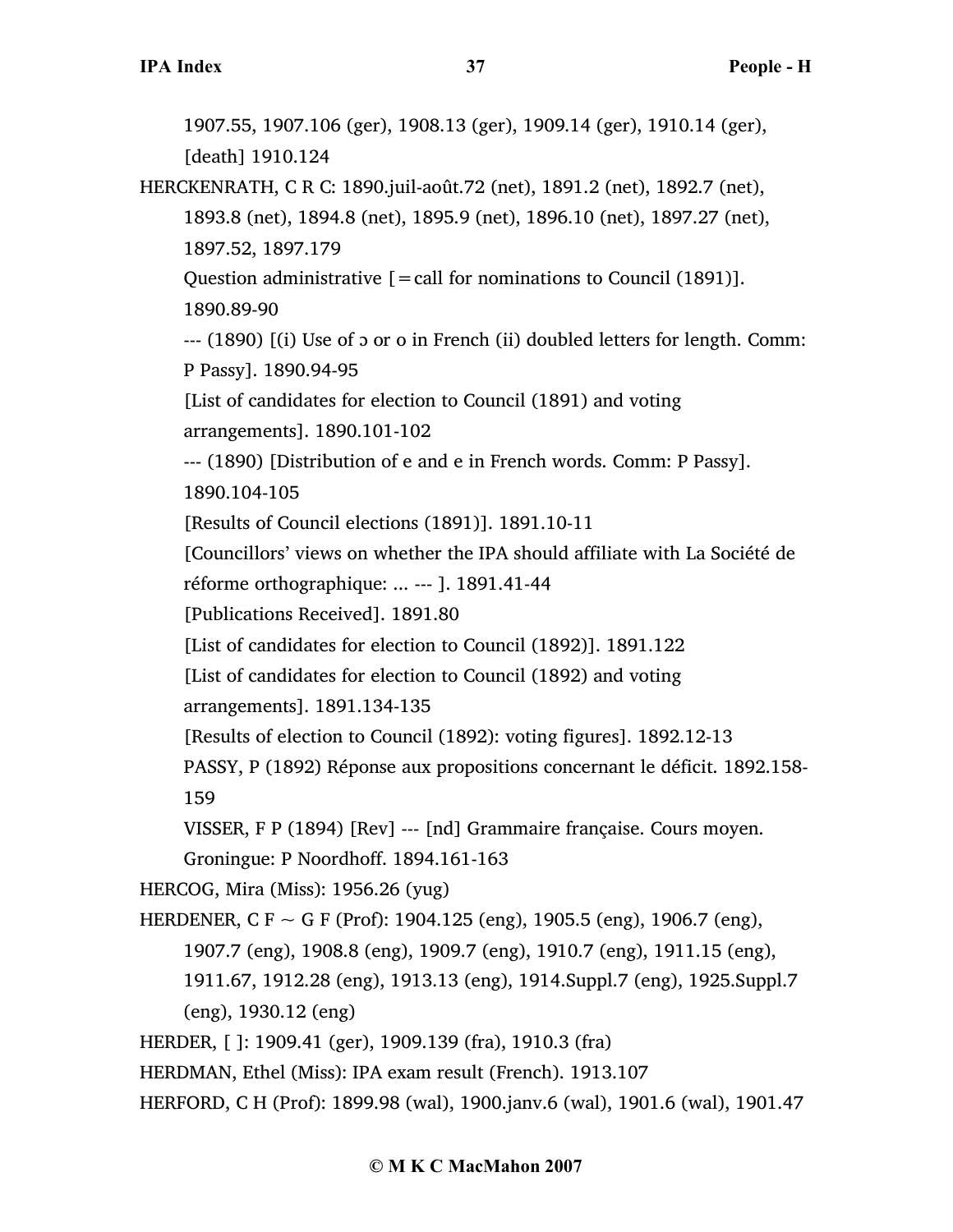HERING, [ ] (Dr): 1896.33 (ger), 1897.21 (ger), 1897.51, 1899.98 (ger), 1900.janv.10 (ger), 1900.févr-mars.19, 1901.11 (ger), 1901.47

HERMANN, Ludimar

[death]. 1914.70

HERMANNS, [ ]: 1898.89 (ger), 1899.9 (ger), 1899.35

HERMANSON, B (Frk): 1893.26 (fin), 1893.86 (fin), 1894.12 (fin), 1894.146 (fin), 1895.13 (fin), 1896.16 (fin)

HERMANSTORFF, Lyder: 1898.50 (fra), 1898.90 (eng), 1899.18 (nor), 1899.34, 1900.janv.19 (nor), 1901.19 (nor), 1902.18 (nor), 1903.18 (nor), 1904.16 (nor), 1905.16 (nor), 1906.19 (nor), 1907.22 (nor), 1908.22 (nor), 1909.24 (nor), 1910.23 (nor), 1911.31 (nor), 1912.46 (nor), 1913.30 (nor), 1914.Suppl.21 (nor)

HERMARY, M: 1904.158 (fra), 1905.3 (fra), 1906.3 (fra), 1907.3 (fra), 1908.3 (fra), 1908.92 (fra), 1909.3 (fra), 1910.3 (fra)

HERMBERG, T: 1910.65 (ger), 1911.22 (ger), 1912.36 (ger), 1913.20 (ger), 1914.Suppl.13 (ger)

HERMES, [ ] (Dr): 1895.138 (ger)

HERMES, Alice (Miss): 1933.18 (usa), 1934.35 (usa), 1936.40 (usa), 1938.36 (usa), 1939.78 (usa)

--- (1934) [Spec] American English [inf=b New Jersey, ed New York City].

< O'SHEA, W J (1931-1932) 35th Annual Report on Oral English and

Phonetics, New York. See also JONES, D 1934.19. 1934.17

HERNANDEZ, J G: 1893.8 (spa), 1894.9 (spa), 1894.27, 1895.9 (spa), 1896.11

(spa), 1896.35, 1897.27 (spa), 1897.52

HERNANDEZ, Luis: 1914.Suppl.29 (chl)

HEROLD, Théodor: 1901.3 (fra), 1902.3 (fra), 1902.51

HERRENBERG, J E H de: 1906.7 (eng), 1906.30, 1907.5 (eng), 1907.34,

1907.55

HERRERA: see also ROBLES HERRERA J

HERRERA ASTORGA, Genaro G

MARLETT, Stephen A, MORENO HERRERA, F Xavier & --- (2005) Seri

[Sonora, Mexico; inf= male speaker, born 1964]. 2005.117-121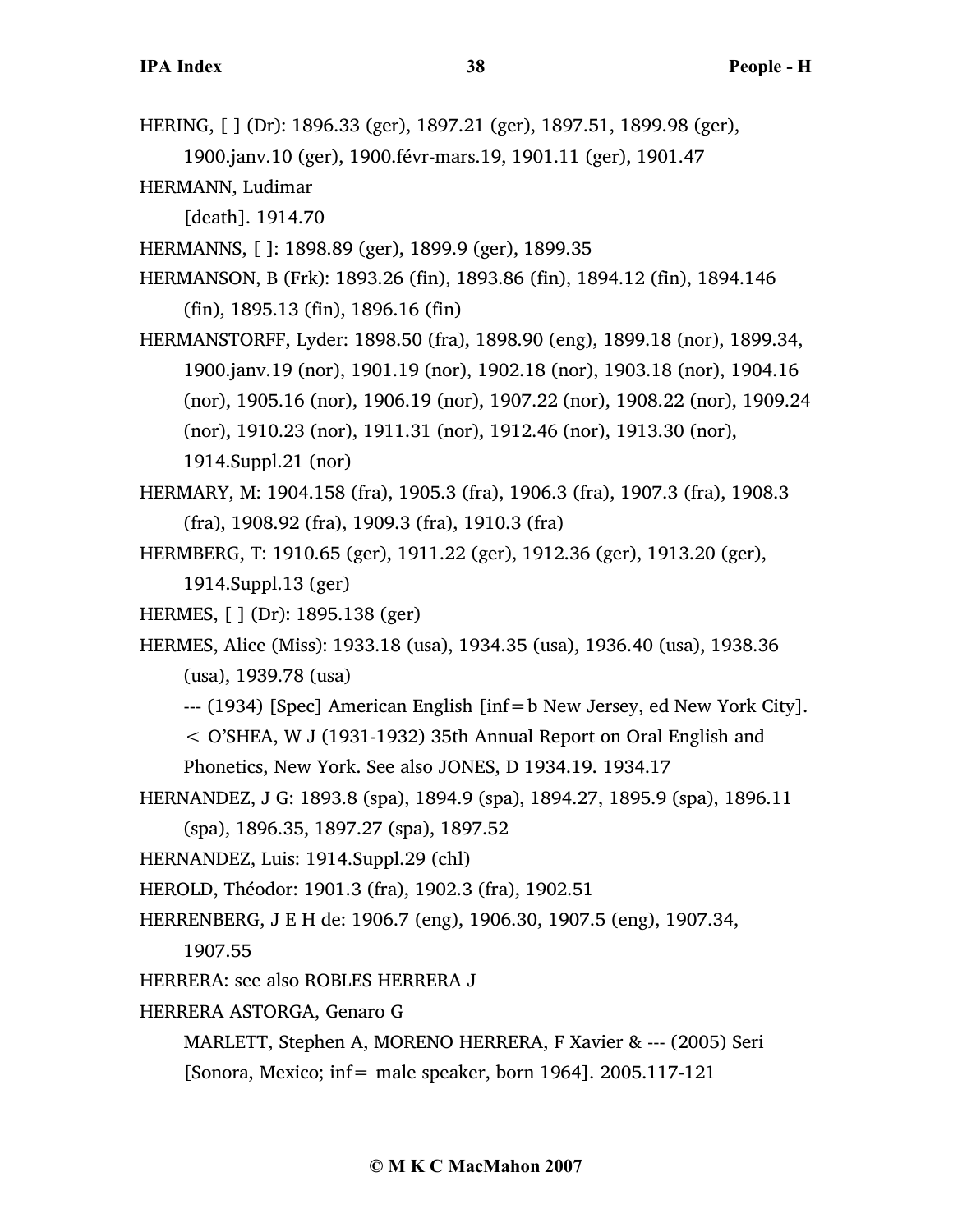HERRERA, Ignacio: 1908.27 (chl), 1909.29 (chl), 1910.28 (chl), 1911.36 (chl), 1912.53 (chl), 1913.39 (chl), 1914.Suppl.29 (chl) HERRERA SAN CRISTOBAL, Ignacio: 1898.22 (chl), 1899.22 (chl) HERRERA, Santiago: 1899.36, 1900.janv.23 (chl), 1901.24 (chl), 1902.22 (chl) HERRERO, Emilio Casares (Dr): 1948.16 (spa), 1949.10 (spa), 1952.Suppl.v (spa) HERRING, P: 1887.May.156 (fra), 1888.janv.26/2 (ger) HERRINGTON, John TUTTLE, E H (1926) Sounds and symbols  $[ =$ glottalized affricates in Amer-Indian languages < --- , Smithsonian Institution, Washington; symbol for raising of the glottis]. 1926.28 HERRKLOTSCH, Mathilde (Frl): 1898.113 (ger), 1899.6 (ger), 1899.34, 1900.janv.8 (ger), 1900.févr-mars.19, 1901.8 (ger), 1901.30 HERRMANN, [ ] (Frl): 1899.12 (ger), 1899.34 (ger), 1900.janv.10 (ger), 1900.févr-mars.19, 1901.11 (ger), 1901.47 HERRMANN, H (Miss): 1910.65 (usa), 1911.34 (usa), 1912.50 (usa) HERRMANN, R: 1890.29 (ger), 1891.5 (ger), 1892.4 (ger), 1892.42, 1893.4 (ger), 1893.42, 1894.5 (ger), 1894.26 HERTEL, [ ]: 1905.9 (ger), 1906.11 (ger), 1907.13 (ger), 1908.13 (ger), 1908.43, 1908.63 HERTEL, H: 1897.126 (ger), 1898.8 (ger), 1898.35 HERTRICH, Ingo (Dr): 2005.126 (ger) HERTZ, Susan R: 2000.116 (usa) HERTZEN, Elsa von (Nti): 1913.32 (fin), 1914.Suppl.22 (fin) HERTZER, [ ] (Frl): 1897.21 (ger), 1898.8 (ger), 1898.35 HERVÉ, [ ] [Société de Réforme Orthographique: Pétition à l'Académie Française]. 1889.94 HERWIG, Anne: 1998.127 (ger) HERXHEIM MÜLLER, N & BALL, M J (1996) The realisation of schwa plus underlying  $/r$  and  $/n$  in a local dialect of the Palatinate [inf=1 female speaker from Herxheim, Südliche Weinstraße]. 1996.89-101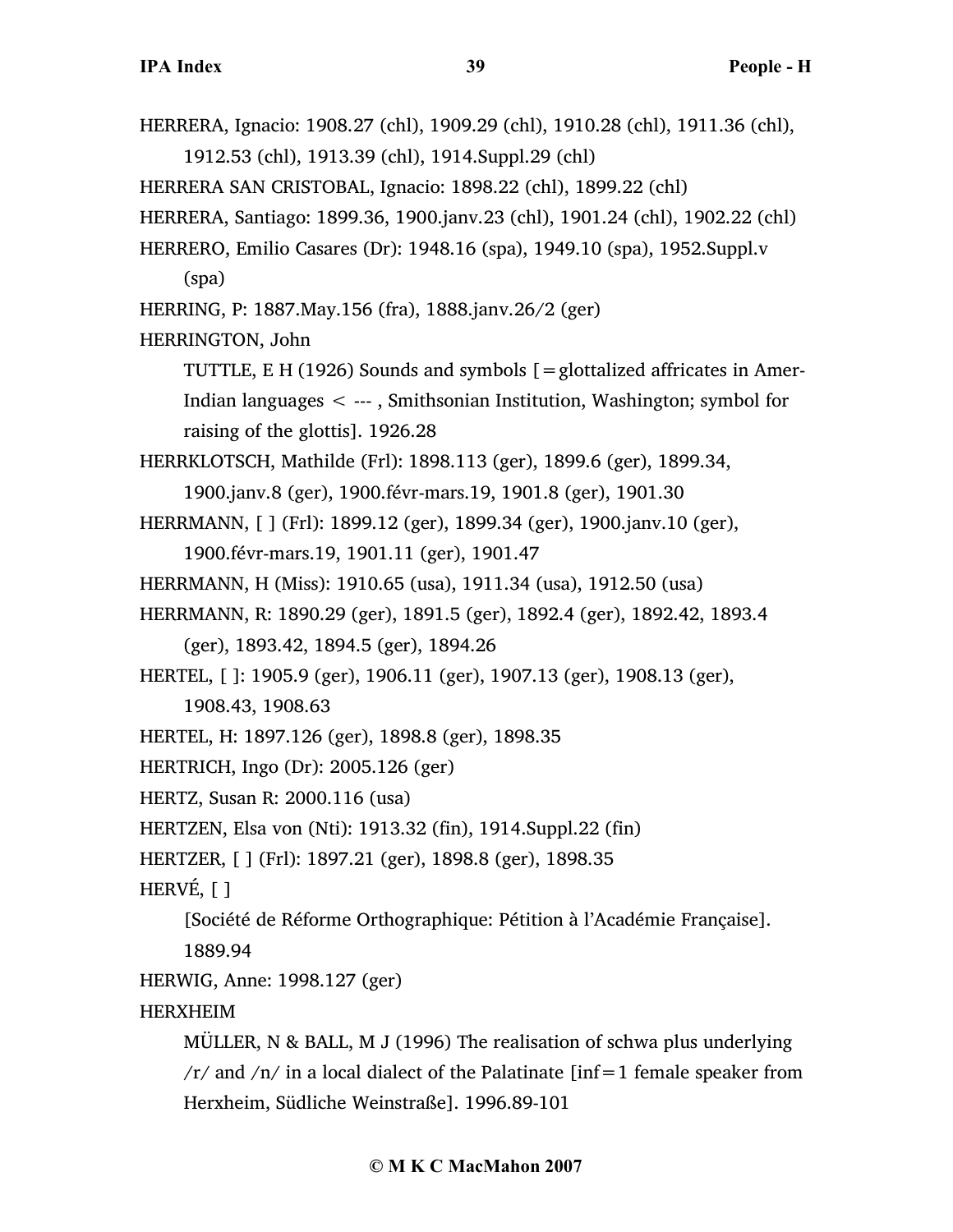HERZ, J (Dr): 1895.30 (ger), 1896.7 (ger), 1896.116 (ger), 1897.21 (ger), 1898.8 (ger), 1899.9 (ger), 1899.35, 1900.janv.10 (ger)

HERZER, A: 1930.14 (ger), 1931.76

HESELTON, M A Wyndham: 1912.133 (eng), 1913.8 (fra), 1913.111 (eng), 1914.Suppl.7 (eng), 1925.Suppl.7 (eng), 1928.48 (eng), 1930.11 (eng), 1932.13 (eng), 1938.57 (eng)

--- : IPA exam result (German). 1912.132

HESKJÆR, N Chr: 1895.186 (den), 1896.12 (den), 1897.28 (den), 1898.15 (den), 1898.36, 1899.16 (den), 1900.janv.18 (den), 1900.févr-mars.19, 1901.18 (den)

HESS, Wolfgang J (Prof): 1998.127 (ger)

JASSEM, Wiktor (2002) [Rev] SENDLMEIER, Walter (ed) (2000). Speech and Signals: aspects of speech synthesis and automatic speech recognition. Dedicated to --- on his 60th Birthday. (Forum Phoneticum No 69). Frankfurt am Main: Hector. 2002.232-233

HESSEL, [ ] (Dr): 1894.5 (ger), 1895.6 (ger), 1896.7 (ger), 1896.35 HESSEL, K

[Rev] --- & DOERR, F (1888) Die Maedchenschule. Zeitschrift für das gesamte Maedchenschulwesen, mit besonderer Berücksichtigung der hoeheren Maedchenschule. Erstes Heft. Bonn: E Weber. 1888.May.206/38

```
HESSLING, A K (Miss): 1948.31 (arg), 1949.14 (arg), 1951.51 (arg),
```
1952.Suppl.ix (arg), 1970.24 (arg), 1972.Suppl.1 (arg), 1975.Suppl.2 (arg), 1978.Suppl.2 (arg)

HETZER, Kurt G: 1902.98 (ger), 1903.10 (ger), 1904.9 (ger), 1904.60

HETZLER, Carlos: 1901.105 (chl), 1902.22 (chl), 1903.22 (chl), 1904.19 (chl)

HEUBI, P: 1901.69 (swi), 1902.14 (swi), 1902.52

HEUMANN, A: 1889.4 (swe), 1890.4 (swe), 1890.50

HEUMANN, K A D: 1894.25 (swe), 1895.12 (swe)

HEUNE, [ ]: 1899.146 (fra), 1900.janv.4 (fra)

HEUREUSE, Christian d'

MAURER, Dieter, COOK, Norman, LANDIS, Theodor, --- (1991) Are measured differences between the formants of men, women and children due to F0 differences? 1991:66-79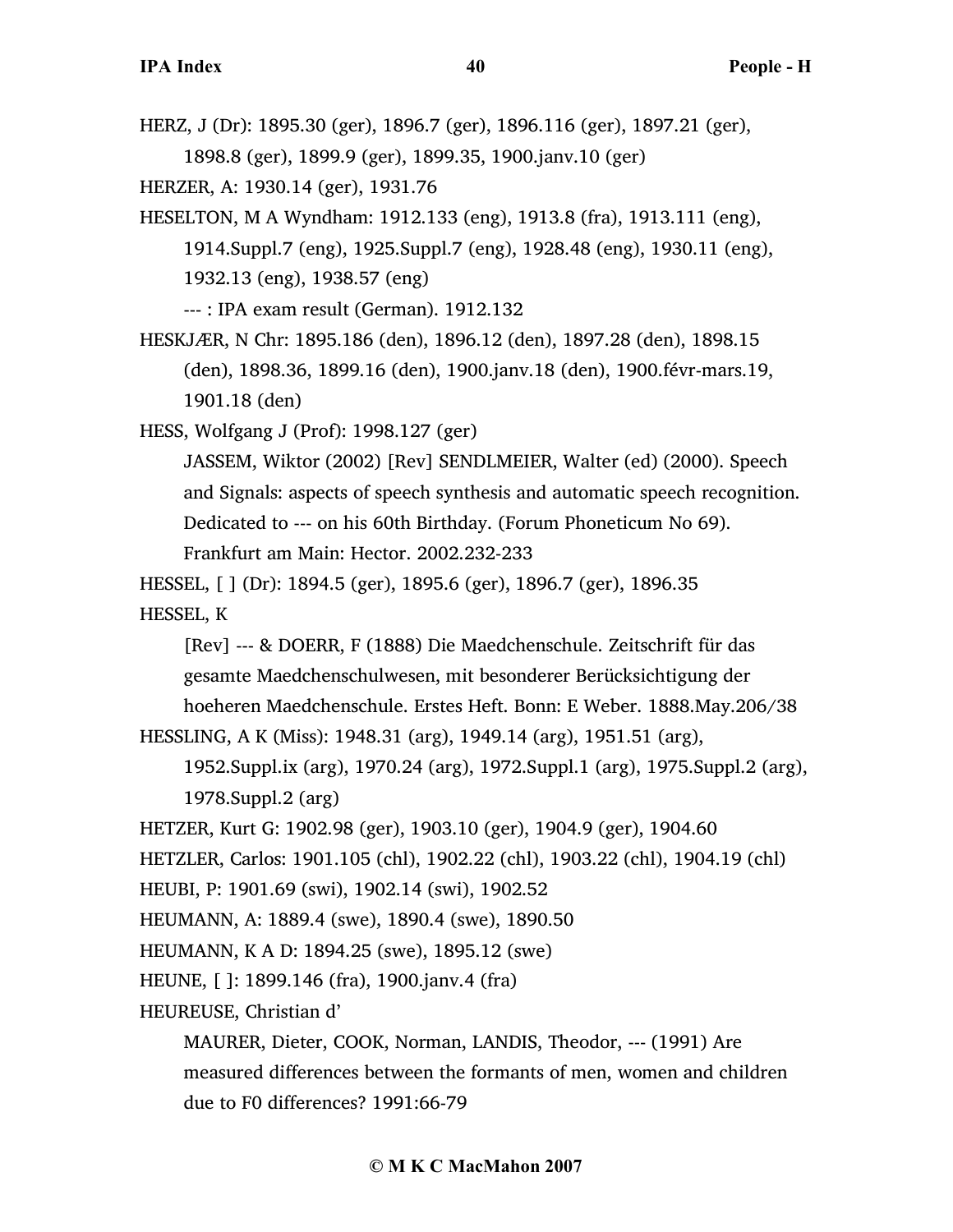HEURTEFEU ~ HEURTEFELL, [ ] (Mlle): 1893.73 (fra), 1894.2 (fra), 1895.2 (fra), 1896.2 (fra), 1897.15 (fra), 1898.2 (fra), [death] 1898.114 [--- : obituary]. 1898.125

HEUSCHEL, [ ]: 1904.9 (ger), 1904.60

- HEUSCHEN, [ ]: 1898.8 (ger), 1899.9 (ger), 1900.janv.10 (ger), 1900.févrmars.19, 1901.11 (ger), 1901.47
- HEUTSCH, Alice A (Miss): 1905.66 (eng), 1906.5 (eng), 1907.5 (eng), 1908.5 (eng), 1909.4 (eng), 1910.5 (eng)

HEUVEN, Vincent J van: see HEUVEN, Vincent J van

HEWARD, G A L: 1910.7 (eng), 1911.15 (eng), 1912.28 (eng), 1913.13 (eng), 1914.Suppl.7 (eng)

--- (1910) A Chaucerian entertainment [=production of selections from

Chaucer at the Boudoir Theatre, London, 25 May 1910]. 1910.101-102

HEWINGS, Martin J: 1990.ii.58 (eng), 1994.50 (eng), 1998.127 (eng)

HEWITT, Inez (Miss): 1912.154 (usa), 1913.35 (usa), 1914.Suppl.25 (usa)

HEWITT, R: 1913.109 (eng), 1914.Suppl.7 (eng)

HEWITT, S

--- (1978) Breton (Treger dialect). Specimen: The North Wind and the Sun, II. 1978.[80]

HEWLETT, E G W: 1902.73 (eng), 1903.6 (eng), 1904.6 (eng), 1905.5 (eng), 1906.7 (eng), 1907.8 (eng), 1908.8 (eng), 1909.8 (eng), 1910.7 (eng),

```
1911.15 (eng), 1912.28 (eng), 1913.13 (eng), 1914.Suppl.7 (eng)
HEWLETT, Nigel (Dr): 2005.128 (sco)
```
--- & RENDALL, Monica (1998) Rural versus urban accent as an influence on the rate of speech [infs=Orkney, Edinburgh. Orkney: 5 males, 7 females; Edinburgh: 6 males, 6 females. All aged between 15 and 18]. 1998.63-71

- BIRD, Sonya (2006) [Rev] --- & BECK, Janet Mackenzie (2006). An Introduction to the Science of Phonetics. Mahwah, NJ: Lawrence Erlbaum
- Associates. 2006.207-210

HEY, J C (Miss): 1974.103 (eng), 1975.Suppl.16 (eng)

HEYBOER, Marinus P: 1994.50 (can), 1998.127 (can)

HEYDOLPH, B (Frl): 1930.14 (ger), 1930.73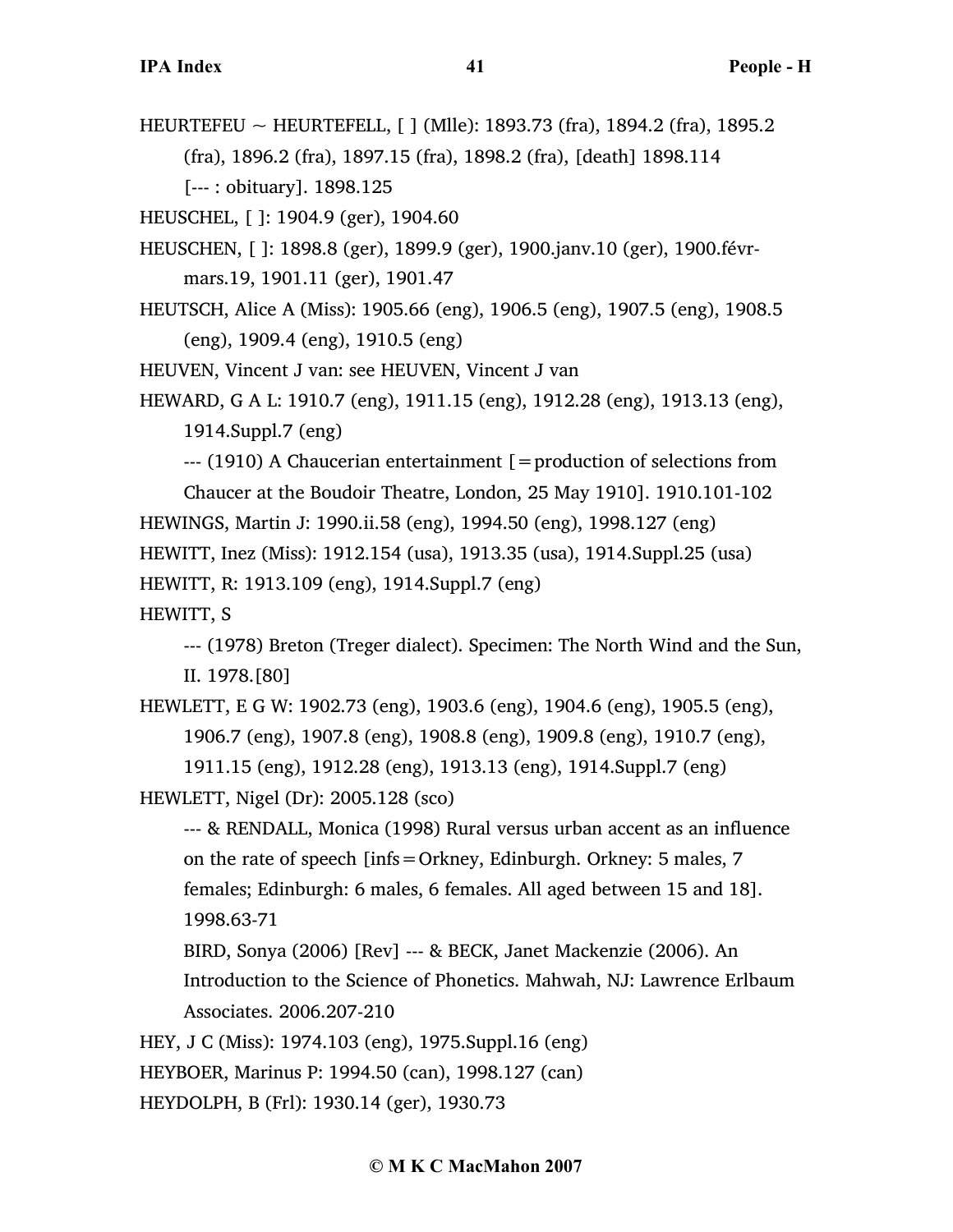HEYE, H: 1899.34 (ger), 1900.janv.10 (ger), 1901.11 (ger), 1901.47

HEYERDAHL, Mathilde (Frk): 1894.145 (nor), 1895.11 (nor), 1896.13 (nor),

1897.29 (nor), 1898.17 (nor)

HEYERDAHL-STANG, [ ]

--- (1897) [Spec] Patois norvégien d'øvre Telemarken. StJ. 1897.107

HEYMAN, A (Frk): 1895.3 (fra), 1895.126 (den), 1896.12 (den), 1897.28 (den), 1898.15 (den), 1899.16 (den)

HEYMAN, C: 1888.June.249/41 (net), 1889.4 (net), 1889.66

HEYMAN, Gerda (Frk): 1901.121 (den), 1902.16 (den), 1903.16 (den), 1905.14 (den), 1906.18 (den)

HEYMANN, Hedwig (Miss): 1902.97 (eng), 1903.6 (eng), 1903.48

HEYNE, Ludw: 1906.70 (ger), 1907.13 (ger), 1907.90

HEYWOOD, H B: 1925.Suppl.7 (eng), 1930.12 (eng), 1932.15 (eng), 1934.30

(eng), 1936.36 (eng), 1938.32 (eng), 1941.28

HICKEN, J J V: 1964.16 (eng)

HICKEY, Raymond

--- (1985/1989) R-coloured vowels in Irish English. 1985/1989.44-58 HICKLIN, M: 1939.37 (usa), 1949.12 (usa), 1952.Suppl.vii (usa), 1955.Suppl.vii

(usa), 1957.43 (usa), 1961.Suppl.ix (usa), 1968.23

 $-$ -- (1940) The representation of English  $\Lambda$  and æ. 1940.35

HICKS, M M (Miss): 1925.Suppl.7 (usa)

HICKS, S K

SPRAGUE DE CAMP, L  $(1966)$  [Spec] Southern mountain American [inf= -

-- , middle 60's, retired judge, b Rhea County, South Eastern Tennessee]. Misc. 1966.33-34

HIDALGODE MORAN, Delfina M: 1912.53 (chl)

HIGGINBOTTOM, E M (Miss): 1962.40 (eng), 1967.44 (usa)

--- (1962) A specimen of East Lancashire speech modified towards RP 1962.24-27

HIGGINS: see also CZAYKOWSKA-HIGGINS

HIGGINS, Nettie (Miss): 1911.15 (eng), 1912.28 (eng), 1912.55 (aus), 1912.94,

1913.42 (aus), 1914.Suppl.32 (aus)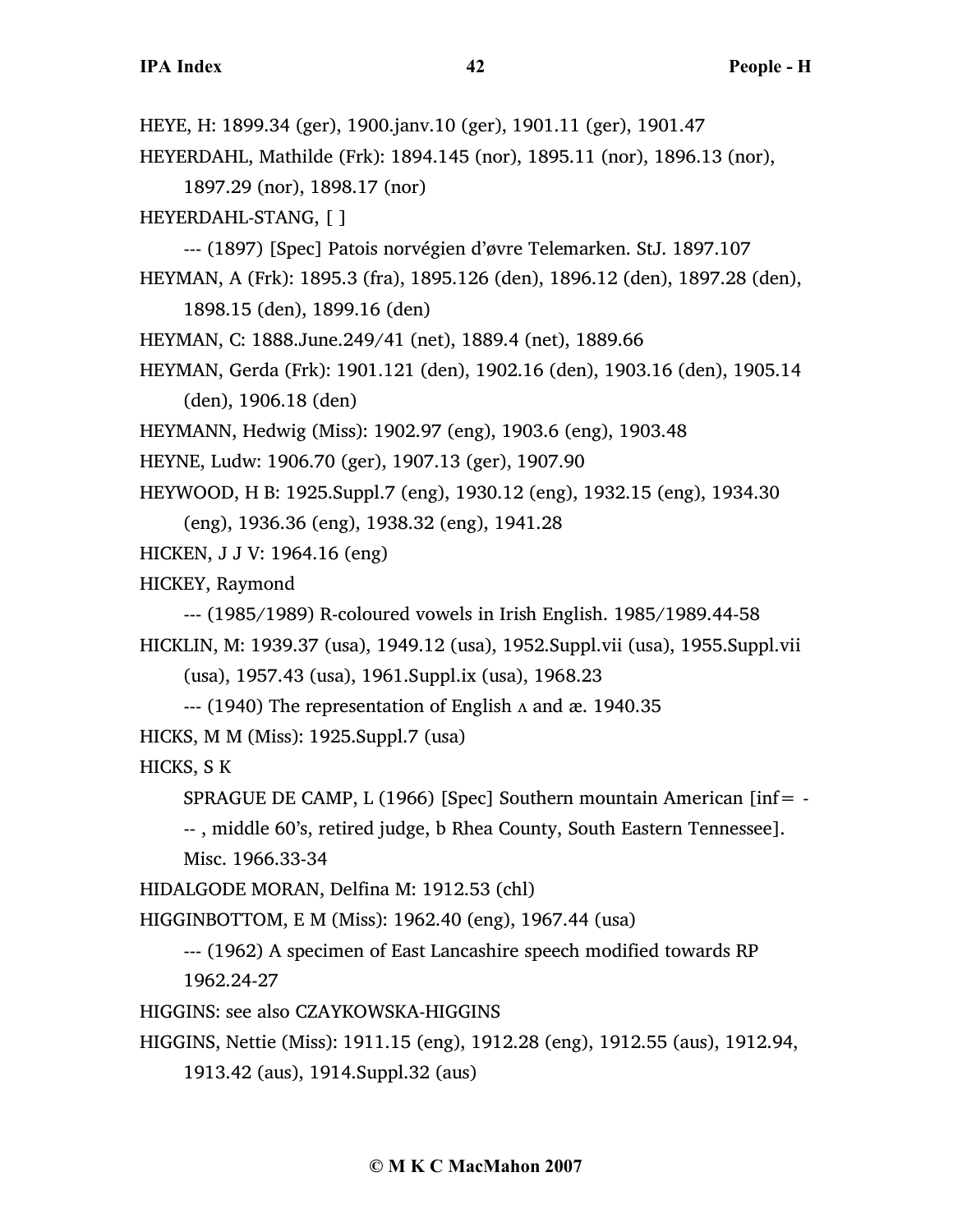--- : IPA exam results: German, 1911.128; English, 1911.160; French,

1911.160

HIKI, Shizuo (Dr): 1990.ii.58 (jap), 1994.50 (jap), 1998.127 (jap), 2000.116 (jap), 2005.126 (jap)

(1991) Council. 1991.June.ifc

(1992) Council. 1992.ifc

(1993) Council. 1993.June.ifc

(1993) Council. 1993.Dec.ifc

(1994) Council. 1994.June.ifc

- (1994) Council. 1994.Dec.ifc
- (1995) Council. 1995.June.ifc
- (1995) Council. 1995.Dec.ifc

(1995) Council. 1995.Dec.ifc

- (1996) Council. 1996.June.ifc
- (1996) Council. 1996.Dec.ifc

(1997) Council. 1997.June & Dec.ifc

(1998) Council. 1998.June & Dec.ifc

(1999) Council. 1999.June.ifc

(1999-2003) Council. 2000.June & Dec.prelim matter

(1999-2003) Council. 2001.Dec.prelim matter

(1999-2003) Council. 2002.June & Dec.prelim matter

(1999-2003) Council. 2003.June & Dec.prelim matter

(2003-207) Council. 2004.June:prelim matter, 2004.Dec.prelim matter,

2005.June.prelim matter, 2005.Dec.prelim matter, 2006.June.prelim

matter, 2006.Dec. prelim matter

HILD, Friedr: 1905.86 (ger), 1906.11 (ger), 1907.13 (ger), 1908.13 (ger), 1908.63

HILDEBRAND, [ ] (Dr): 1902.74 (ger), 1903.10 (ger)

HILDEBRANDT: see also DE HILDEBRANDT

HILDEBRANDT, Kristine (Dr): 2005.126 (ger)

HILDENBRAND, Theodor: 1909.94 (ger), 1910.14 (ger), 1910.143 (ger),

1911.22 (ger), 1911.67

HILGENFELD, [ ]: 1901.141 (fra), 1902.3 (fra), 1902.75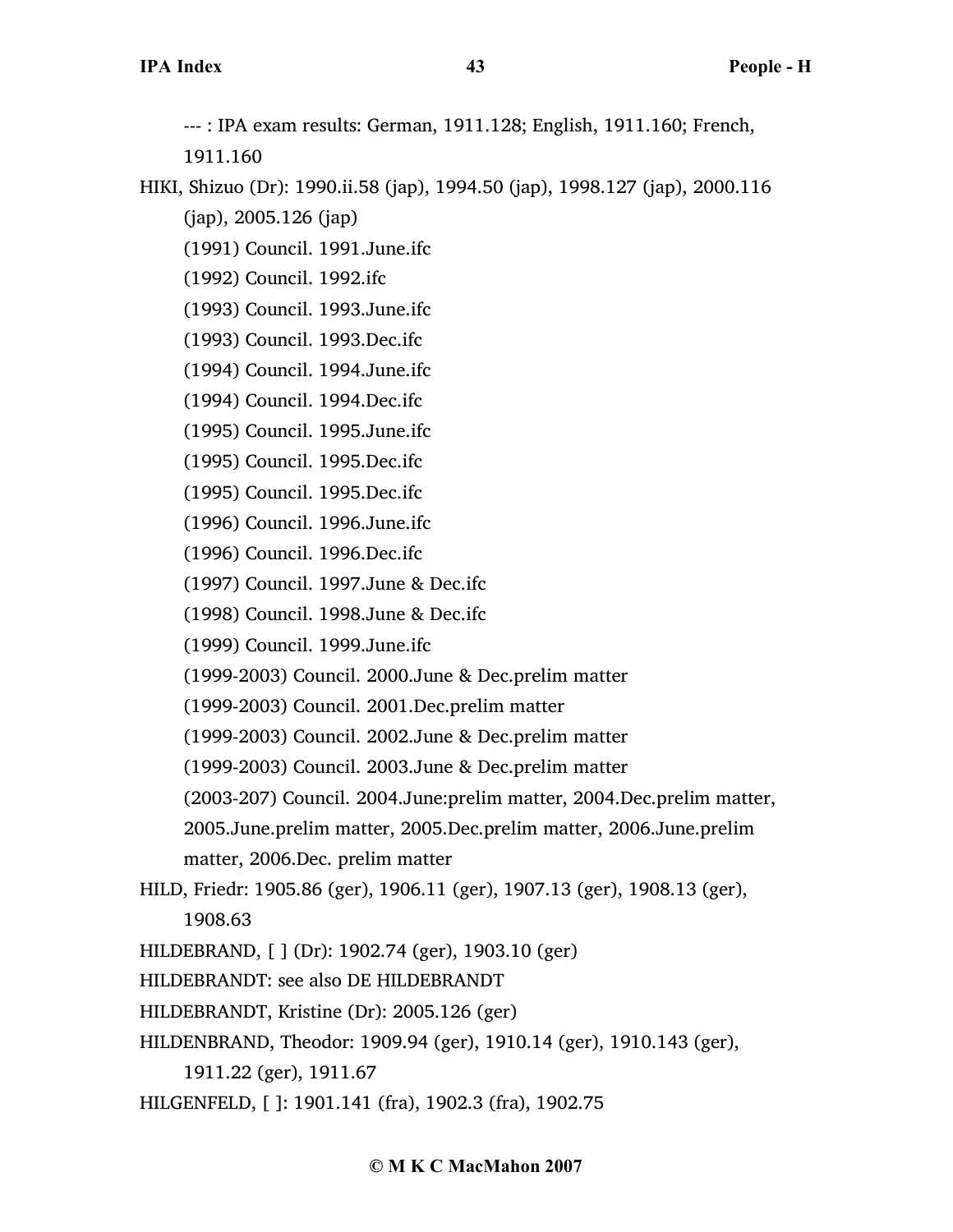- HILGERT, Hermann: 1897.178 (fra), 1898.3 (fra), 1899.9 (ger), 1900.janv.10 (ger), 1900.févr-mars.19, 1901.11 (ger), 1901.47 --- (1898) [Spec] Patois bas-allemand de Güstrow, Mecklenburg. StJ. 1898.62
- HILL, Jacqueline L (Mrs): 1976.44 (eng), 1978.Suppl.17 (eng), 1981.Suppl.17 (eng), 1990.ii.58 (eng), 1994.50 (eng), 1998.127 (eng), 2000.116 (eng), 2005.128 (eng)
- HILL, Kenneth C (Dr): 1964.16 (usa), 1964.37 (usa), 1965.35 (usa), 1972.Suppl.15 (usa), 1975.Suppl.20 (usa), 1978.Suppl.21 (usa), 1981.Suppl.21 (usa), 1990.ii.58 (usa), 1994.50 (usa), 1998.127 (usa), 2000.116 (usa), 2005.129 (usa)
- HILL, Leslie A (Dr): 1953.24 (eng), 1953.45 (idn), 1955.Suppl.xii (idn), 1959.23 (ind), 1961.Suppl.xiii (ind), 1961.49 (eng), 1962.21 (eng), 1966.39 (cis), 1972.Suppl.3 (fij), 1975.Suppl.16 (cis), 1978.Suppl.17 (cis), 1981.Suppl.20 (cis), 1990.ii.58 (cis), 1994.50 (cis), 1998.127 (cis), 2000.116 (cis), 2005.128 (cis)

--- (1955) Transcription of English [=support for W F Stirling, 1954.26-28] 1955.29-30

--- (1956) Some notes on juncture 1956.10-13

--- (1957) Stress marks and pitch marks. 1957.32-35

 $-$ --- (1957) The transcription of English  $\mathfrak{g}$  = use of length-marks in

transcriptions; see G Dietrich, 1956.31-33]. 1957.5-6

--- & FOKKER, A A (1957) [Spec] Indonesian [educated Minangkabau speaker]. NWS. 1957.9-10. See also 1957.41

--- (1958) Is syllabic l phonemic in English? 1958.31-32

--- (1959) An irregular [i] allophone of the /i/ phoneme in Javanese 1959.6

--- (1960) Stress, pitch and prominence 1960.22-24

LADEFOGED, P (1961) Stress and pitch 1961.12-13

 $-$ -- $(1961)$  A phonological basis for grammar in RP?  $\lceil$  = stress, intonation, juncture]. 1961.26-29

GIMSON, A C (1962) [Rev] --- (1961) Drills and Tests in English Sounds. London: Longmans, Green & Co Ltd. 1962.16-17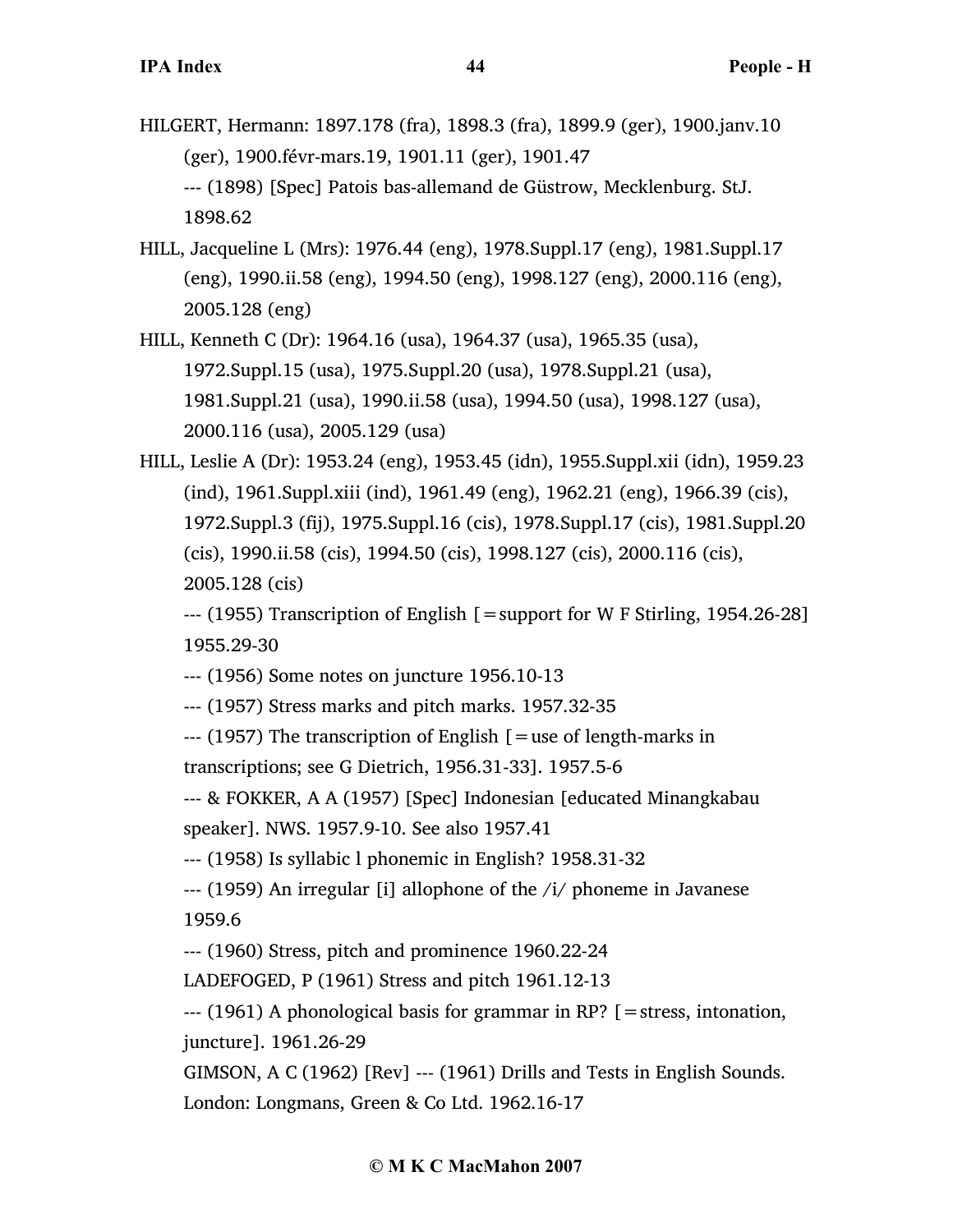LEWIS, J W (1964) [Rev] --- & URE, J M (1962) . London: Oxford University Press.English Sounds and Spellings. 1964.33-34 LEWIS, J W (1964) [Rev] --- & URE, J M (1963) English Sounds and Spellings: Tests. London: Oxford University Press. 1964.33-34 --- (1969) Another forgotten English tone 1969.37 HODEK, Nada (1970) More about a forgotten tone pattern 1970.10-11 FOX, Anthony (1970) The forgotten tone: a reply 1970.29-31 --- (1972) [Arse and ass]. 1972.79

```
HILL, W Herbert: 1903.24 (sco), 1904.6 (sco), 1905.5 (sco), 1906.7 (sco), 
     1907.8 (sco), 1907.90
```
HILLARY, Richard

[Spec(Stud)] Français. < --- La dernière victoire. 1949.27-28

HILLCOAT, Terrence O: 1998.127 (aus), 2000.116 (aus)

HILLEN, L M (Miss): 1894.129 (can), 1895.15 (can), 1895.33

HILLENBRAND, James M: 2005.129 (usa)

CLARK, Michael J &  $--$  (2003) Quality of American English front vowels

before  $/r/$  [infs = from Michigan]. 2003.1-16

--- (2003) American English: Southern Michigan [infs= 45 males, 48

females, 46 children]. 2003.121-126

HILLOCK, J (Miss): 1894.129 (can), 1895.15 (can), 1895.33

HILLS, Betty (Miss)

[--- : marriage to A N Tucker]. 1931.28

HILMER, Hermann: 1903.23 (usa), 1904.18 (usa), 1904.60

HIM, George

BALDWIN, J R (1967) [Rev] WARD, D & --- (1966) Russian Pronunciation

Illustrated. Cambridge: Cambridge University Press. 1967.20-21

# HIMLY, [ ]

PASSY, P, ANDERSIN, H & TOETTERMAN, N (1891) Questions d'orthoépie. Quantité des voyelles françaises (suite). 1891.94-95

HIMML, M (Frl): 1911.129 (eng), 1912.28 (eng), 1913.13 (eng)

HINCKER, Alfonso: 1897.142 (por), 1898.14 (por), 1899.15 (por), 1899.34 (por), 1899.147 (por), 1900.janv.17 (por), 1901.17 (por), 1901.48, 1902.53 (por), 1902.146 (por), 1903.15 (por), 1904.13 (por), 1904.60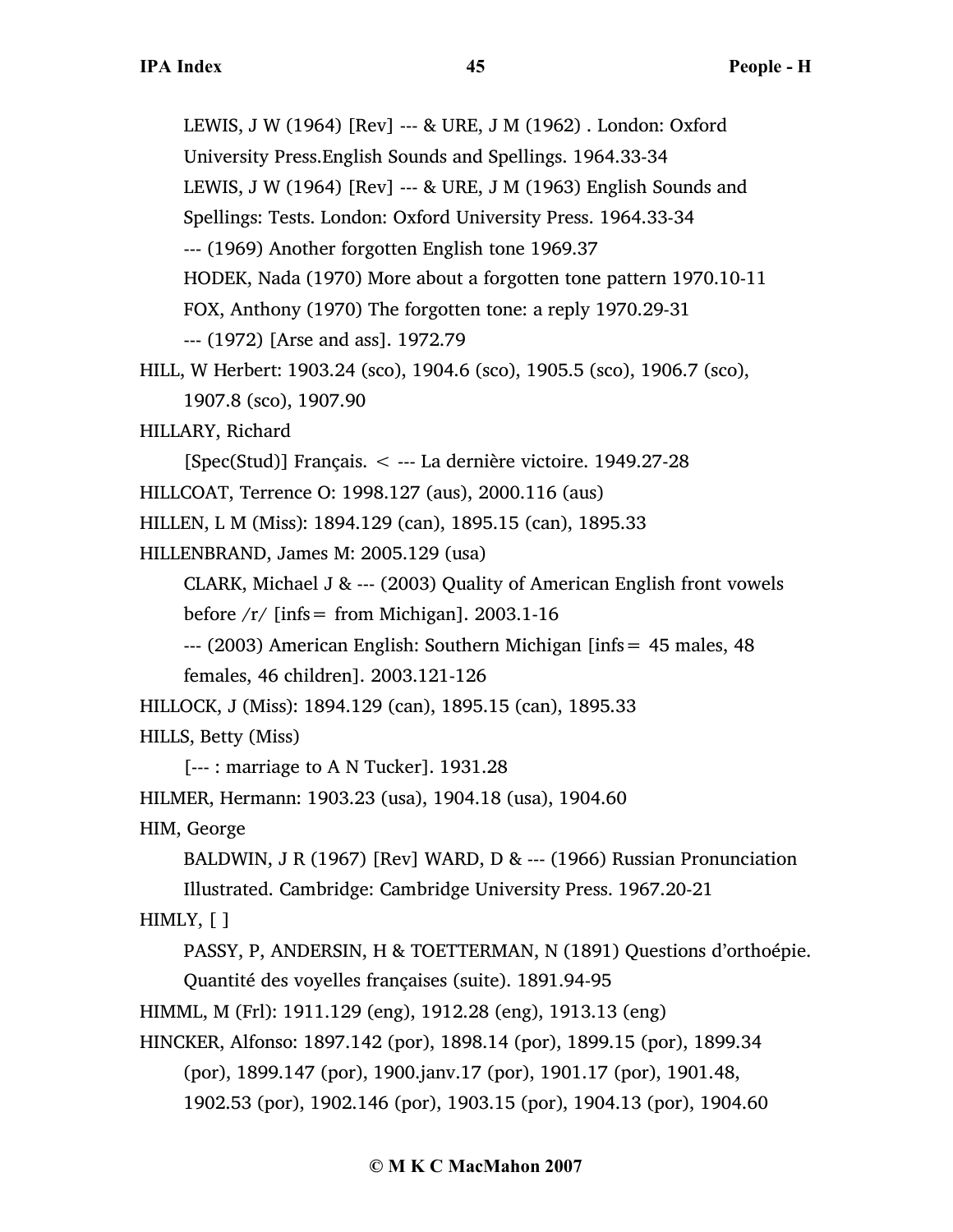## HIND, Kevin

LADEFOGED, Peter, LADEFOGED, Jenny, TURK, Alice, --- , SKILTON, St John (1998) Phonetic structures of Scottish Gaelic [infs=11,

neighbourhood of Greater Bernera, Lewis; also data from Frederick

Macaulay, South Uist, 1955]. 1998.1-41. Corr: 1999.front matter

HINDS, J I D (Dr): 1914.Suppl.25 (usa)

- HINZELIN, Marc-Olivier (Mr): 1998.127 (ger), 2000.116 (ger), 2005.126 (ger)
- HIPAUF, E: 1907.53 (ger), 1908.13 (ger), 1909.14 (ger), 1910.14 (ger)
- HIPKINS, J Charlton: 1913.150 (eng), 1914.Suppl.7 (eng), 1925.Suppl.7 (eng), 1930.12 (eng), 1932.15 (eng), 1934.30 (eng), 1936.36 (eng), 1938.32

(eng), 1949.8 (eng), 1951.51

HIPPENSTIEL, W (Dr): 1895.6 (ger)

HIRAOKA, Tomokazu (Prof): 1925.Suppl.7 (jap), 1930.22 (jap), 1932.25 (jap), 1934.40 (jap), 1936.44 (jap), 1938.40 (jap), 1949.15 (jap), 1950.42 (jap), 1952.Suppl.xi (jap), 1955.Suppl.xii (jap), 1961.Suppl.xiv (jap), 1962.40 (jap), 1966.39 (jap), 1972.Suppl.7 (jap), 1975.Suppl.10 (jap), 1978.Suppl.10 (jap), 1981.Suppl.10 (jap)

HIRATA, Yukari (Dr): 2006 [IPA-Rec]

- HIRAYAMA, Makoto J: 1998.127 (jap), 2005.126 (jap)
- HIRN, T R: 1893.73 (fin), 1894.12 (fin), 1894.27, 1895.13 (fin), 1895.33

HIRSCH, Leopold (Prof): 1887.Oct.345 (auh), 1888.janv.26/2 (auh), 1889.4

(auh), 1890.4 (auh), 1891.5 (auh), 1891.30, 1892.6 (auh), 1892.42, 1893.6 (auh), 1893.42, 1894.7 (auh), 1894.27, 1895.8 (auh), 1896.9 (auh),

1897.25 (auh), 1898.12 (auh), 1899.13 (auh), 1900.janv.14 (auh), 1901.46 (eng), 1902.6 (eng), 1902.51

HIRSCH, Robert: 1951.50 (usa), 1952.Suppl.vii (usa), 1955.Suppl.viii (usa) HIRSCH, Th (Frl): 1895.113 (ger), 1896.7 (ger), 1896.35

HIRSCHBERG, Julia

--- (1988) [Rev] ALTENBERG, Bengt (1987) Prosodic Patterns in Spoken English: Studies in the Correlation Between Prosody and Grammar. Lund:

Lund University Press. 1988.53-55

HIRSCHFELD, Ursula (Dr): 2006 [IPA-Rec]

HIRSON, Allen: 1998.127 (eng)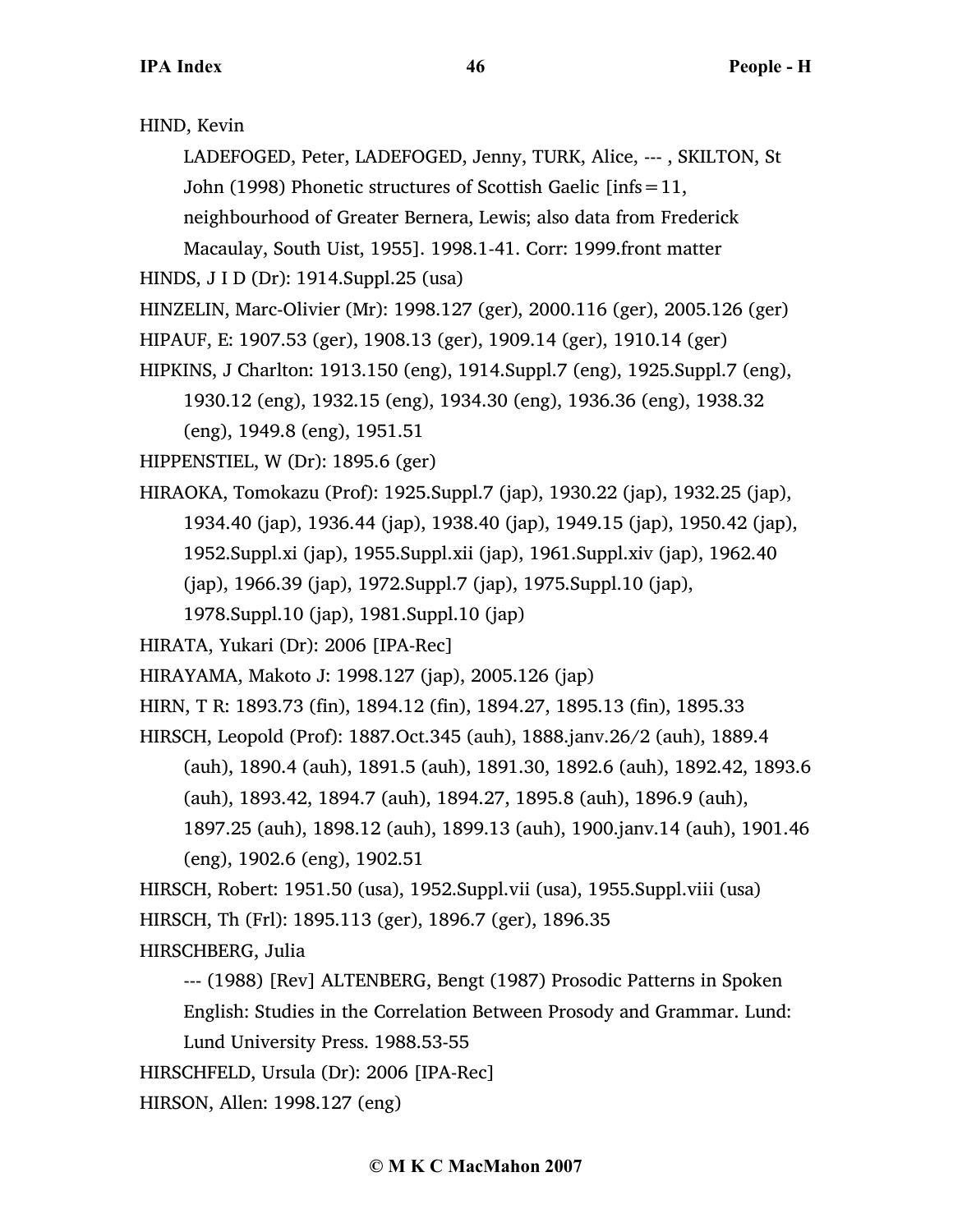HIRST, Daniel John (Dr): 2005.126 (fra)

--- (2006) [Rev] COLEMAN, John (2005). Introducing Speech and

Language Processing. Cambridge: Cambridge University Press. 2006.198- 200

HIRST, J O: 1901.29 (eng), 1902.6 (eng), 1903.6 (eng), 1903.48

HIRST, T O (Dr): 1909.4 (eng), 1910.5 (eng), 1911.12 (eng), 1912.25 (eng),

1912.155 (swe), 1913.31 (swe), 1914.Suppl.16 (auh)

--- (1914) The popular English of Lancaster and district 1914.26-29

--- (1914) [Spec] Popular speech of Lancaster and district. Children's

rhymes. [Part of HIRST, T O 'The popular speech of Lancaster and district', 1914.26-29]. 1914.28-29

HIRTH, Siegfried: 1909.71 (ger), 1910.14 (ger), 1911.22 (ger), 1912.36 (ger), 1913.20 (ger), 1914.Suppl.13 (ger)

HIRTZ, [ ]: 1898.50 (ger), 1899.24 (ger), 1900.janv.10 (ger), 1900.févr-mars.19, 1901.11 (ger), 1901.47

HISAO, Minami: 1998.127 (jap), 2000.116 (jap)

HISSBACH, [ ]: 1913.20 (ger), 1913.127 (ger), 1914.Suppl.13 (ger)

HITCHCOCK, Donald R (Dr): 1977.42 (usa), 1978.Suppl.21 (usa), 1981.Suppl.21 (usa)

HITCHINGS, A I G: 1930.12 (wal), 1930.73 (eng), 1932.15 (eng)

HITMAN, Bagos (Mr): 1998.127 (eng), 2000.116 (eng), 2005.128 (eng)

HJÄRNE, M (Miss): 1911.129 (swe), 1912.47 (swe), 1913.31 (swe)

HJANSEN, G (Dr): 1889.5 (ger)

HJELMER, Fuldmægtig (Fru): 1904.63 (den), 1905.14 (den), 1906.18 (den), 1907.20 (den), 1908.21 (den), 1909.22 (den), 1910.22 (den), 1911.30 (den), 1912.45 (den), 1913.29 (den)

HJELMSLEV, Louis (Prof): 1936.38 (den), 1937.78 (den), 1938.34 (den), 1949.10 (den), 1952.Suppl.i (den), 1955.Suppl.i (den), 1961.Suppl.i (den), [death] 1965.35

[Result of election to fill vacancies on the Council]. 1949.6-7

HJORT, C: 1889.45 (den), 1890.4 (den), 1891.5 (den), 1891.30

HJORT, G: 1901.46 (den), 1902.16 (den), 1903.16 (den), 1904.14 (den),

1905.14 (den), 1906.18 (den)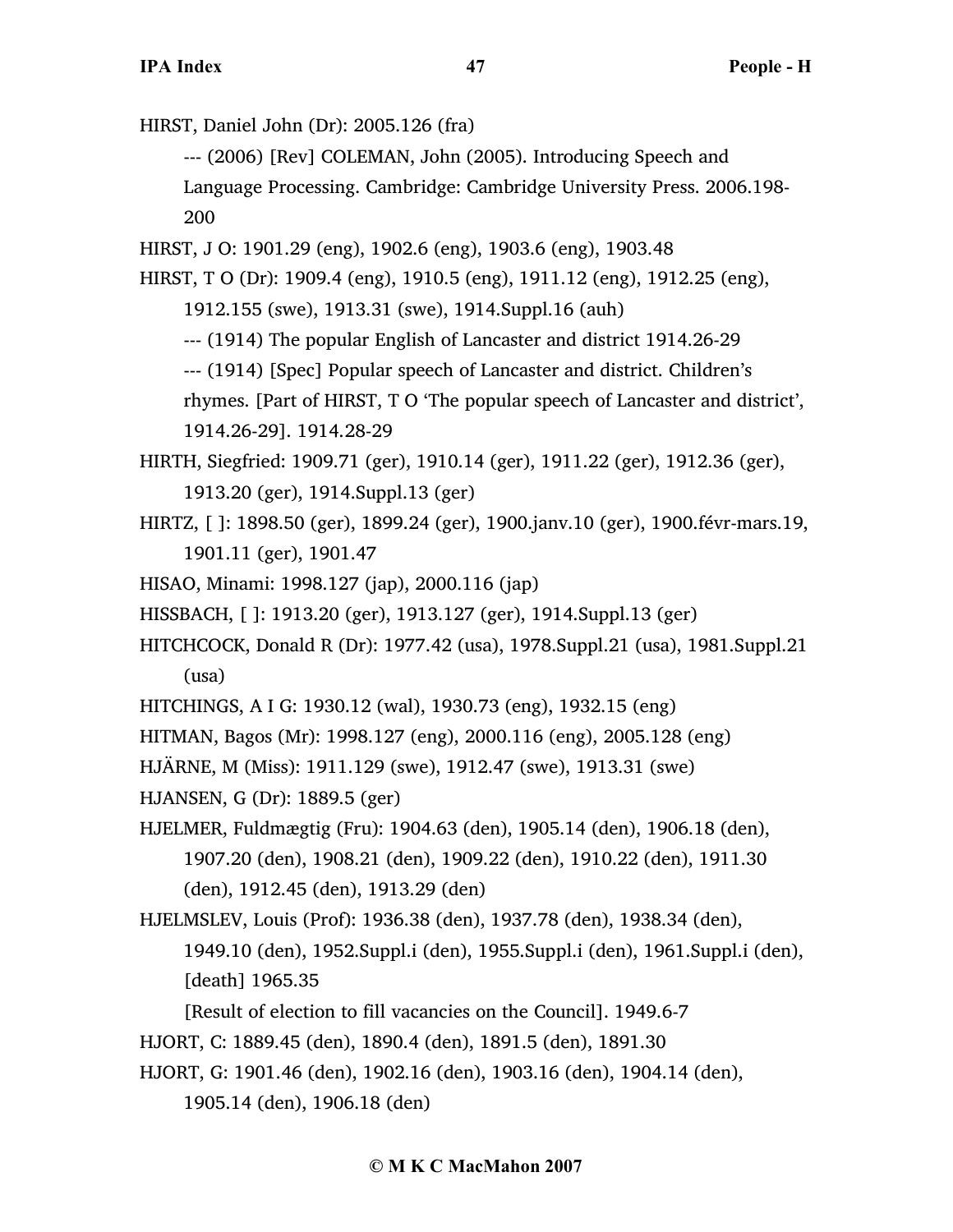- HJORT, Hjalmar: 1890.49 (swe), 1891.5 (swe), 1892.9 (swe)
- HJORT, N: 1888.Oct.425/73 (den), 1889.4 (den), 1890.5 (den), 1891.5 (den),
	- 1891.30, 1892.8 (den), 1893.8 (den), 1893.42
- HJORTØ: see KNUDSEN-HJORTØ
- HLABANGANE, J A
- PASSY, P (1906) [Spec] Zulu [inf= --- ]. StJ; Phrase. 1906.119-120
- HO Thian Sik: 1957.27 (net), 1959.23 (idn)
- HOANG GIA LINH: 1955.48 (vie), 1955.Suppl.xii (vie)
- HOANG-DING-THÉ: 1983.61 (usa), 1990.ii.58 (usa), 1994.51 (usa), 1998.127
	- (usa)
- HOBBS, R A (Capt): 1945.36 (seac)
- HOBHOUSE, E G: 1933.18 (eng), 1934.30 (eng)
- HOBLEY, A (Miss): 1913.87 (eng), 1914.Suppl.7 (eng)
- HOCH, Matthew Ryan (Prof): 2006 [IPA-Rec]
- HOCH, Walter (Dr): 1914.Suppl.13 (ger)
- HOCHSTETTER, A (Frl): 1931.57 (ger), 1932.16 (ger)
- HOCKEY, Gerrard L: 1994.51 (eng), 1998.127 (eng)
- HOCKLIFFE, F: 1907.105 (eng), 1908.8 (eng), 1909.8 (eng), 1910.7 (eng)
- HODEK, Nada (Mrs): 1962.40 (yug), 1964.17 (yug), 1968.43 (eng)
	- --- (1970) More about a forgotten tone pattern 1970.10-11
	- FOX, Anthony (1970) The forgotten tone: a reply 1970.29-31
- HODER, Erik: 1963.20 (den)
- HODGE: see DAESCHNER-HODGE
- HODGES, [ ]: 1902.33 (fra), 1902.54 (sco), 1903.7 (sco), 1903.48
- HODGES, H G: 1925.Suppl.7 (ger)
- HODGES, J: 1931.18 (eng), 1932.15 (eng), 1934.30 (eng), 1934.114 (eng), 1936.36 (eng), 1938.32 (eng), 1942.11
- HODGSON, Audrey M (Miss): 1960.38 (eng), 1961.Suppl.iii (eng), [death] 1967.22
- HODGSON, C
	- WHITESIDE, S P & --- (1998) The development of fundamental frequency in 6- to 10-year old children: a brief study [infs=Tyneside; 3 males, 3 females]. 1998.55-62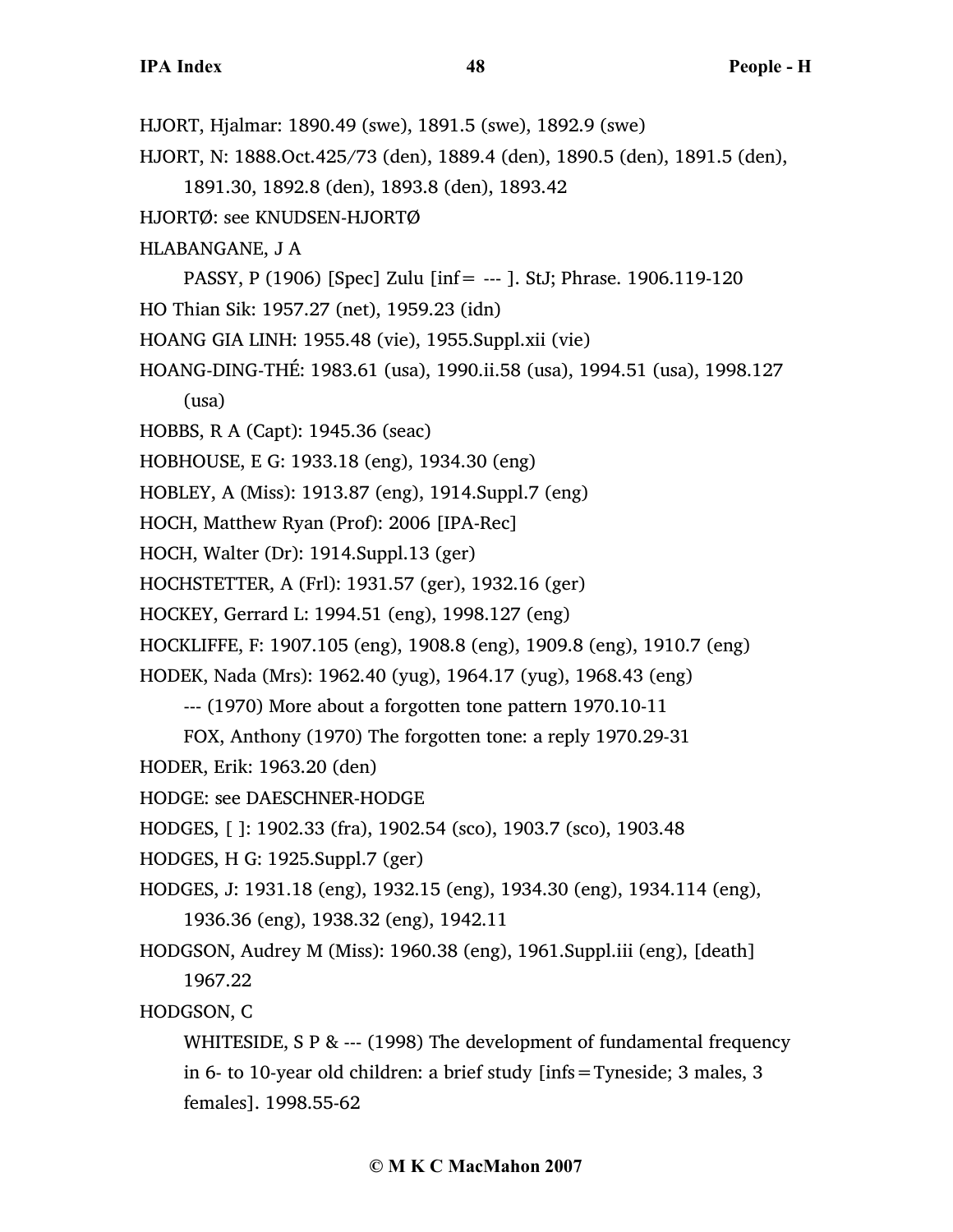HODGSON, Lois (Mrs): 1928.84 (usa), 1930.17 (usa), 1932.20 (usa), 1934.35 (usa), 1935.20 (usa), 1936.40 (usa)

HÖDDER, Steffen (Mr): 2005.126 (ger)

HÖFER, [ ]: 1899.146 (fra), 1900.janv.4 (fra)

HÖFER, G: 1890.29 (ger), 1891.5 (ger), 1891.30, 1892.4 (ger), 1892.42, 1893.4 (ger), 1893.26 (ger), 1894.5 (ger), 1894.26

HOEFER, Jul: 1895.54 (ger), 1896.7 (ger), 1896.35, 1897.21 (ger), 1898.8 (ger), 1899.9 (ger), 1900.janv.10 (ger), 1901.11 (ger), 1902.10 (ger), 1902.51 PASSY, P (1900) Voyelles allemandes  $\mathbf{r} =$  contains views of --- on the transcription of BITTE-BIETE, SENNE-SEHNE, BONNE-BOHNE, FÜLLEN-FÜHLEN]. 1900.30-31

--- (1900) [Spec] Patois de Miehlen (Nassau). StJ. 1900.51 HÖFFLER, Heinrich: 1899.34 (ger), 1900.janv.10 (ger), 1900.févr-mars.19 HÖFFLING, Heinz

--- (1931) [Spec(Stud)] Deutsch. Zwei Deutsche. 1931.13

HÖGRELIUS, B: 1894.49 (swe), 1895.12 (swe), 1896.14 (swe), 1896.35, 1897.30 (swe), 1897.52

HOEHL, [ ]: 1907.53 (ger), 1908.13 (ger), 1909.14 (ger), 1910.14 (ger), 1911.22 (ger), 1912.36 (ger), 1913.20 (ger), 1913.111

HØIER, Chr: 1901.86 (den), 1902.16 (den), 1902.130, 1903.16 (den), 1904.14 (den), 1905.14 (den)

HÖLSCHER, F: 1909.69 (ger), 1910.14 (ger), 1910.124, 1912.133 (ger), 1913.21 (ger), 1913.89

HÖLZEL, [ ]

[Q&A(Q) French: is there a German text-book for Hölzel's pictures of the four seasons, written by a French person? 1894.55

HÖPKE, Gustav: 1893.4 (ger)

HÖRLL, Alberto: 1908.27 (chl), 1909.29 (chl), 1910.28 (chl), 1911.36 (chl)

HØST, [ ]: 1897.74 (nor), 1898.17 (nor), 1898.36

HØST, Margarethe (Frk): IPA exam results: French, 1914.58; French, 1914.79

HOFBAUER, Carl: 1891.29 (fra), 1892.2 (fra), 1893.2 (fra), 1893.42

HOFFMAN, E (Dr): see HOFFMANN  $\sim$  HOFFMAN  $\sim$  HOFFMANN-KRAYER, E (Prof)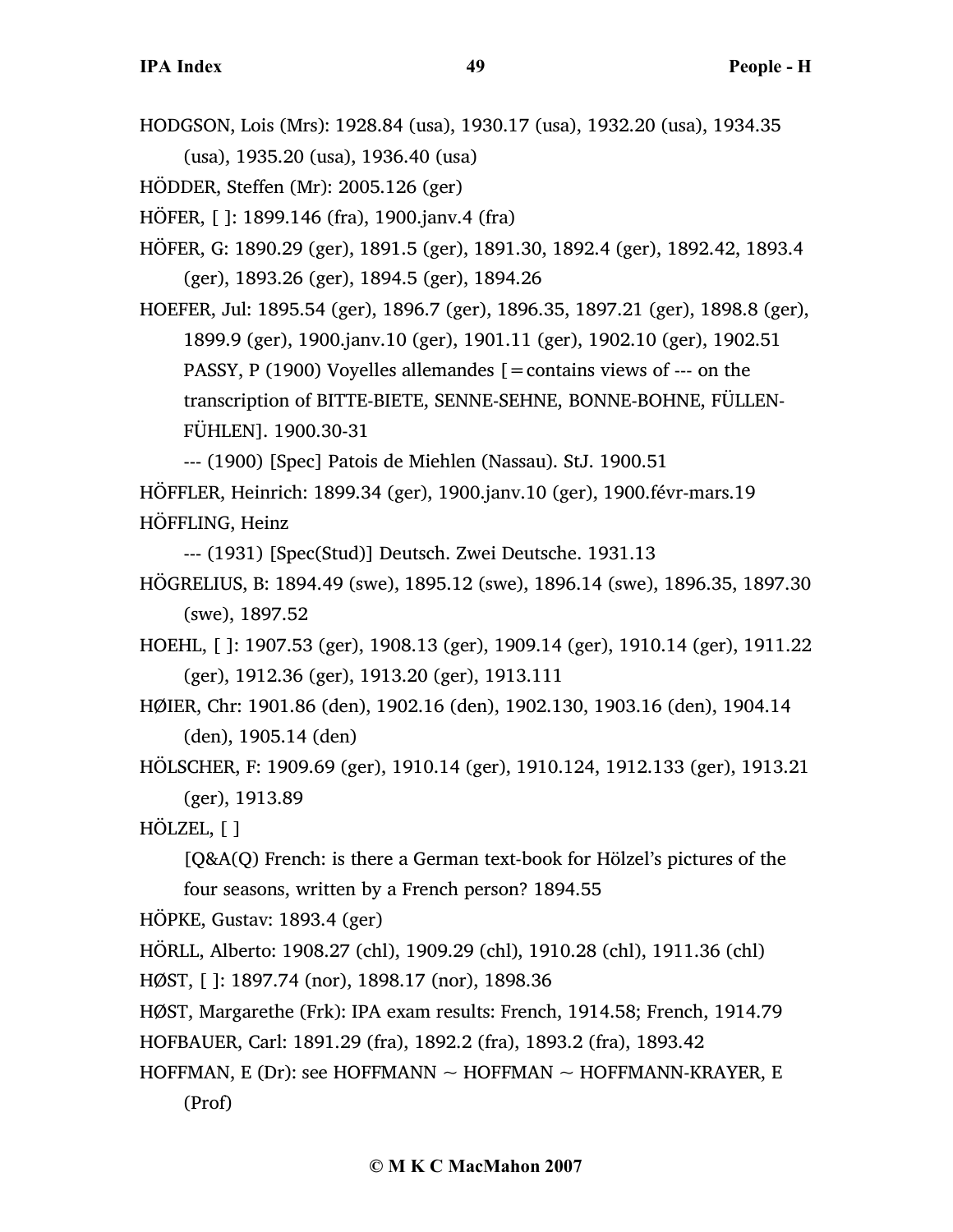HOFFMAN, Moritz: 1896.187 (swi), 1897.26 (swi), 1898.13 (swi), 1898.36

HOFFMAN, Paul R

DIXIT, R Prakash & --- (2004) Articulatory characteristics of fricatives and affricates in Hindi: an electropalatographic study. 2004.141-159

HOFFMANN, [ ] [1]: 1896.60 (ger)

HOFFMANN, [ ] [2]: 1902.23 (ger), 1903.8 (ger), 1903.48

 $HOFFMANN \sim HOFFMAN \sim HOFFMANN-KRAYER, E (Prof): 1891.41 (swi),$ 

1892.7 (swi), 1892.42 (swi), 1893.7 (swi), 1893.26 (swi), 1894.8 (swi),

1894.158 (swi), 1895.8 (swi), 1896.10 (swi), 1897.26 (swi), 1898.13 (swi),

1899.14 (swi), 1900.janv.15 (swi), 1900.122 (swi), 1901.16 (swi), 1902.14

(swi), 1903.13 (swi), 1904.12 (swi), 1905.12 (swi), 1906.15 (swi), 1907.17

(swi), 1908.18 (swi), 1909.19 (swi), 1910.19 (swi), 1911.26 (swi), 1912.41

(swi), 1913.25 (swi), 1914.Suppl.17 (swi), 1925.Suppl.7 (swi), 1930.15

(swi), 1932.17 (swi), 1934.32 (swi), 1936.38 (swi), [death] 1937.32

[Publications Received]. 1891.145

 $-$ -- (1892) Aussprache des Deutschen [=transcription of aspirated stops and /r/. Comm: P Passy] 1892.43

VIËTOR, W (1892) Aussprache des Schriftdeutschen [=see --- 1892.43; transcription of aspirated stops and  $/r/$ ]. 1892.90

SPIESER, J (1893) Über die deutschen Aspiraten [=see --- 1892.43,

VIËTOR, W 1892.90]. 1893.14-16

HOFFMANN, Ernst Theodor Wilhelm Amadeus

[Rev] BAUER, A (1886) Le Tonnelier de Nuremberg (Meister Martin der Küfer) de E T A Hoffmann: texte allemand avec une notice et un commentaire. Paris:Hachette. 1888.July.317/53

HOFFMANN, Gertrude (Frl): 1902.97 (ger), 1903.10 (ger), 1903.48

HOFFMANN, H: 1898.8 (ger), 1899.9 (ger), 1899.35

HOFFMANN, Hugo

[Rev] --- (1887) Sprachentwicklung und die darauf sich gründende Einführung in den ersten Sprachunterricht in der Elementarschule. Leipzig: G Graebner. 1888.July.317/53. Comm: --- 1888.Aug-Sept.63 --- (1888) [List of reviews of Über Sprachentwicklung. (See

1888.July.317/53)]. 1888.Aug-Sept.63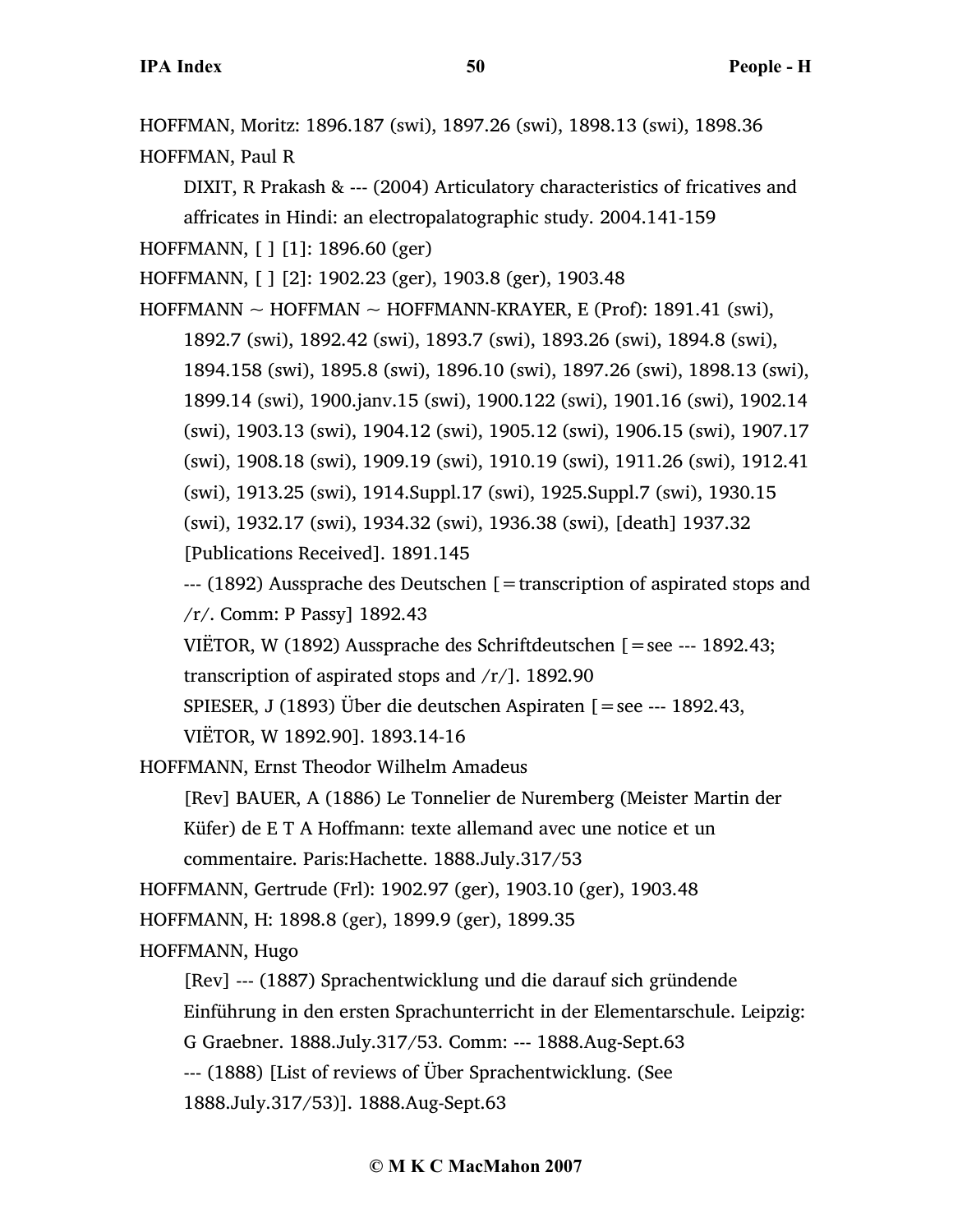[Rev] VIËTOR, W [ed] (1888-89) Phonetische Studien. II Band. 1889.83-84

HOFFMANN, K [1]: 1897.126 (ger), 1898.8 (ger), 1898.35

HOFFMANN, K [2]: 1905.9 (ger)

HOFFMANN, Karl: 1913.86 (ger), 1914.Suppl.11 (ger)

HOFFMANN, M (Miss): 1911.163 (ger), 1912.36 (ger)

HOFFMANN, O (Dr): 1889.4 (ger), 1890.5 (ger), 1890.50, 1891.2 (swi)

- HOFFMANN, Rudolf: 1907.54 (bel), 1908.122 (bel), 1908.18 (bel), 1908.92,
	- 1909.19 (bel)
- HOFFMEYER-HANSEN, [ ]: 1901.18 (den)

HOFFORY, Julius

[Lectures on phonetics, Berlin]. 1888.Oct.432/80

 $HOFMAN \sim HOFMANN \sim HOFFMANN$ , [ ] (Frl): 1899.98 (ger), 1900.janv.10 (ger), 1901.11 (ger), 1902.10 (ger), 1903.10 (ger), 1903.48

HOFMAN, C A: 1890.101 (net), 1891.2 (net), 1892.7 (net), 1893.7 (net), 1894.8 (net), 1895.9 (net), 1896.10 (net), 1897.27 (net), 1898.14 (net), 1899.15 (net), 1900.janv.16 (net), 1901.17 (net), 1902.14 (net), 1903.14 (net), 1904.13 (net), 1905.13 (net), 1906.16 (net), 1906.78 (net), 1907.18 (net), 1908.19 (net), 1909.20 (net), 1910.19 (net), 1911.27 (net), 1912.42 (net),

1913.26 (net), 1914.Suppl.18 (net)

HOFMAN, Shlomo (Dr): 1966.17 (isr), 1972.Suppl.6 (isr), 1975.Suppl.9 (isr), 1978.Suppl.10 (isr), 1981.Suppl.9 (isr)

HOFMANN,  $[ ]$  (Frl): see HOFMAN ~ HOFMANN ~ HOFFMANN,  $[ ]$  (Frl)

HOFMANN, Balthasar: 1908.114 (ger), 1909.14 (ger), 1910.14 (ger), 1911.22

(ger)

HOFMANN, C A

[Publications Received]. 1891.80

[List of candidates for election to Council (1892) and voting

arrangements]. 1891.134-135

[Voting figures]. 1892.12-13

[Election results]. 1908.29-30

[Membership of Council 1908]. Exposé des Principes (1908). 1908.Suppl.2-

3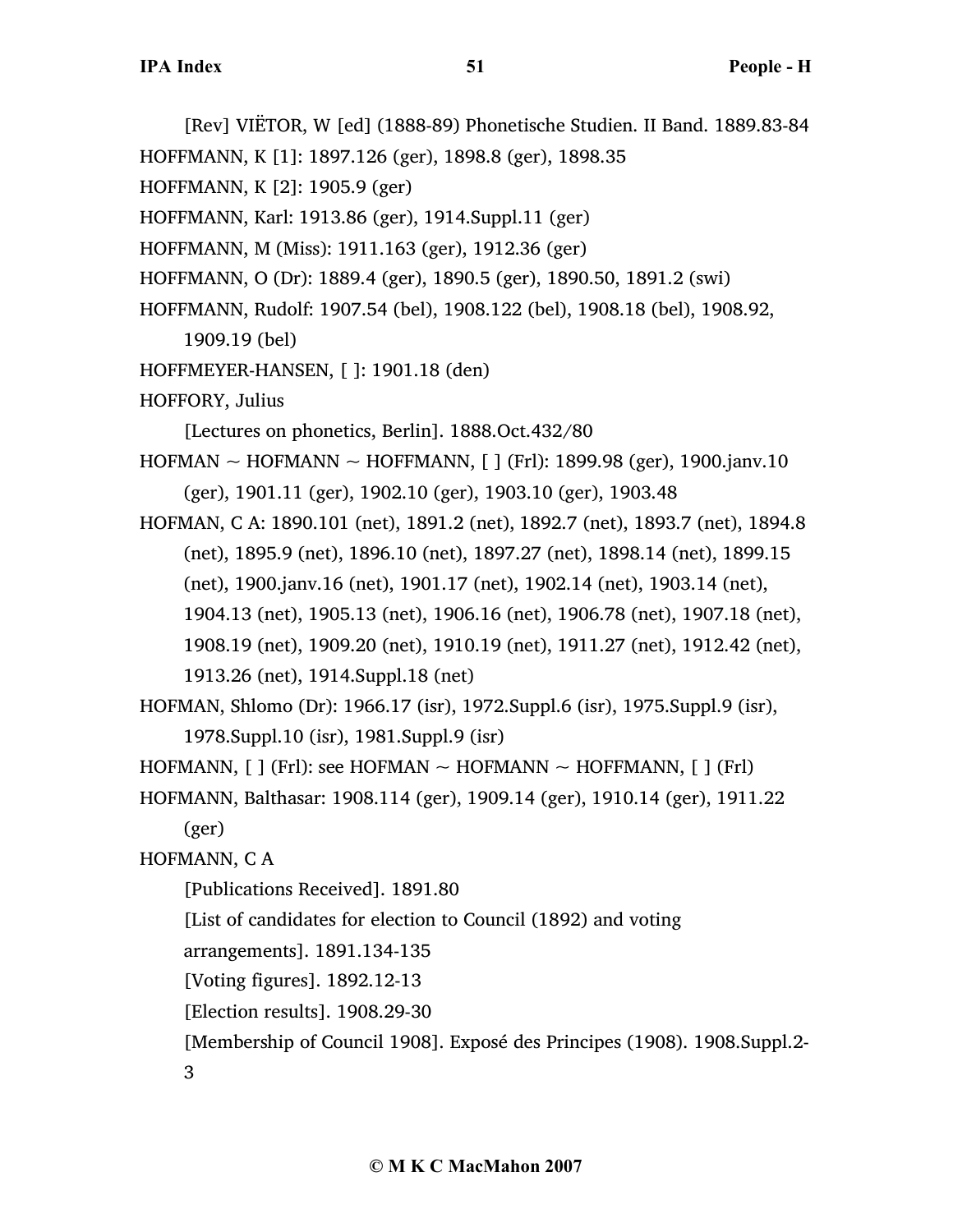- HOFMANN, E (Frl): 1911.15 (eng), 1911.67 (eng), 1912.28 (eng), 1912.119 (ger), 1913.20 (ger)
- HOFMANN, H: 1887.Dec.405 (ger), 1888.janv.26/2 (ger), 1889.4 (ger), 1890.5 (ger), 1890.50
- HOFMANNSTHAL, Hugo von

TRIM, J L M (1950) [Spec(Stud)] Deutsch.  $\lt$  --- Der Tor und der Tod. 1950.38

- HOGAN, Christopher: 2000.116 (usa)
- HOGAN, John T: 1998.127 (can)
- HOGARTH, E S ~ E L: 1898.32 (can), 1898.35 (can), 1898.90 (can), 1899.21 (can), 1900.janv.22 (can), 1901.23 (can), 1902.21 (can), 1903.20 (can), 1904.18 (can), 1905.19 (can), 1905.94 (can), 1906.22 (can), 1907.25 (can), 1908.26 (can), 1908.114 (can), 1909.28 (can), 1910.27 (can),

1911.65 (can), 1912.51 (can), 1913.37 (can), 1914.Suppl.27 (can)

- HOGBEN, George: 1898.66 (nzl)
- HOGBEN, Lancelot
	- SPRAGUE DE CAMP, L (1937) [Spec(Stud)] American English (General
	- American). < --- The Nature of Living Matter. 1937.74-75
- HOGGAN, Yvonne (Prof): 1964.36 (wal)
- HOGSTAD, B: 1897.177 (mad), 1898.23 (mad), 1899.23 (mad)
- HOGUE, Cavan Oliver: 2000.116 (aus)
- HOHBACH, N: 1902.145 (fra), 1903.3 (fra), 1903.82 (eng), 1904.6 (eng),
	- 1904.59
- HOHL, H: 1897.142 (auh), 1898.12 (auh), 1898.36
- HOHN, [ ]: 1899.146 (fra), 1900.janv.4 (fra), 1901.3 (fra), 1902.3 (fra), 1902.51
- HOLBECK, H St: 1905.93 (den), 1906.18 (den), 1907.20 (den), 1908.21 (den),
	- 1909.22 (den), 1910.22 (den), 1911.30 (den)
- HOLDEN ~ HOLDEEN, Jonathan: 1925.Suppl.7 (usa), 1930.19 (usa), 1932.21 (usa), 1934.36 (usa), 1944.18 (usa), 1949.12 (usa), 1952.Suppl.vii (usa), 1953.25 (usa), 1955.Suppl.vii (usa), 1961.Suppl.x (usa), 1962.21 (usa)
- HOLDEEN, Jonathan (1947)  $\hat{\ }$  and  $\hat{\ }$  in English [=use of the distinction in reading-book for General American children]. 1947.13-14

HOLDEEN: see HOLDEN  $\sim$  HOLDEEN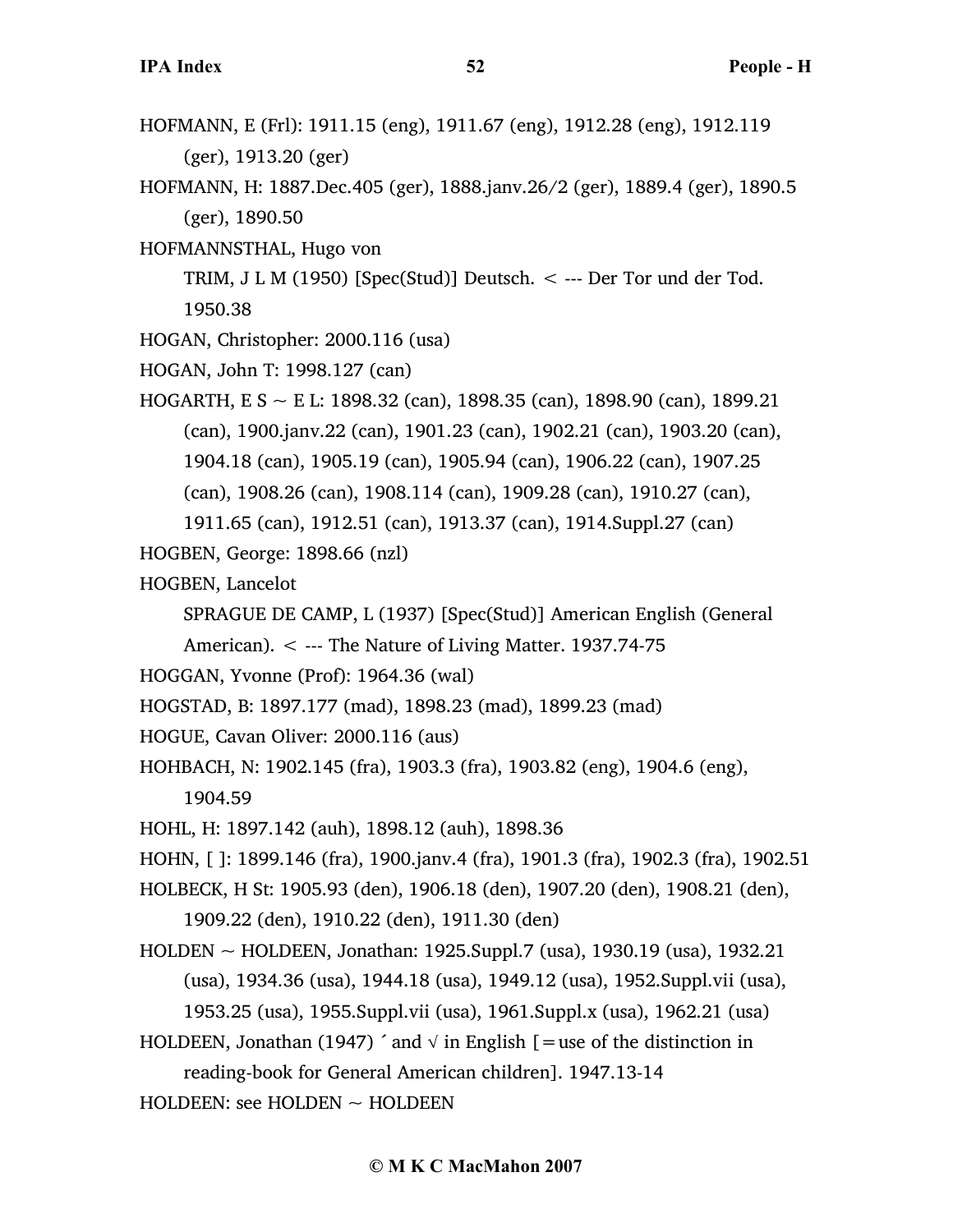HOLDER, William

ABERCROMBIE, D (1986) Hylomorphic taxonymy and William Holder.

1986.4-7

HOLDERER, [ ] (Mlle): 1895.202 (fra), 1896.3 (fra)

HOLDSWORTH, H M (Miss): 1923.16 (eng), 1925.Suppl.7 (eng)

--- (1924) [Rev] PALMER, H E (1924) A Grammar of Spoken English on a Strictly PhoneticBasis. Cambridge: W Heffer & Sons Ltd. 1924.23-24 --- (1926) [Rev] GRATTAN, J H G & GURREY, P (1925) Our Living Language. A New Guide toEnglish Grammar. London & Edinburgh: T Nelson & Sons Ltd. 1926.38

HOLFORD-STREVENS, Leofranc A (Dr): 1977.42 (eng), 1978.Suppl.17 (eng), 1981.Suppl.17 (eng), 1990.ii.58 (eng), 1994.51 (eng), 1998.127 (eng), 2000.116 (eng), 2005.128 (eng)

HOLLICK, F C (Miss): 1909.138 (eng), 1910.7 (eng), 1911.15 (eng), 1912.28 (eng)

HOLLIDAY, A W: 1905.4 (eng), 1906.5 (eng), 1907.5 (eng), 1908.5 (eng), 1909.4 (eng)

HOLLIEN, Harry (Prof): 1976.44 (usa), 1978.Suppl.21 (usa), 1981.Suppl.21 (usa), 1990.ii.58 (usa), 1994.51 (usa), 1998.127 (usa)

HOLM, [ ] (Fru): 1902.54 (den), 1903.16 (den), 1904.14 (den), 1905.14 (den), 1906.18 (den), 1907.20 (den), 1908.21 (den)

HOLM, Johanne (Frk): 1901.122 (den), 1902.16 (den), 1903.16 (den), 1903.130

HOLM, K: 1896.33 (swe), 1897.30 (swe), 1897.52

HOLM, P: 1898.66 (den), 1898.114 (den), 1899.16 (den), 1899.35

HOLMBÄCK, M: 1888.Nov.457/81 (swe), 1889.4 (swe), 1890.5 (swe), 1891.5

(swe), 1891.30, 1892.9 (swe), 1893.10 (swe), 1893.42

HOLMBERG, J: 1888.March.121/17 (swe), 1889.4 (swe), 1889.66

HOLME, E R: 1905.86 (fra), 1906.3 (fra), 1906.78 (aus), 1907.28 (aus), 1908.29 (aus), 1909.32 (aus), 1910.32 (aus)

--- : IPA exam result (German). 1908.124

TUTTLE, E H (1910) [Rev] SAILLENS, E & --- (1909) First Principles of French Pronunciation. With an introduction on the organs of speech by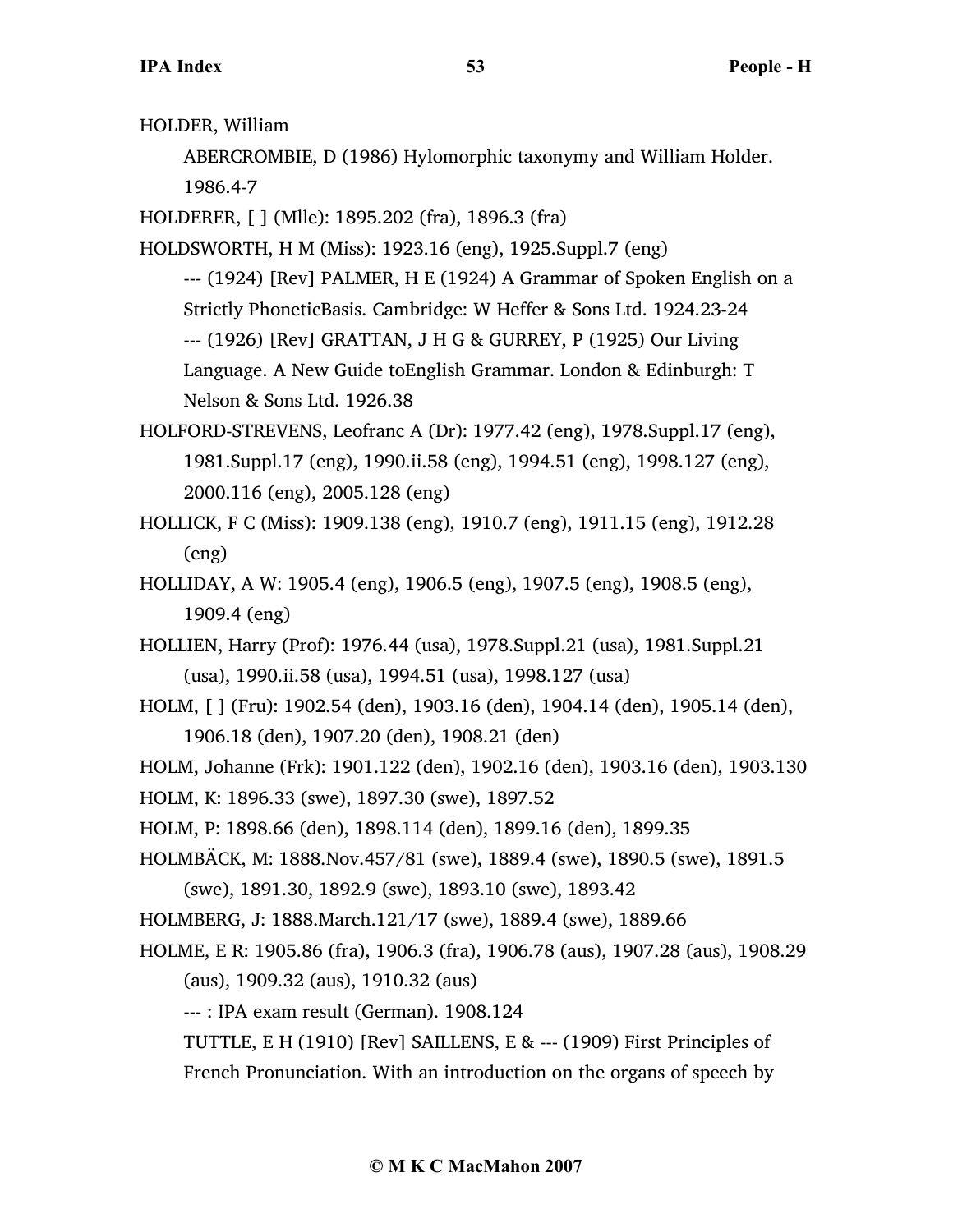Professor T P Anderson Stuart. London: Blackie & Son Ltd. 1910.132-134.

Comm: P Passy. Corr: 1911.5

HOLMES, [ ]: 1899.33 (fra), 1900.janv.4 (fra), 1900.févr-mars.19

HOLMES, A R: 1906.25 (aus), 1907.28 (aus), 1908.29 (aus), 1909.32 (aus),

1910.32 (aus)

HOLMES, John

In Memoriam. 1999.191

HOLMES, R: 1933.19 (eng), 1934.30 (eng), [death] 1934.62

HOLMES, W: 1914.40 (sco)

HOLMES, W & R: 1914.82 (sco)

HOLMSTRÖM, Mark: 1960.38 (usa), 1961.Suppl.x (usa), 1962.40 (eng)

HOLST, [ ]: 1895.29 (fra)

HOLST, Clara (Frk): 1893.85 (fra), 1893.130 (nor), 1894.10 (nor), 1895.11

(nor), 1896.13 (nor), 1896.104 (nor), 1897.29 (nor)

--- (1894) [Spec] Norvégien. 1894.81-82

HOLST, F: 1896.13 (nor), 1897.29 (nor), 1897.52

HOLST, Gustava (Frk): 1895.165 (swe), 1896.14 (swe), 1897.30 (swe)

HOLST, Hedwig von (Frl): 1894.113 (ger), 1894.170 (fra), 1895.6 (ger), 1896.7

(ger), 1897.21 (ger)

--- (1895) [Spec] Estonien (Reval). StJ. 1895.199

--- (1895) [Spec] Russe. StJ. 1895.199. Corr: OUSSOF, 1896.101-102

HOLST, Tara E (Mrs): 1994.51 (eng), 1998.127 (sco)

**HOLSTEIN** 

NOBILING, O (1897) Quantität im Deutschen [see BERNHARDT, J 1896.90-92; incl comments on the Hamburg/Holstein accent]. 1897.60-61 BEYTHIEN, [ ] (1903) [Spec] Patois allemand de Travemünde (Ost-Holstein) StJ. 1903.112

HOLT, Ellen (Miss): 1901.29 (eng), 1902.6 (eng), 1902.51, 1903.6 (eng), 1904.6 (eng), 1904.59

HOLTHAUSEN, F: 1898.17 (swe), 1899.18 (swe), 1899.36

HOLZER, Val (Prof): 1899.24 (auh), 1902.130 (auh), 1903.13 (auh), 1904.11 (auh), 1904.60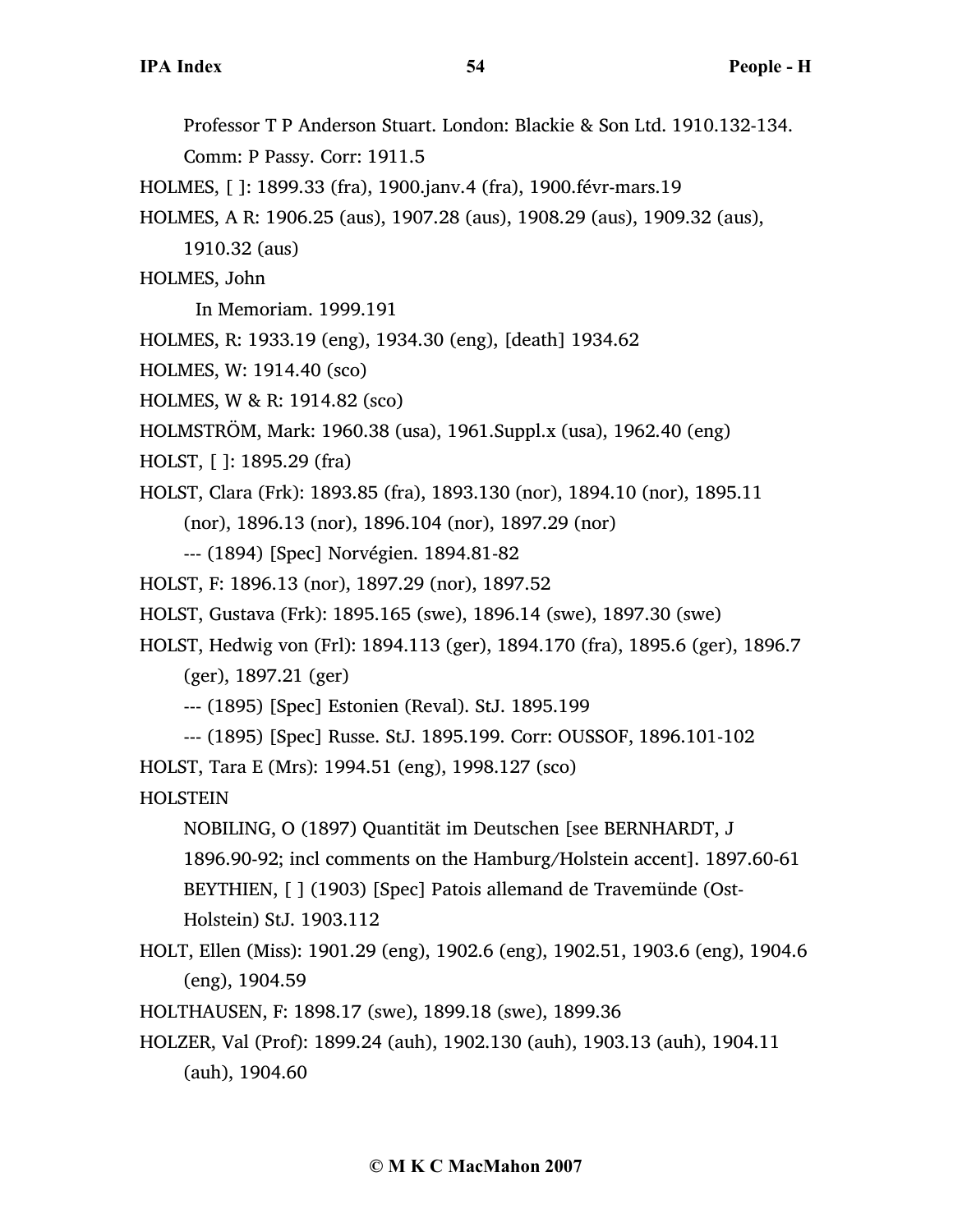- HOMANN, [ ] (Dr): 1901.105 (ger), 1902.10 (ger), 1903.10 (ger), 1904.9 (ger), 1904.60, 1905.9 (ger), 1906.11 (ger)
- HOMANN, F: 1892.4 (ger), 1893.4 (ger), 1894.5 (ger), 1895.6 (ger), 1895.33, 1896.7 (ger), 1896.35, 1897.21 (ger), 1897.51
- HOMANN, W: 1896.135 (ger), 1897.21 (ger), 1897.75 (ger), 1898.8 (ger),
	- 1899.9 (ger), 1900.janv.10 (ger), 1900.70
- HOMBERT, Jean-Marie (Dr): 1989 (fra) [IPA-Rec]
- HOMER

PASSY, P (1894) [Q&A: Greek and Latin (A) - suggestion that the mf should contain examples of the commonest English and French pronunciations of Greek and Latin; specimens of Virgil, Eclogue I, and Homer, Odyssey I]. 1894.90-91

HONDA, Mariko: 2005.128 (eng)

- HONEYBONE, Patrick George (Dr): 1998.127 (eng), 2000.116 (eng), 2005.128 (eng)
- HONG, Er Siak: 1949.16 (sia), 1952.Suppl.x (sia), 1955.Suppl.xi (sia), 1957.43 (sia)
- HONG, Gabriel (Dr): 1990.ii.58 (tai), 1994.51 (usa), 1998.127 (usa)

HONIKMAN, Beatrice (Miss): 1931.18 (saf), 1932.24 (saf), 1934.30 (eng),

- 1936.36 (eng), 1938.32 (eng), 1949.8 (eng), 1950.23 (eng), 1951.51 (eng),
	- 1952.Suppl.iii (eng), 1955.Suppl.iii (eng), 1961.Suppl.iv (eng),
	- 1972.Suppl.12 (eng), 1975.Suppl.13 (saf), 1978.Suppl.14 (saf),
	- 1981.Suppl.14 (saf), 1990.ii.58 (saf), 1994.51 (saf), 1998.127 (saf)
- [--- : appointment, London]. 1932.63
- [School of Oriental Studies, London: establishment of a Department of

African Linguistics; appointments: ... --- ] 1932.63

- JONES, D (1947) Acknowledgements [to those who helped to keep the mf in existence during World War II]. 1947.3-4
- HONORÉ, J: 1912.132 (eng), 1913.13 (eng), 1914.Suppl.7 (eng)
- HONOROF, Douglas N (Mr): 1998.127 (usa), 2000.116 (usa), 2005.129 (usa)
- HONTI, R (Dr): 1908.42 (auh), 1909.18 (auh), 1910.18 (auh), 1911.25 (auh),
	- 1912.40 (auh), 1913.24 (auh), 1914.Suppl.16 (auh)

HOOD, D (Miss): 1914.40 (eng)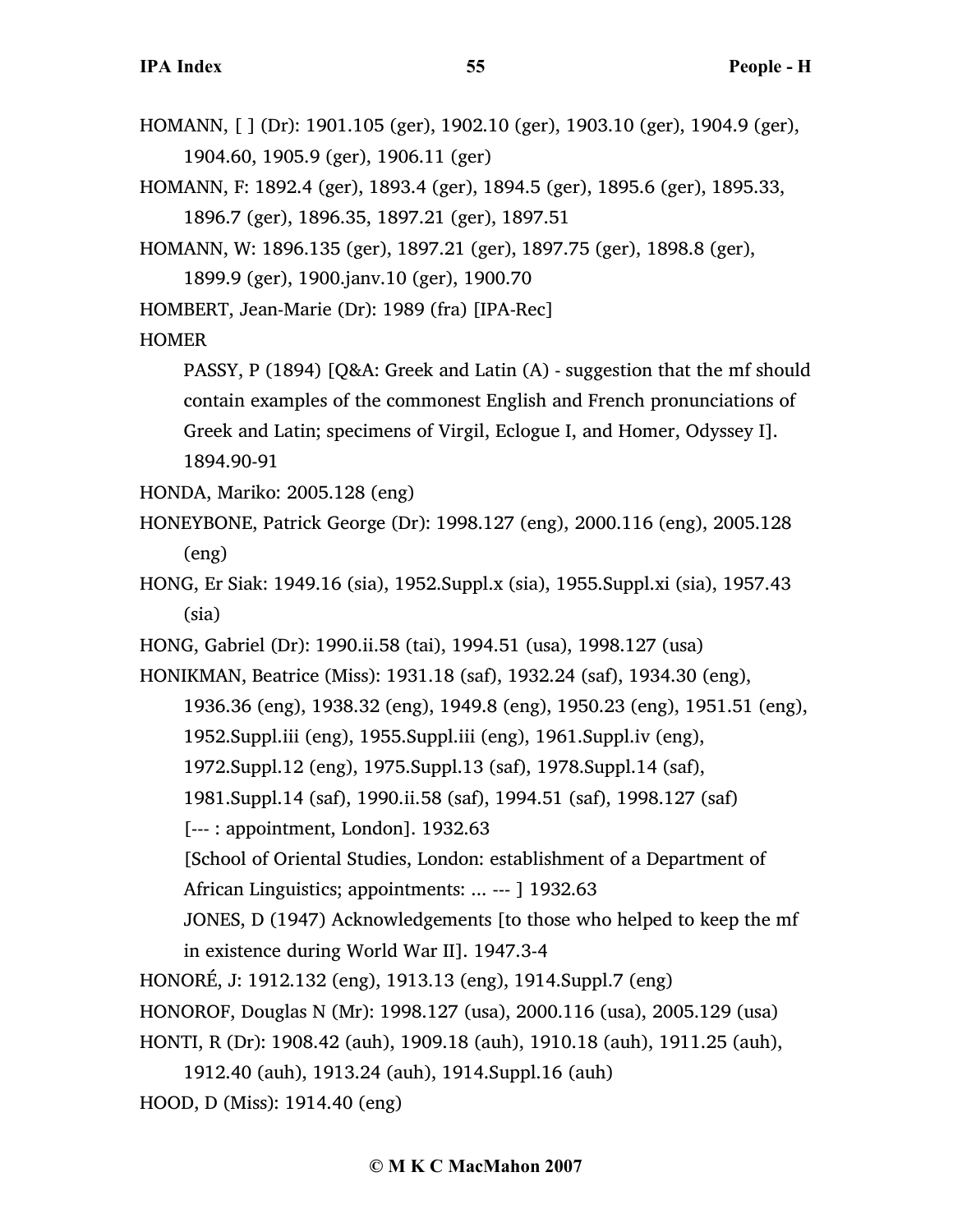HOODNITZKY, Zenayd (Mlle): 1908.113 (rus), 1909.26 (rus), 1910.25 (rus)

HOOFE, [ ] (Dr): 1889.33 (ger), 1889.53 (ger), 1890.5 (ger), 1891.5 (ger),

1891.30, 1892.4 (ger), 1892.42, 1893.4 (ger), 1894.5 (ger), 1894.26

HOOGVLIET, Jan M (Dr): 1898.66 (net), 1898.151 (net), 1899.15 (net), 1899.35

--- (1898) [Spec] Hollandais. Gemis. 1898.127-128

--- (1898) [Spec] Hollandais, langage familier, prononciation naturelle. StJ. 1898.162. Corr: 1898.163

HOOKHAM, G W: 1932.70 (eng), 1934.30 (eng), 1936.36 (eng), 1938.32 (eng), 1947.20 (eng)

HOOLE, Philip (Dr): 2005.126 (ger)

HOON, J de: 1892.25 (bel), 1893.7 (bel), 1894.8 (bel), 1895.8 (bel), 1896.10 (bel), 1897.26 (bel), 1898.14 (bel), 1899.15 (bel), 1900.janv.16 (bel), 1901.16 (bel), 1902.14 (bel), 1903.14 (bel), 1904.12 (bel), 1904.60

HOOPER, John: 1904.62 (eng), 1905.6 (eng), 1906.7 (eng), 1907.8 (eng),

1908.8 (eng), 1909.8 (eng), 1910.7 (eng), 1911.15 (eng), 1912.28 (eng) ---: IPA exam result (German). 1908.115

--- (1909) [Rev] SAVORY, D L (1908) Deutsches Reformlesebuch,

enthaltend dreißig Erzählungen aus der deutschen Geschichte. Mit Fragen für Sprechübungen, mit grammatischen Übungen und einem deutschen

Wörterverzeichnis. Oxford: Universitätsverlag. 1909.59-60

--- (1909) [Rev] MacKAY, D & CURTIS, F J (1908) Second French Book: according to the Direct Method of Teaching Modern Languages. London: Whittaker & Co. 1909.106

HOPEMAN, J Margaret (Miss): 1911.130 (usa), 1912.50 (usa), 1912.93 (usa), 1912.94, 1913.33 (usa), 1914.Suppl.24 (usa)

HOPKINSON, Ch E: 1914.60 (eng)

HOPPE, [ ]: 1906.11 (ger), 1907.13 (ger), 1908.13 (ger), 1909.14 (ger), 1910.14 (ger), 1911.22 (ger), 1912.36 (ger), 1913.21 (ger), 1913.111

HOPPER, Beatrice (Miss): IPA exam result (English). 1937.57

HOPWOOD, David: 1930.21 (saf), 1932.24 (saf)

--- (1929) [Spec] Lancashire dialect (Blackburn district). Extracts from Ned

o' Nicks, Coddle's Busy Neet. 1929.19

HORESH, Uri: 2000.116 (isr)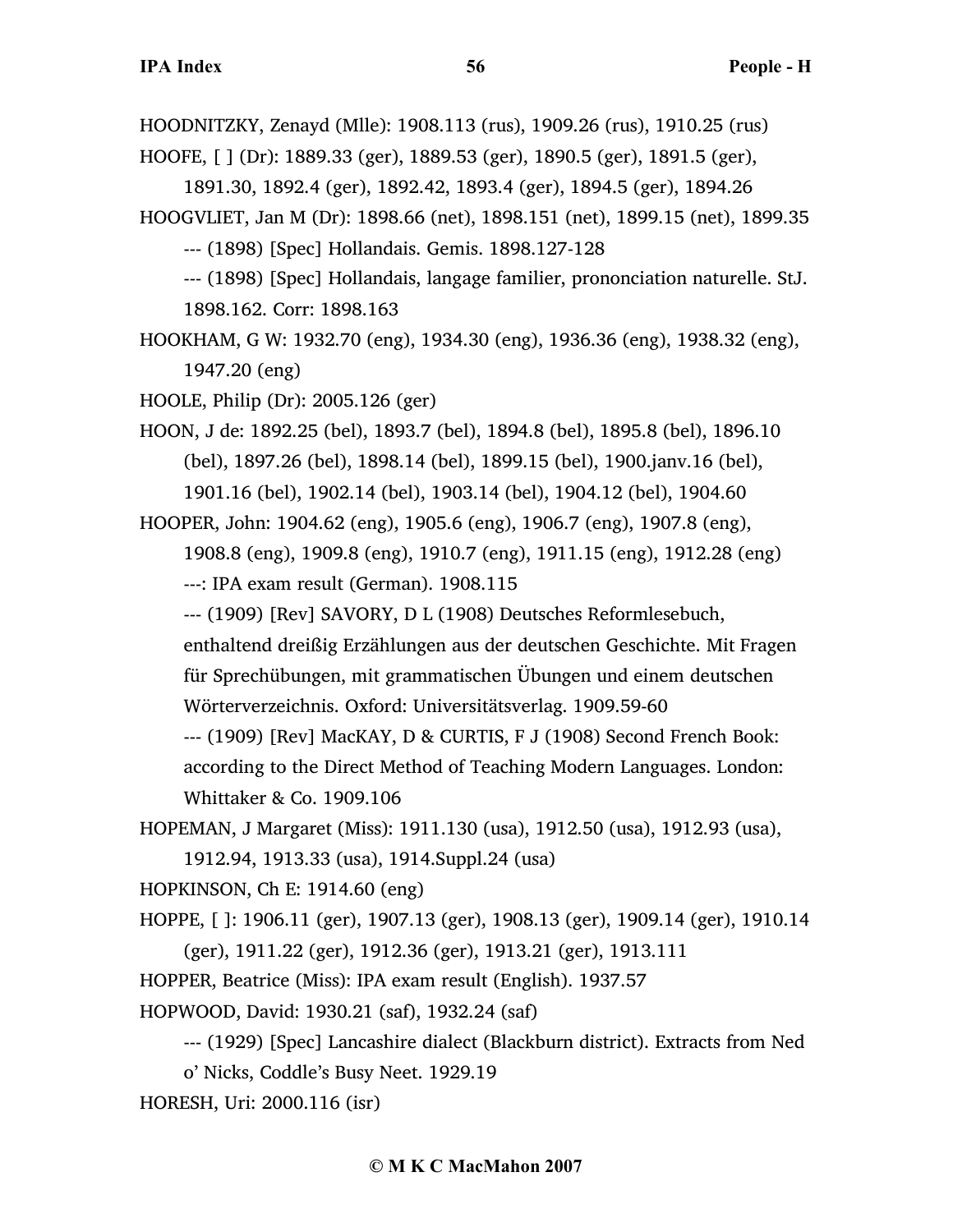HOŘEŠJÉ, Adalbert: 1909.94 (auh), 1910.18 (auh), 1911.26 (auh), 1911.131

HORGA, Damir (Prof): 1998.127 (cro), 2000.116 (cro), 2005.125 (cro) LANDAU, Ernestina, LONČARIĆ, Mijo, --- , ŠKARIĆ, Ivo (1995) [Illustrations of the IPA] Croatian [inf=female aged 54; Standard Croatian; includes NWS]. 1995.83-86. Corr: 1996.June.preliminary matter --- (2005) In Memoriam: Petar Guberina. 2005.262

HORIE, Yoshiko (Miss): 1976.44 (eng), 1978.Suppl.10 (jap), 1981.Suppl.10 (jap), 1990.ii.58 (jap), 1994.51 (jap), 1998.127 (jap), 2000.116 (jap), 2005.126 (jap)

--- (1977) [Rev] KAWAKAMI, Shin (1972) An Introduction to Japanese Accent. Tokyo: Gakushobo Press. 1977.40-41

HORLACHER, Thomas E: 1981 (usa) [IPA-Rec], 1998.127 (usa)

HORN, A J: 1948.32 (eng), 1949.8 (eng), 1949.31 (eng), 1951.51 (eng), 1952.Suppl.iii (eng), 1953.45 (eng), 1954.16 (eng), 1954.43 (eng), 1955.Suppl.iii (eng), 1956.27 (eng), 1959.49 (eng), 1961.Suppl.iv (eng), 1963.39 (eng), [death] 1970.25

HORN, F (Frl): 1910.14 (ger), 1911.22 (ger), 1912.36 (ger), 1913.21 (ger), 1913.111

HORN, M (Miss) [1]: 1908.8 (eng), 1909.8 (eng), 1910.7 (eng), 1911.15 (eng), 1912.28 (eng), 1913.13 (eng), 1914.Suppl.7 (eng)

--- (1911) [Spec(Stud)] Deutsch. Übersetzung des 'Vent du nord'. 1911.6

--- (1911) [Spec(Stud)] Deutsch. Der Pudel und der Wundarzt. 1911.60

--- (1911) [Spec(Stud)] Deutsch. Die rettende Mutter. 1911.86

--- (1911) [Rev] SAVORY, D L (1911) Germelshausen von F Gerstäcker. London: Rivington's. 1911.113

--- (1911) [Rev] SAVORY, D L (1911) Drei Wochen in Deutschland: ein deutsches Lesebuch. Mit deutschen Fußnoten, Fragen für Sprechübungen und grammatischen Übungen. Oxford: Universitätsverlag. 1911.113-114

--- (1911) [Spec(Stud)] Deutsch. Der Star des Königs. 1911.154

--- (1912) [Spec(Stud)] Deutsch. Der Kaufmann und sein Hund. 1912.16

--- (1912) [Spec(Stud)] Deutsch. < UHLAND, L Der gute Kamarad. 1912.16

--- (1912) [Spec(Stud)] Deutsch. Dudenhöfers Lehnchen < ADELMANN, H Aus meiner Kinderzeit. 1912.87-88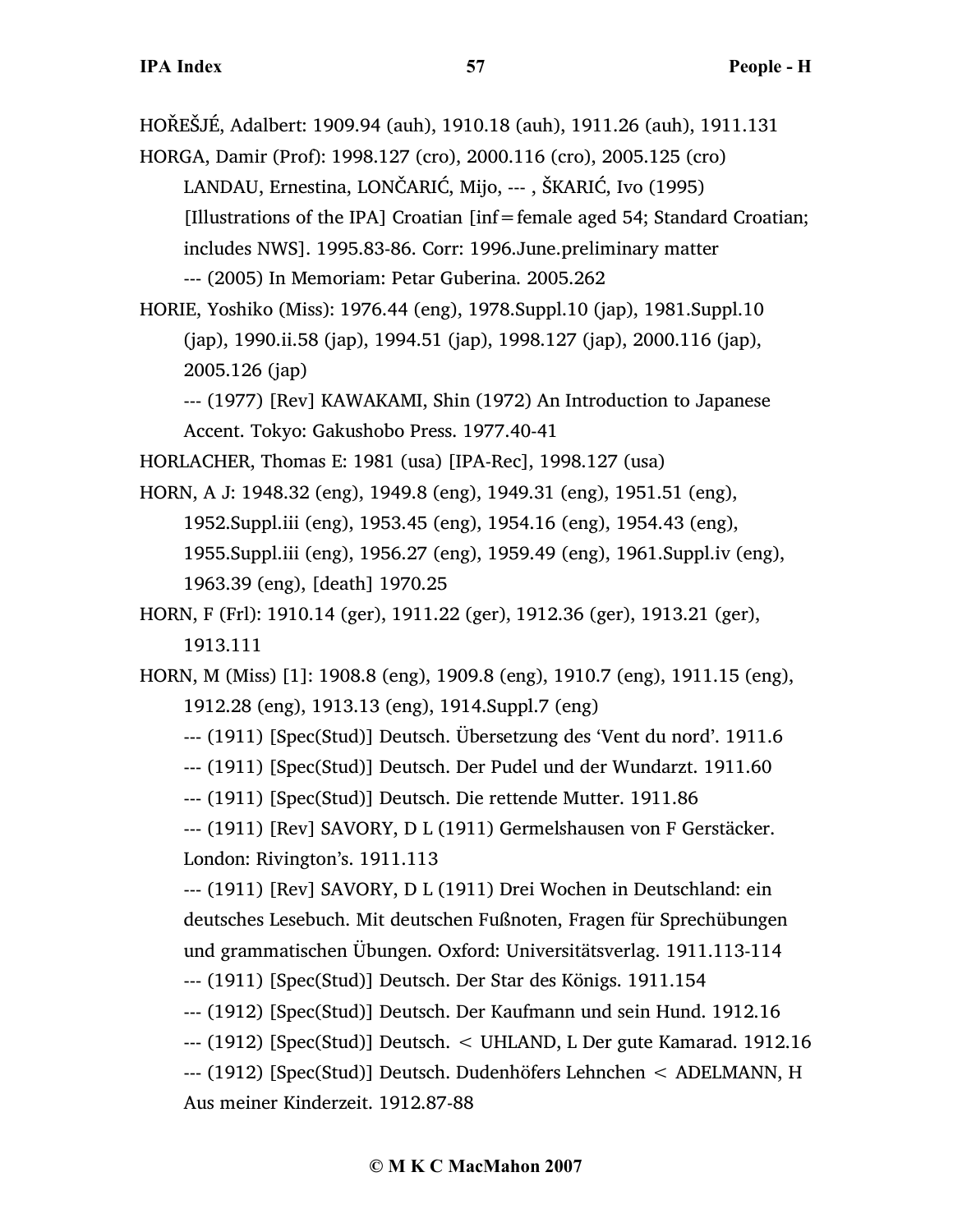- --- (1912) [Spec(Stud)] Deutsch. Dudenhöfers Lehnchen (Fortsetzung) < ADELMANN, H Aus meiner Kinderzeit. 1912.113
- HORN, M (Frl) [2]: 1930.14 (ger), 1932.16 (ger), 1934.31 (ger), 1936.37 (ger), [death] 1937.janv-mars.82

HORNBORG, Gerda: 1897.73 (fin)

- HORNBY, Albert Sydney: 1945.36 (eng), 1946.41 (eng), 1947.20 (eng), 1949.9 (eng), 1952.Suppl.iii (eng), 1955.Suppl.iii (eng), 1952.49 (eng),
	- 1961.Suppl.iv (eng), 1962.40 (eng), 1972.Suppl.12 (eng), 1975.Suppl.16 (eng)

JONES, D (1953) [Rev] --- & PARNWELL, E C (1952) An English Reader's Dictionary. London: Oxford University Press. 1953.15

LEWIS, J W (1965) [Rev] ---, GATENBY, E V & WAKEFIELD, H (1963) The Advanced Learner's Dictionary of Current English. 2nd ed. London: Oxford University Press. 1965.14-15

GIMSON, A C (1974) [Rev] --- (1974) Oxford Advanced Learner's

Dictionary of Current English. London: Oxford University Press. 1974.92-96 HORNECK, A: 1891.17 (irl), 1892.2 (irl), 1892.42

HORNEMAN, A (Miss): 1934.85 (nor), 1936.38 (nor), 1938.34 (nor)

HORNEMANN, Helene (Frk): 1894.145 (nor), 1895.11 (nor), 1896.13 (nor), 1896.136 (fra), 1896.168 (nor), 1897.29 (nor), 1898.17 (nor), 1899.18 (nor), 1900.janv.19 (nor), 1901.19 (nor), 1901.48, 1902.18 (nor), 1903.18 (nor), 1904.16 (nor), 1905.16 (nor), 1906.19 (nor), 1907.22 (nor), 1908.22 (nor), 1909.24 (nor), 1910.23 (nor), 1911.31 (nor), 1911.163 (nor),

1912.46 (nor), 1913.30 (nor), 1914.Suppl.21 (nor)

HORNER, A Musgrave: 1951.26 (nir), 1952.Suppl.iv (nir), 1953.25 (tas)

HORNKOHL, R: 1896.3 (fra), 1896.60 (ger), 1897.21 (ger), 1897.51, 1897.75

(ger), 1898.8 (ger), 1899.9 (ger), 1900.janv.10 (ger), 1901.11 (ger),

1902.10 (ger), 1902.54 (ger), 1903.10 (ger), 1903.48, 1904.7 (ger), 1905.7

(ger), 1906.9 (ger), 1907.11 (ger), 1907.54 (ger), 1908.11 (ger), 1909.12

(ger), 1909.71 (ger), 1909.95 (ger), 1910.12 (ger), 1910.66 (ger), 1911.19

(ger), 1912.33 (ger), 1913.17 (ger), 1914.Suppl.11 (ger)

 $-$ --- (1897) Enseignement phonétique  $\mathfrak{g}$  = use of the phonetic method in teaching French]. 1897.82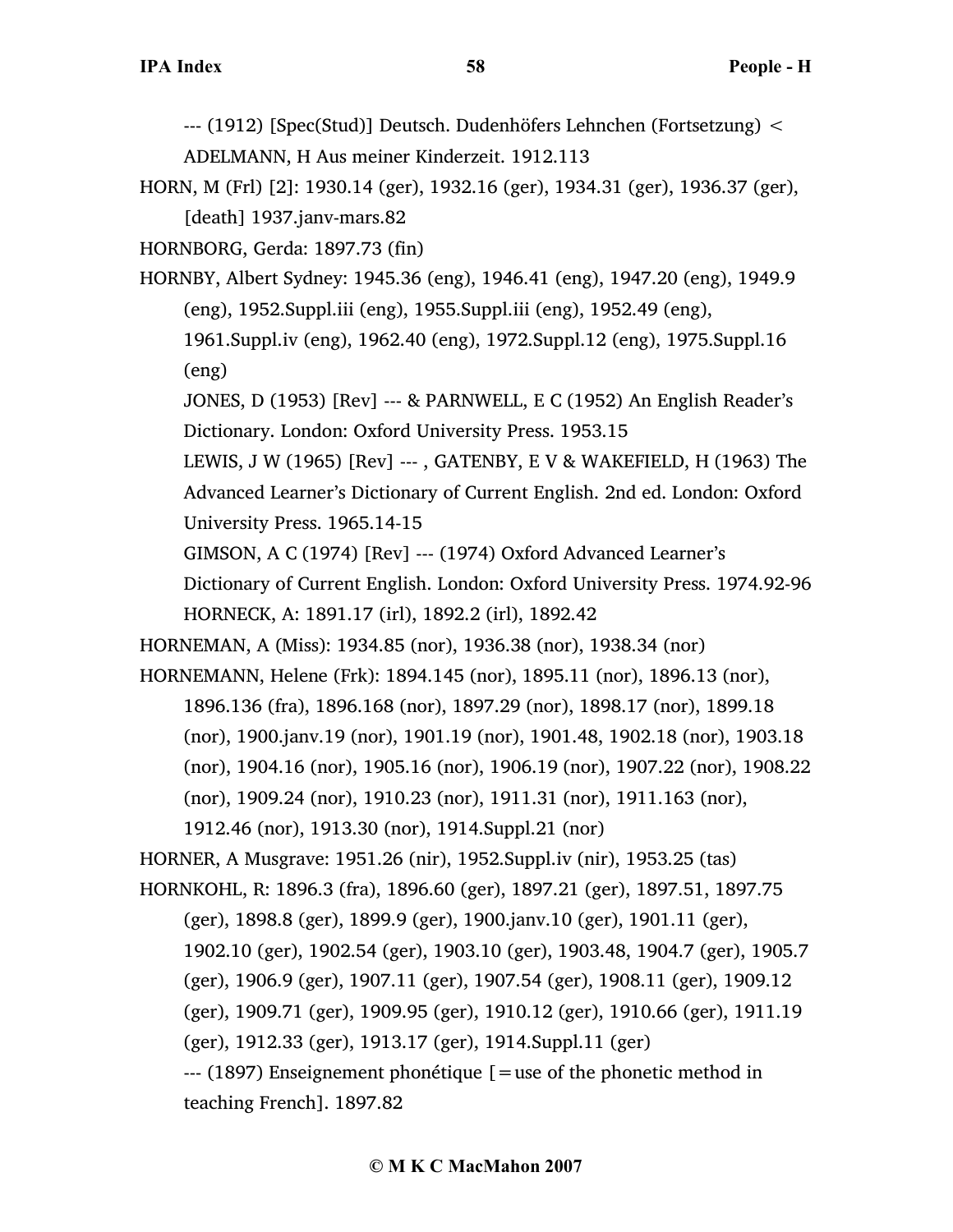- HORNSBY, J P: 1907.105 (nzl), 1908.29 (nzl), 1909.33 (nzl), 1910.32 (nzl), 1911.39 (nzl), 1912.55 (nzl), 1913.42 (nzl), 1914.Suppl.32 (nzl)
- HORNUNG, O: 1909.69 (ger), 1910.14 (ger), 1911.22 (ger), 1912.36 (ger), 1913.21 (ger), 1913.111
- HORSEMAN, J H: 1904.125 (eng), 1905.6 (eng), 1906.7 (eng), 1907.8 (eng), 1908.8 (eng), 1909.8 (eng), 1910.7 (eng), 1911.15 (eng), 1912.28 (eng), 1913.13 (eng), 1914.Suppl.7 (eng)
- HORSEMAN, J W: IPA exam result (French). 1913.147
- HORSEMAN, James V: IPA exam result (German). 1908.124
- HORSLEY, S G
	- JONES, D (1911) [Spec] Tyneside dialect (Northumberland) [inf= ---]. Come Geordie, hold the bairn. 1911.184
- HORTLING, Ivar: 1897.74 (fin), 1898.19 (fin), 1898.50 (fin), 1899.19 (fin), 1900.janv.20 (fin), 1900.févr-mars.20, 1901.21 (fin), 1901.48, 1902.19 (fin), 1902.34 (fin), 1903.19 (fin), 1904.17 (fin), 1904.60, 1913.64 (fin), 1914.Suppl.22 (fin), 1914.40
- HORVAL ~ HORVAT, Marie (Mme): 1894.50 (auh), 1895.8 (auh), 1895.33, 1896.9 (auh), 1897.25 (auh), 1898.12 (auh), 1899.13 (auh)
- HORVAT, Marie: see HORVAL ~ HORVAT, Marie
- HORVAT, Nada (Mrs): 1956.55 (yug), 1958.39 (yug), 1960.39 (yug), 1961.Suppl.vii (yug)
- HORVAY, Ro6bert (Dr): 1898.12 (auh), 1899.13 (auh), 1900.janv.14 (auh),
	- 1901.15 (auh), 1902.13 (auh), 1903.13 (auh), 1903.48, 1904.11 (auh),
	- 1905.12 (auh), 1906.14 (auh), 1907.16 (auh), 1907.55
- HOSCH, Georg: 1892.73 (ger), 1893.4 (ger), 1894.5 (ger), 1894.26, 1895.6 (ger)
- HOSIC, J F: 1914.82 (usa)
- HOSSENFELDER, K: 1898.34 (ger), 1899.9 (ger), 1899.35
- HOSSNER, R: 1892.6 (auh), 1893.6 (auh), 1893.42
- HOTIMSKY, Frances (Mrs): 1994.51 (ita), 1998.127 (ita)
- HOTOP, Hertha J (Miss): 1914.82 (usa)
- HOTZ, H (Mlle): IPA exam result (French). 1910.64
	- --- (1910) [Spec] Patois suisse de Zug. S Määrli vom Rootchäppli. 1910.62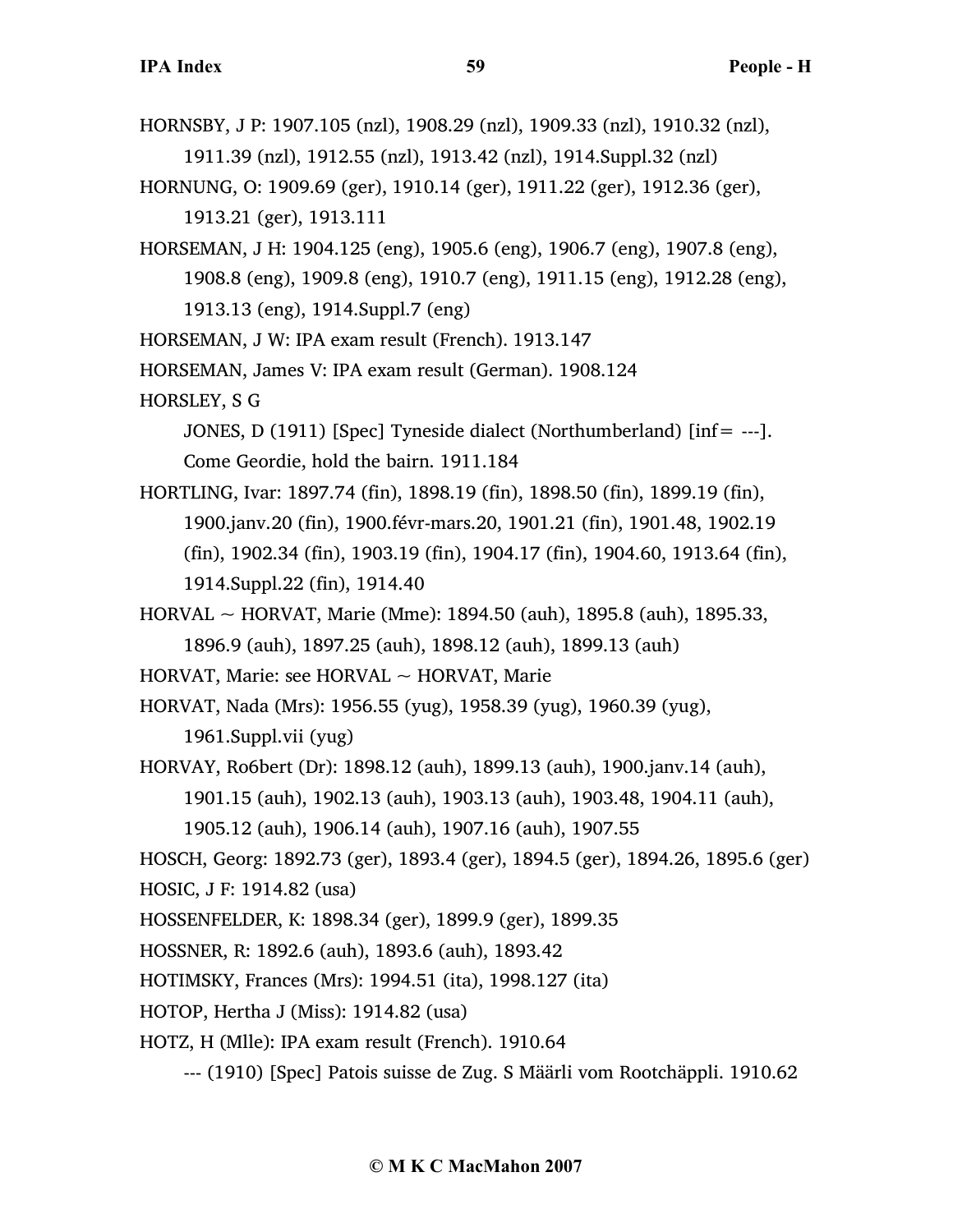- HOUBEN, H: 1901.121 (net), 1902.15 (net), 1903.14 (net), 1904.13 (net), 1904.60
- HOUCHIN, Thomas D (Dr): 1963.20 (usa), 1972.Suppl.15 (usa), 1975.Suppl.20 (usa), 1978.Suppl.21 (usa), 1981.Suppl.21 (usa)
- HOUG, Å: 1901.30 (nor), 1902.18 (nor), 1902.52
- HOUGH, David J: 1969.54 (aus), 1970.52 (aus), 1972.Suppl.1 (aus),
	- 1975.Suppl.2 (aus), 1978.Suppl.2 (aus), 1981.Suppl.2 (aus)
- HOUGHTON, V: 1897.109 (eng), 1898.5 (eng), 1898.35
- HOULDSWORTH, James Arthur: 1998.127 (eng), 2000.117 (eng), 2005.128 (eng)

HOULIHAN, Kathleen (Dr): 1990.ii.58 (usa), 1994.51 (usa), 1998.127-128 (usa) HOUSDEN, M A (Miss): 1925.Suppl.7 (eng)

- HOUSE, Jill E (Mrs): 1983.116 (eng), 1990.ii.58 (eng), 1994.51 (eng), 1998.128 (eng), 2000.117 (eng), 2005.128 (eng)
	- --- (1983) [Rev] LADD, D R Jr (1978, 1980) The Structure of Intonational Meaning: Evidence from English. Bloomington & London: Indiana University Press. 1983.102-109
	- --- (1994) See The Sounds of the IPA. 1994.104
	- --- (2003) [Rev] WALKER, Douglas C (2001). French Sound Structure.
	- Calgary: University of Calgary Press. 2003.99-102
- HOUSE, Linda I
	- PARDO, Darío Barrera (2000) [Rev]--- , 1998. Introductory Phonetics and Phonology: a workbook approach. New Jersey: Lawrence Erlbaum. 2000.87-91
- HOUSTON, C (Miss): 1905.26 (eng), 1906.7 (eng), 1907.8 (eng), 1908.8 (eng), 1909.8 (eng)

HOUSTON, Gladys (Miss): IPA exam result (English). 1937.58

HOVELACQUE ~ HOVELAQUE, E: 1903.113 (fra), 1904.2 (fra), 1905.2 (fra), 1906.1 (fra), 1907.2 (fra), 1908.2 (fra), 1909.2 (fra), 1910.2 (fra), 1911.9 (fra), 1912.22 (fra), 1913.6 (fra), 1914.Suppl.1 (fra)

La réforme en France [ [ ] Liard, M H Firmery, --- at La première réunion de l'Association des professeurs de langues vivantes, 19 February 1903, on modern language teaching]. 1903.66-67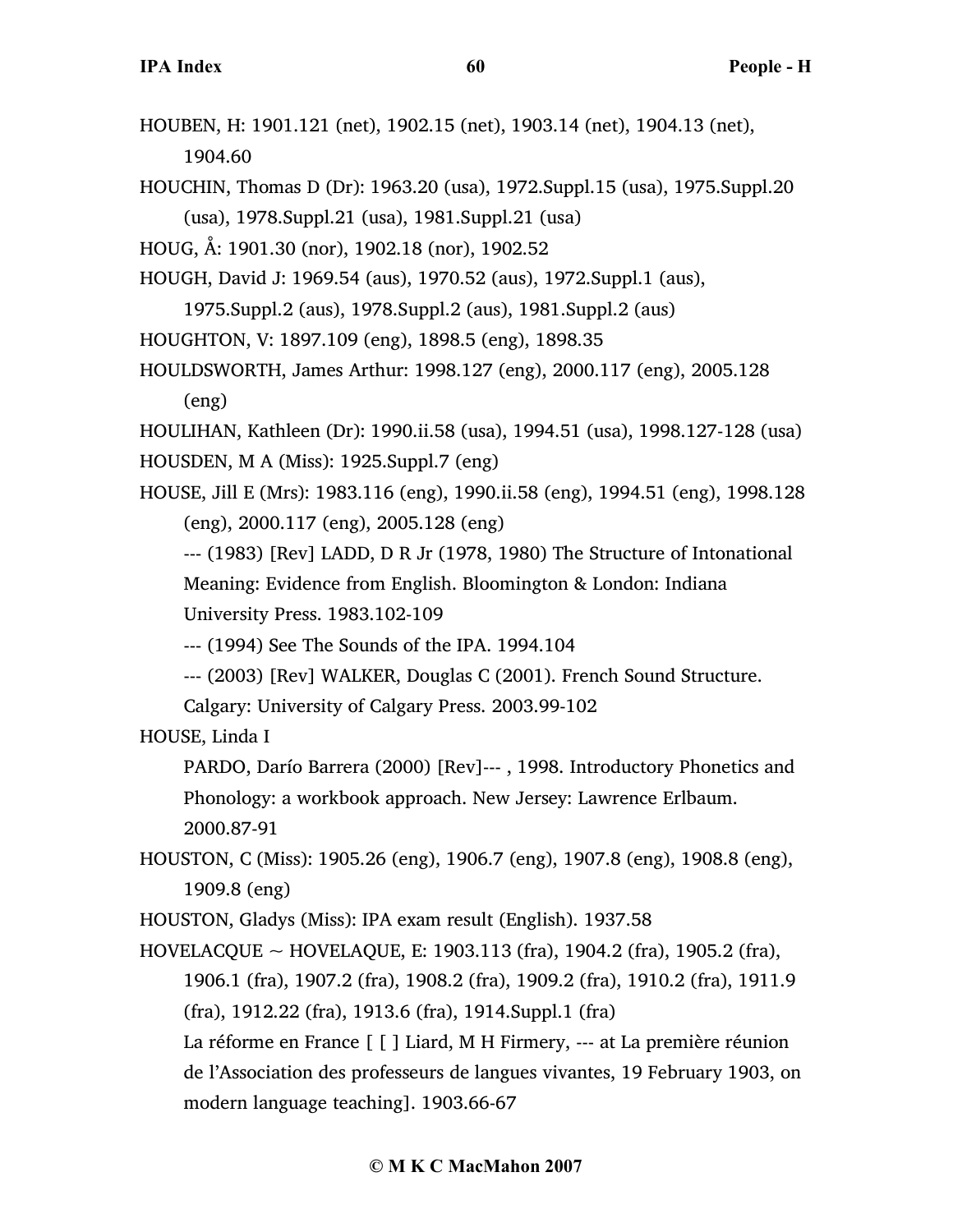HOVELAQUE: see HOVELACQUE ~ HOVELAQUE HOWARD, C H: 1914.Suppl.25 (usa) HOWARD, David M --- (2003) [Rev] JOHNSON, Keith (2003). Acoustic and Auditory Phonetics. Malden, MA & Oxford: Blackwell. 2003.239-240 --- (2006) [Rev] ASHBY, Michael & MAIDMENT, John (2005). Introducing Phonetic Science. Cambridge: Cambridge University Press. 2006.103-104 HOWARD, Diane (Mrs) SPRAGUE DE CAMP, L (1973) American English from Eastern Massachusetts [infs= ... --- , aged c 38, Boston; NWS]. 1973.40-41 HOWARD, Jerome B: 1887.Aug.286 (usa), 1888.janv.26/2 (usa), 1889.4 (usa), 1890.5 (usa), 1890.50, 1913.86 (usa), 1913.110 (usa), 1914.Suppl.24 (usa), 1914.61 (usa), 1925.Suppl.7 (usa) [The Phonographic Magazine (ed J B Howard): use of reformed spelling]. 1887.June.190 HOWARD, J R E: 1912.78 (eng), 1913.13 (eng), 1914.Suppl.7 (eng) HOWARD, L C: 1904.105 (eng), 1905.6 (eng), 1906.7 (eng), 1907.8 (eng), 1908.8 (eng), 1909.8 (eng), 1910.7 (eng), 1910.95 HOWARD, Sarah J: 2005.128 (eng) HOWARD, William G: 1902.74 (eng), 1902.130 (eng), 1903.7 (eng), 1904.6 (eng), 1905.6 (eng), 1906.7 (eng), 1907.8 (eng), 1908.8 (eng), 1909.8 (eng), 1910.8 (eng), 1911.15 (eng), 1912.29 (eng) HOWE, George M (Dr): 1903.129 (usa), 1904.18 (usa), 1905.18 (usa), 1906.22 (usa), 1907.25 (usa), 1908.25 (usa), 1908.43 HOWELL, M H (Miss): 1912.133 (usa), 1913.35 (usa), 1914.Suppl.25 (usa) HOWK, H J (Mrs): 1929.42 (usa), 1930.19 (usa), 1932.21 (usa), 1934.36 (usa) HOYER, [ ]: 1907.13 (ger), 1908.13 (ger), 1908.63 HOYMANN, [ ] (Dr): 1896.34 (ger), 1897.21 (ger), 1897.51, 1899.34 (ger), 1900.janv.10 (ger), 1900.févr-mars.19, 1901.11 (ger), 1901.47 HRAMTSOV (née MELVILL), H G (Mrs): 1951.27 (eng), 1952.Suppl.iii (eng), 1955.Suppl.iii (eng) HRNČIŘ, Jaroslav: 1910.123 (auh), 1911.26 (auh), 1912.40 (auh), 1913.25 (auh), 1914.Suppl.16 (auh)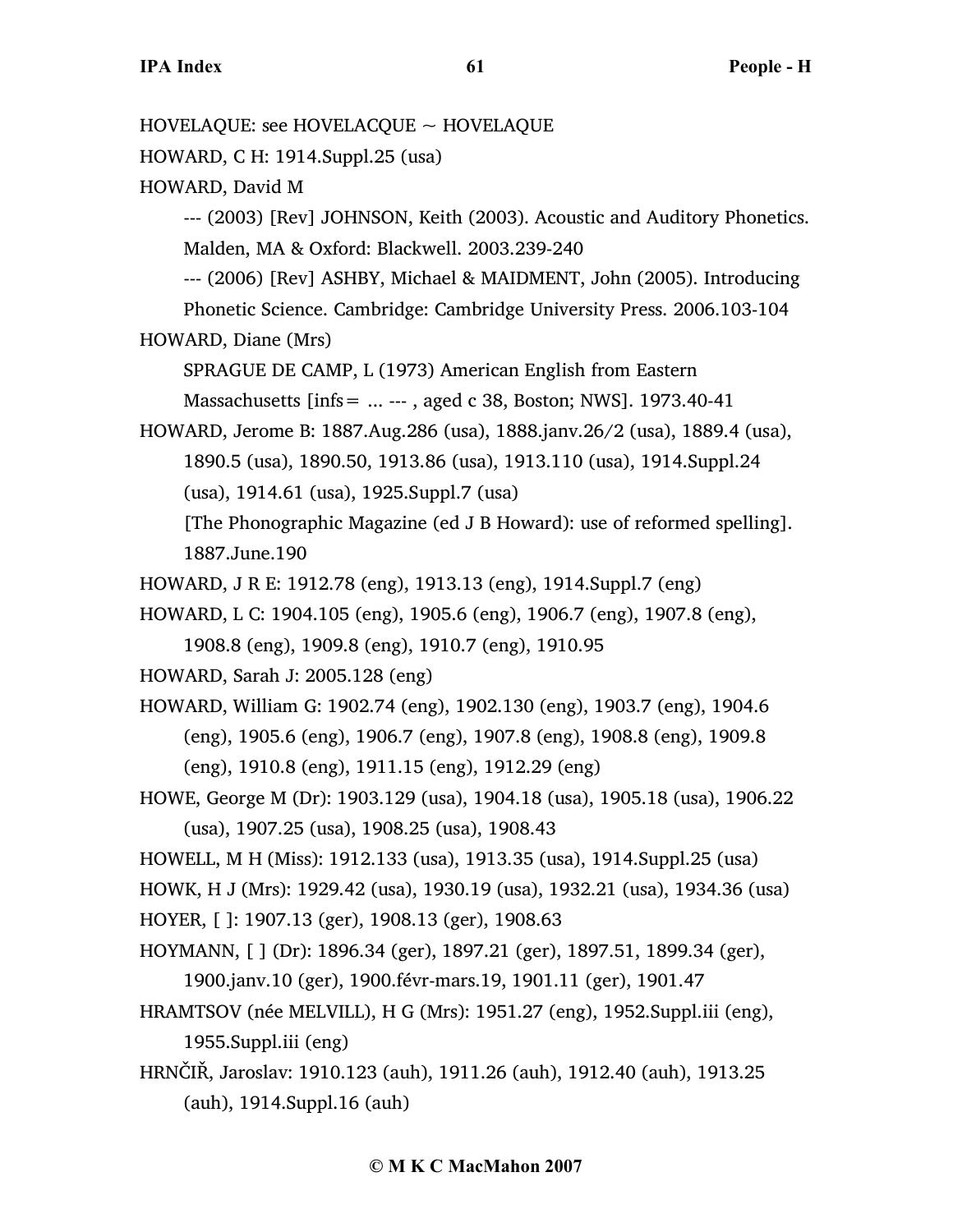HRUSCHKA, Aloïs (Prof): 1897.158 (auh), 1898.12 (auh), 1898.130 (auh),

1899.13 (auh), 1900.janv.14 (auh), 1901.15 (auh), 1902.13 (auh),

1902.51, 1903.13 (auh), 1904.11 (auh), 1904.60

HSIANG-YU SU (Prof): 1967.21 (for), 1972.Suppl.10 (tai)

HSINCHU: see NATIONAL TSING HUA UNIVERSITY

HSU, Shing Kit: 1950.22 (hkg), 1951.51 (hkg), 1952.Suppl.x (hkg), 1953.26 (hkg), 1953.45 (hkg), 1955.Suppl.xi (hkg)

HU, Fang (Dr): 2006 [IPA-Rec]

HUALDE, José Ignacio (Mr): 2005.129 (usa)

ELORDIETA, Gorka & --- (2003) Tonal and durational correlates of accent in contexts of downstep in Lekeitio Basque [infs= 5 females, aged 29 - 40]. 2003.195-209

HUANG, Raymond: 1964.36 (hkg), 1972.Suppl.5 (hkg), 1975.Suppl.8 (hkg), 1978.Suppl.8 (hkg), 1981.Suppl.8 (hkg), 1990.iii.58 (hkg), 1994.51 (sin), 1998.128 (sin)

ARNOLD, G F (1966) [Rev] --- (1965) English Pronunciation Explained

with Diagrams. Hong Kong: Hong Kong University Press. 1966.11-12

```
HUANG, Tsang: 2005.129 (usa)
```
HUANG, Zimian: 1998.128 (aus)

HUAT: see TECK HUAT

HUBBELL, Allen Forbes

TRAGER, G L (1951) [Rev] --- (1950) The Pronunciation of English in New York City: Consonants and Vowels. New York: King's Crown Press,

Columbia University. 1951.11-13

HUBER, [ ]: 1892.26 (fra)

HUBER, J

--- & PASSY, P (1908) [Spec] Vieux français. La Cantilène d'Eulalie.

1908.58-60

- HUBER, R (Mlle): 1901.142 (fra), 1902.3 (fra), 1902.74 (ger), 1903.10 (ger), 1903.48
- HUBRICH, A (Frau Dr): 1902.74 (ger), 1903.10 (ger), 1903.30
- HUCH, A: 1911.131 (ger), 1912.36 (ger), 1912.94
- HUCKVALE, Martin (Dr)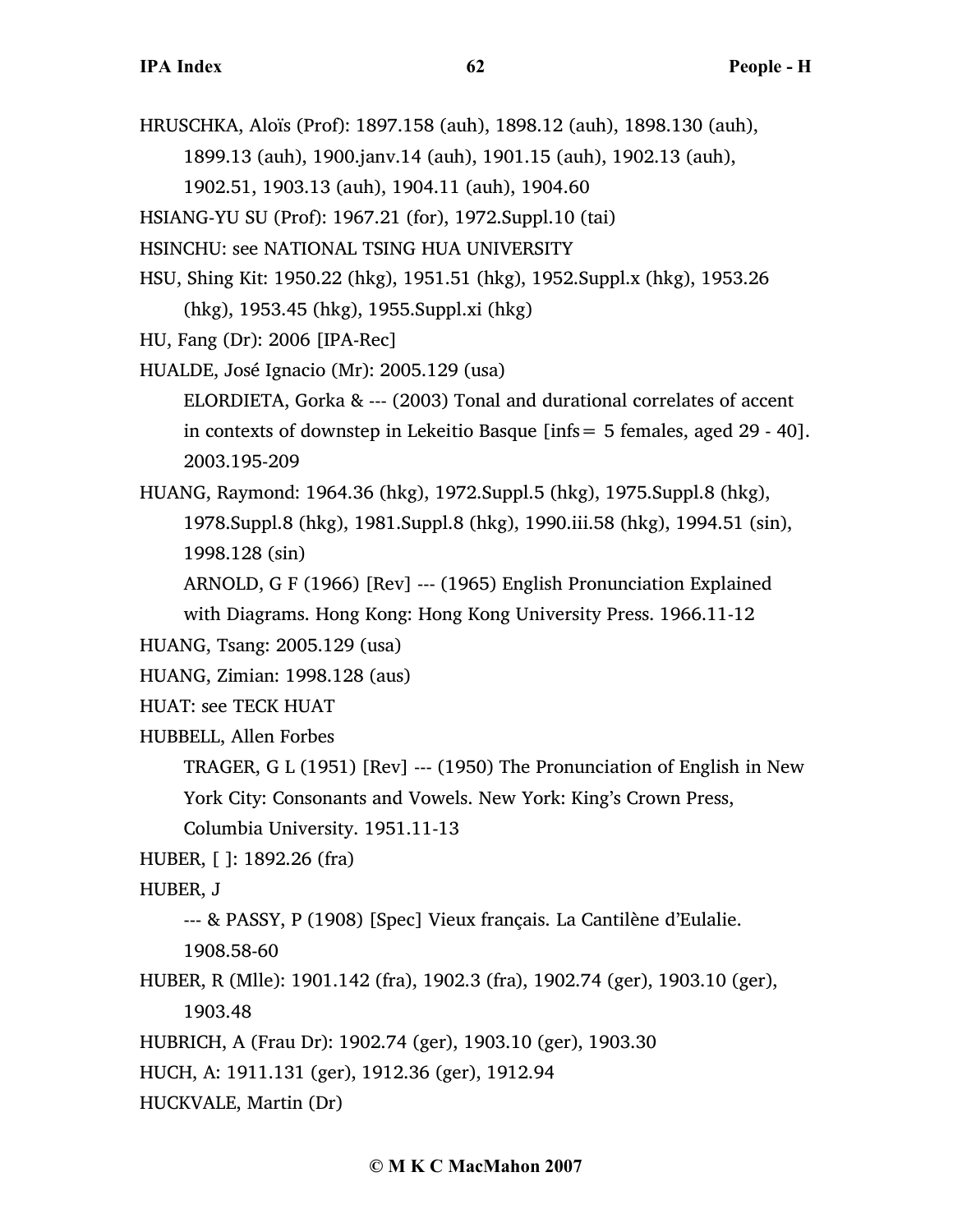WELLS, J C (1984) [Rev] --- [nd] Phonetic Script Formatter. A Computer

Program for Printing Mixed Orthographic and Phonetic Characters on Epson Dot-Matrix Printers [np]. 1984.45-48

HUDDLESTON, W H: 1905.45 (eng), 1906.7 (eng), 1907.8 (eng), 1908.8 (eng), 1909.8 (eng)

HUDSON, G J: 1944.12 (eng), 1945.36

HUDSON, Margaret (Miss): 1911.130 (usa), 1912.50 (usa), 1913.35 (usa),

1914.Suppl.25 (usa)

- HÜBEL, [ ]: 1908.13 (ger), 1909.14 (ger), 1910.14 (ger), 1911.22 (ger), 1912.36 (ger), 1913.21 (ger), 1913.111
- HÜBNER, [ ] (Dr): 1913.150 (ger), 1914.Suppl.13 (ger)
- HÜBNER, A (Miss): 1913.149 (ger), 1914.Suppl.13 (ger)
- HÜBNER, M (Frl): 1895.201 (ger), 1896.7 (ger), 1896.35, 1897.21 (ger), 1897.51
- HÜLSEN, M (Frl): 1905.9 (ger), 1906.11 (ger), 1907.13 (ger), 1908.13 (ger), 1908.63
- HÜNERHOFF, A (Dr): 1891.5 (ger), 1892.4 (ger), 1893.4 (ger), 1893.74 (ger), 1894.5 (ger), 1895.6 (ger), 1895.32 (ger), 1896.7 (ger), 1896.35
- HÜPPI, A (Dr): 1910.8 (eng), 1910.167 (eng), 1911.15 (eng), 1912.29 (eng),
	- 1913.13 (eng), 1914.Suppl.7 (eng)
- HÜRRLIMANN, C (Mlle): 1897.17 (fra)
- HUFNAGEL: see SHATTUCK HUFNAGEL
- HUFSCHMIDT, Julius: 1905.86 (ger), 1906.11 (ger)
- HUGGINS, M (Miss): 1907.34 (eng), 1908.8 (eng), 1909.8 (eng), 1910.8 (eng), 1910.67, 1910.168
- HUGH, William: 1895.125 (eng), 1896.4 (eng), 1897.18 (eng), 1898.5 (eng), 1899.5 (eng), 1900.janv.6 (eng), 1901.6 (eng), 1902.6 (eng), 1903.7 (eng), 1904.6 (eng), 1905.6 (eng), 1906.7 (eng), 1907.8 (eng), 1908.5 (eng), 1908.8 (eng), 1909.4 (eng), 1909.8 (eng), 1910.5 (eng), 1911.12 (eng),
	- 1912.25 (eng), 1913.9 (eng), 1914.Suppl.4 (eng)
	- [Lecture by --- on the reform method of teaching French; ref Nottingham Daily Express]. 1896.144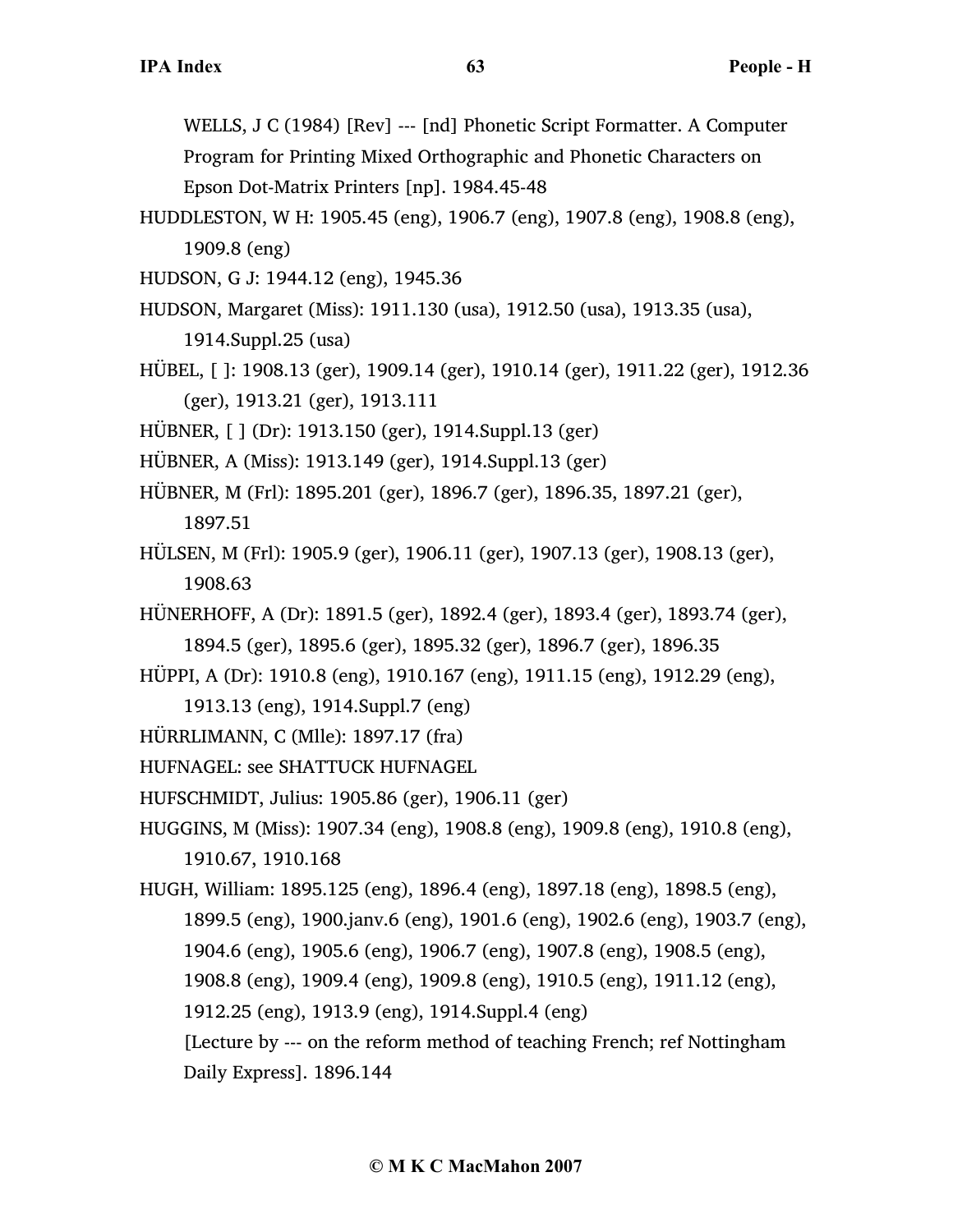--- (1902) [Rev] MacKAY, D & CURTIS, F J (1900) First French Book:

according to the New Method of Teaching Modern Languages. 3rd ed.

London: Whittaker & Co. 1902.40-41

[--- : retirement]. 1906.49

HUGHES, H: 1930.21 (bur), 1932.24 (bur), 1934.39 (bur), 1936.44 (bur), 1938.39 (bur), 1943.16 (ind), 1945.18 (cey), 1946.11 (ind), 1948.16 (bur), 1949.15 (bur), 1950.23 (eng), 1952.Suppl.iii (eng), 1955.Suppl.iii (eng), 1961.Suppl.iv (eng), 1972.Suppl.12 (eng), 1975.Suppl.13 (slu), 1978.Suppl.14 (slu), 1981.Suppl.15 (slu)

HUGHES, H G A: 1953.24 (eng), 1955.Suppl.ii (eng)

HUGHES, M N: 1959.23 (wal), 1961.Suppl.iv (wal)

HUGHES, Muriel (Mlle): IPA exam result (French). 1909.95

HUGO, Victor

VISSER, F (1894) [Spec] Hollandais. Translation of --- Quand l'enfant paraît. 1894.62-63

MOTTE, C (1913) [Spec(Stud)] Français. < --- . 1913.121

HUGON, P D: 1906.41 (eng), 1906.94 (eng), 1907.8 (eng), 1908.8 (eng), 1909.8 (eng), 1910.8 (eng)

--- (1906) Normalized phonetic spelling. 1906.100

HUICHARD, [ ]: 1896.34 (fra), 1897.17 (fra), 1898.3 (fra), 1899.3 (fra)

HUIZINGA, P R: 1912.154 (saf), 1913.40 (saf), 1914.Suppl.30 (saf)

HULD, Arthur (Dr): 1891.85 (ger), 1892.4 (ger), 1892.42, 1893.4 (ger), 1893.42, 1894.5 (ger), 1894.26, 1895.6 (ger), 1895.33

HULL, Susanna E (Miss): 1903.65 (eng)

HULT, [ ]

[Report of Nordiska Filologmötet, Stockholm, August 1886: ... Rektor Hult on school and life]. 1886.Sept.[4]

HULTZÉN, Lee S (Prof): 1930.19 (usa), 1932.21 (usa), 1934.36 (usa), 1937.janvmars.82 (usa), 1938.37 (usa), 1941.28 (usa), 1944.19 (usa), 1946.41 (usa), 1949.12 (usa), 1952.Suppl.vii (usa), 1955.Suppl.viii (usa), 1961.Suppl.x (usa), 1965.35 (usa), 1967.44 (usa), [death] 1970.25

HUMBERT, [ ]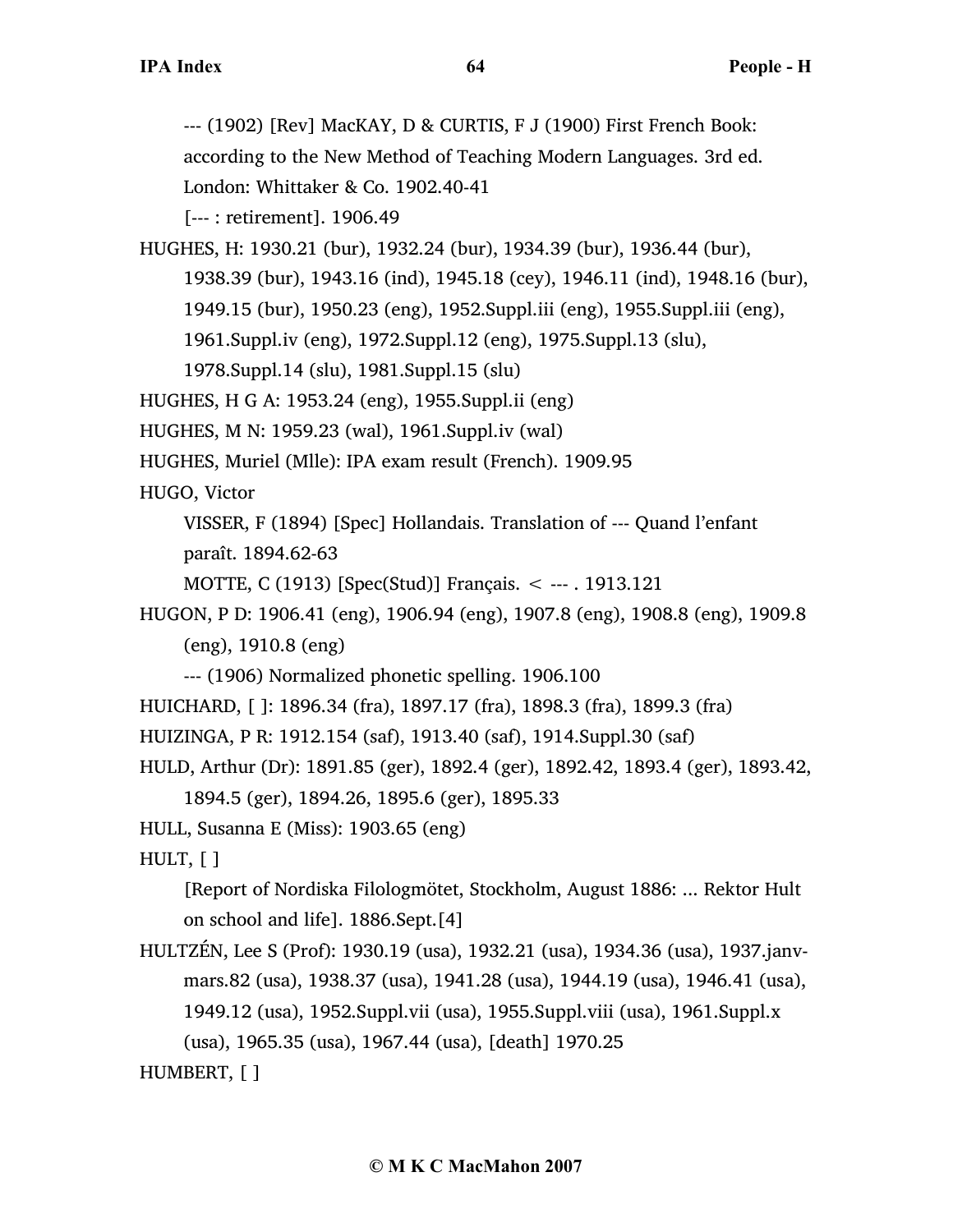[Elections to the Conseil Supérieur de l'Instruction Publique de France. See 1888.May.208/40]. 1888.June.255/47

HUMBERT, Elena (Miss): 1956.55 (spa)

HUMBERT, Marie (Mlle): 1905.46 (sco)

HUMBLE, J (Dr): 1891.133 (swe), 1892.9 (swe), 1893.10 (swe), 1893.42

HUME, [ ]: 1909.138 (fra), 1910.3 (fra)

HUME, David

JONES, D (1931) [Spec(Stud)] English. Narrow transcription. 1931.29-30 HUNT, [ ] (Mrs): 1896.187 (eng), 1897.18 (eng), 1897.51

HUNT, A T G (Rev): 1925.Suppl.7 (eng)

HUNT, Geoffrey

--- (1992) Central vowels in the 1989 IPA. 1992.63-64

HUNT, James Henry Leigh

WARD, I C (1925) [Spec(Stud)] English.  $\lt$  --- Getting Up on Cold

Mornings. 1925.Textes pour nos élèves 5.Suppl[2].ii-iii

HUNT, J P (Miss): 1912.154 (usa), 1913.35 (usa), 1914.Suppl.25 (usa)

HUNTER, [ ] (Mrs): 1914.39 (eng)

HUNTER, [ ] (Mrs): IPA exam result (English). 1914.79

HUNTER, M H (Miss): 1910.143 (eng), 1911.15 (eng), 1912.29 (eng), 1913.13 (eng), 1914.Suppl.7 (eng)

HUNTER, Mark (Prof Sir): 1911.191 (ind), 1912.54 (ind), 1912.79, 1913.40 (ind), 1914.Suppl.30 (ind), 1930.11 (eng), 1932.13 (eng), [death] 1932.90 [death]. 1932.83

HUNTER, Mildred (Miss): 1912.154 (usa), 1913.35 (usa), 1914.Suppl.25 (usa) HUNZIKER, J: 1925.Suppl.7 (swi)

HURD, Melba F (Miss): 1933.18 (usa), 1934.36 (usa), 1936.41 (usa), 1938.37 (usa), 1942.11

HURFORD, James R (Dr): 1967.43 (usa), 1968.43 (usa), 1972.Suppl.12 (eng), 1975.Suppl.16 (eng)

--- (1968) [Spec] English: Cockney [Stepney; inf=aged 80]. Misc. 1968.32- 34

--- (1969) [Spec] English: Cockney [Bethnal Green; infs=Nan [ ], aged 77, Stevie [ ], aged 44]. Misc. 1969.41-43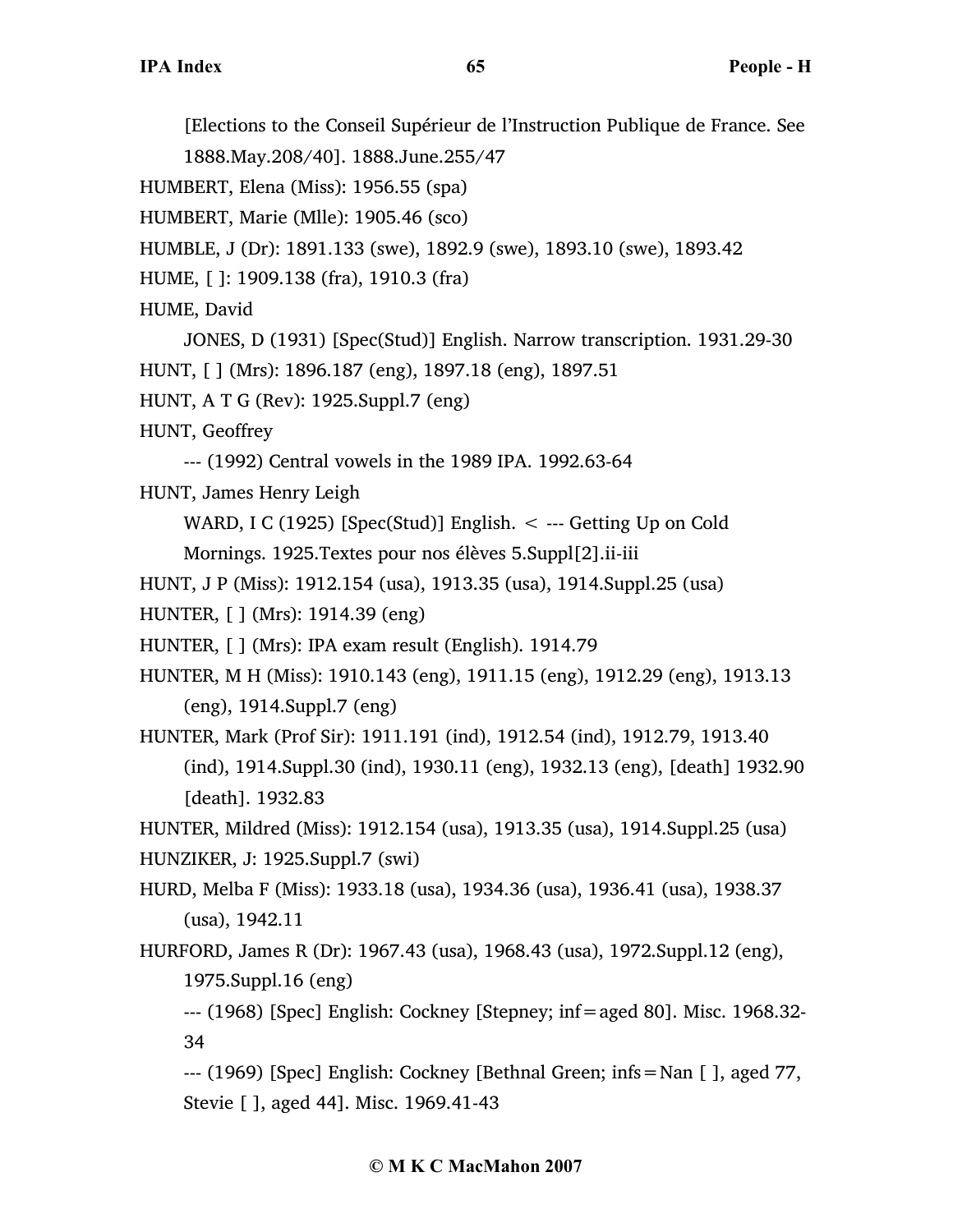--- (1970) [Spec] English: Cockney [Stepney & Bethnal Green. Inf m aged 42, f aged 35]. Misc. 1970.38-39 WELLS, J C (1975) The Association's Alphabet. 1975.52-58

HURLBUT, S A: 1925.Suppl.7 (usa), 1930.19 (usa), 1932.21 (usa), 1934.36 (usa), 1936.41 (usa), 1938.37 (usa), 1942.11

HURLIMANN, [ ]

--- (1897) [Spec] Patois suisse de Zürich ville. StJ. 1897.90

HURME, Pertti: 1990.ii.58 (fin), 1994.51 (fin), 1998.128 (fin)

(1991) Council. 1991.June.ifc

(1992) Council. 1992.ifc

(1993) Council. 1993.June.ifc

(1993) Council. 1993.Dec.ifc

(1994) Council. 1994.June.ifc

(1994) Council. 1994.Dec.ifc

(1995) Council. 1995.June.ifc

(1995) Council. 1995.Dec.ifc

HURST, Dora (Miss): 1904.20 (aus), 1905.21 (aus), 1906.25 (aus), 1907.28

(aus), 1908.29 (aus), 1909.32 (aus), 1910.32 (aus)

HURST, Edgar: IPA exam result (French). 1911.128

HURST, F

NOËL-ARMFIELD, G (1909) [Spec(Stud)] English. <Charlotte Mary Yonge, Cameos from English History Series II, 325 [inf= --- , Northern English, with Midlands influences]. 1909.89-90

HURT, Anna (Mrs): 1912.154 (usa), 1913.35 (usa), 1914.Suppl.25 (usa)

HUSBAND, A J: 1900.janv.22 (can), 1901.23 (can), 1902.21 (can), 1903.21 (can), 1904.18 (can), 1905.19 (can), 1906.22 (can), 1907.25 (can), 1907.34, 1907.55

HUSBAND, Santiago: 1914.Suppl.29 (chl)

HUSKEY, S G: 1972.Suppl.15 (usa), 1975.Suppl.20 (usa)

HUSSMANN, [ ] (Dr): 1901.30 (fra), 1902.3 (fra), 1902.51

HUTCHINSON, [ ] (Miss): IPA exam result (French). 1934.83

HUTTON, [ ]: 1899.114 (eng), 1900.janv.6 (eng), 1901.6 (eng), 1901.47

HUTTON, Alegra (Miss): 1914.39 (usa)